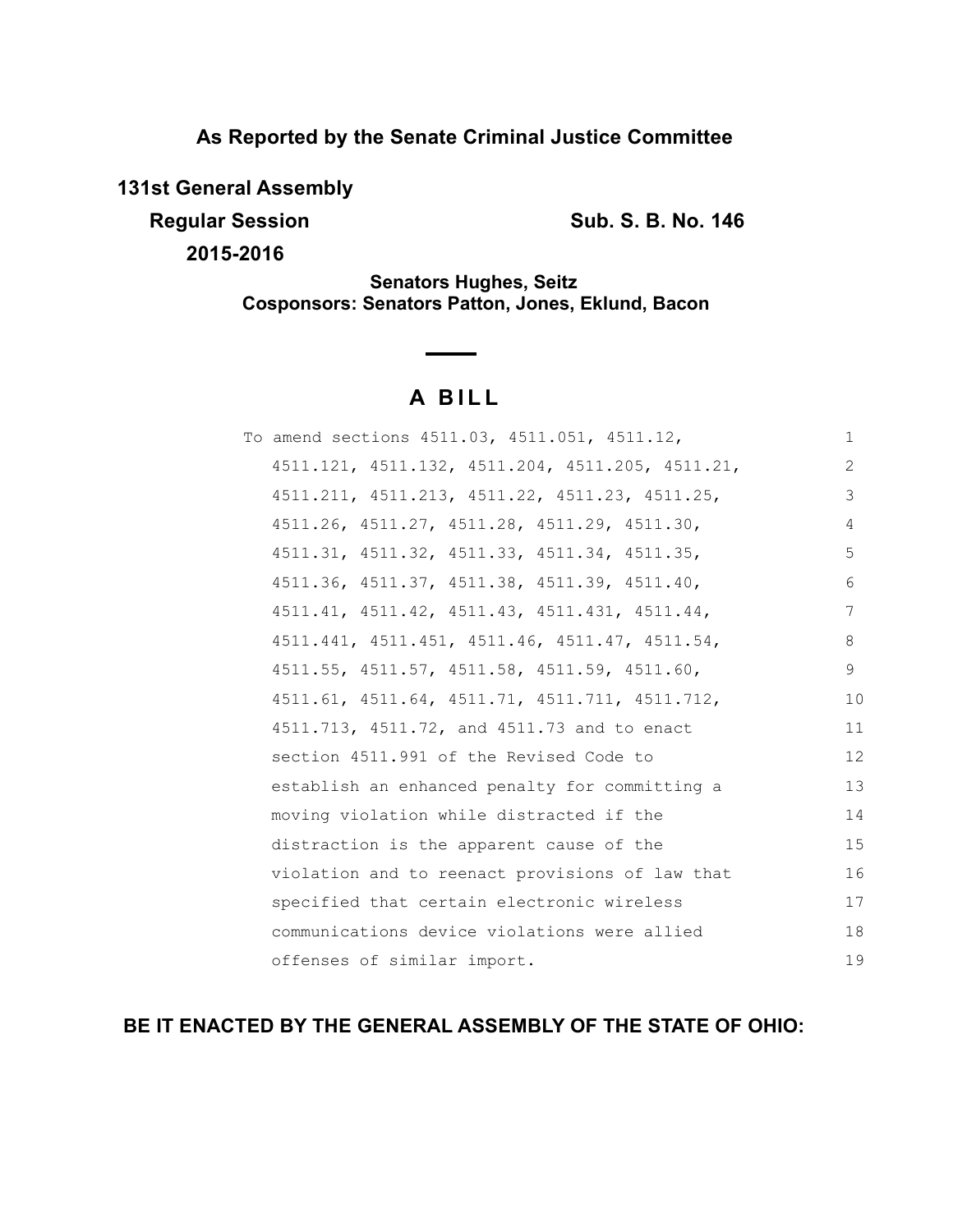#### **Sub. S. B. No. 146 Page 2 As Reported by the Senate Criminal Justice Committee**

**Section 1.** That sections 4511.03, 4511.051, 4511.12, 4511.121, 4511.132, 4511.204, 4511.205, 4511.21, 4511.211, 4511.213, 4511.22, 4511.23, 4511.25, 4511.26, 4511.27, 4511.28, 4511.29, 4511.30, 4511.31, 4511.32, 4511.33, 4511.34, 4511.35, 4511.36, 4511.37, 4511.38, 4511.39, 4511.40, 4511.41, 4511.42, 4511.43, 4511.431, 4511.44, 4511.441, 4511.451, 4511.46, 4511.47, 4511.54, 4511.55, 4511.57, 4511.58, 4511.59, 4511.60, 4511.61, 4511.64, 4511.71, 4511.711, 4511.712, 4511.713, 4511.72, and 4511.73 be amended and section 4511.991 of the Revised Code be enacted to read as follows: 20 21 22 23 24 25 26 27 28 29

**Sec. 4511.03.** (A) The driver of any emergency vehicle or public safety vehicle, when responding to an emergency call, upon approaching a red or stop signal or any stop sign shall slow down as necessary for safety to traffic, but may proceed cautiously past such red or stop sign or signal with due regard for the safety of all persons using the street or highway. 30 31 32 33 34 35

(B) Except as otherwise provided in this division, whoever violates this section is guilty of a minor misdemeanor. If, within one year of the offense, the offender previously has been convicted of or pleaded guilty to one predicate motor vehicle or traffic offense, whoever violates this section is guilty of a misdemeanor of the fourth degree. If, within one year of the offense, the offender previously has been convicted of two or more predicate motor vehicle or traffic offenses, whoever violates this section is guilty of a misdemeanor of the third degree. 36 37 38 39 40 41 42 43 44 45

 If the offender commits the offense while distracted and the distracting activity is the apparent cause of the offense, the offender is subject to the additional fine established under section 4511.991 of the Revised Code. 46 47 48 49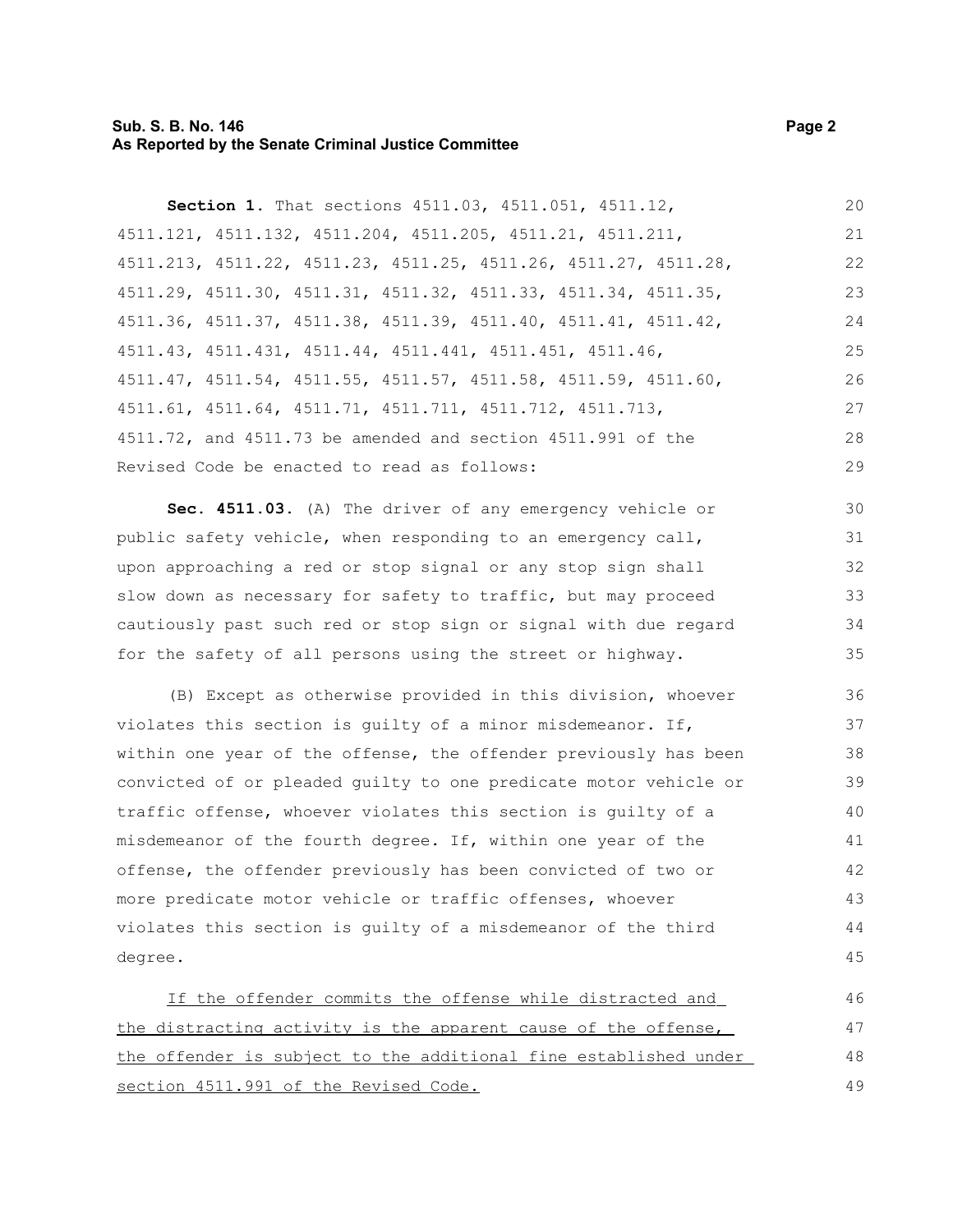#### **Sub. S. B. No. 146 Page 3 As Reported by the Senate Criminal Justice Committee**

of public works or official duties.

**Sec. 4511.051.** (A) No person, unless otherwise directed by a police officer, shall: (1) As a pedestrian, occupy any space within the limits of the right-of-way of a freeway, except: in a rest area; on a facility that is separated from the roadway and shoulders of the freeway and is designed and appropriately marked for pedestrian use; in the performance of public works or official duties; as a result of an emergency caused by an accident or breakdown of a motor vehicle; or to obtain assistance; (2) Occupy any space within the limits of the right-of-way of a freeway, with: an animal-drawn vehicle; a ridden or led animal; herded animals; a pushcart; a bicycle, except on a facility that is separated from the roadway and shoulders of the freeway and is designed and appropriately marked for bicycle use; a bicycle with motor attached; a motor driven cycle with a motor which produces not to exceed five brake horsepower; an agricultural tractor; farm machinery; except in the performance 52 53 54 55 56 57 58 59 60 61 62 63 64 65 66

(B) Except as otherwise provided in this division, whoever violates this section is guilty of a minor misdemeanor. If, within one year of the offense, the offender previously has been convicted of or pleaded guilty to one predicate motor vehicle or traffic offense, whoever violates this section is guilty of a misdemeanor of the fourth degree. If, within one year of the offense, the offender previously has been convicted of two or more predicate motor vehicle or traffic offenses, whoever violates this section is guilty of a misdemeanor of the third degree. 68 69 70 71 72 73 74 75 76 77

If the offender commits the offense while distracted and the distracting activity is the apparent cause of the offense, 78 79

50 51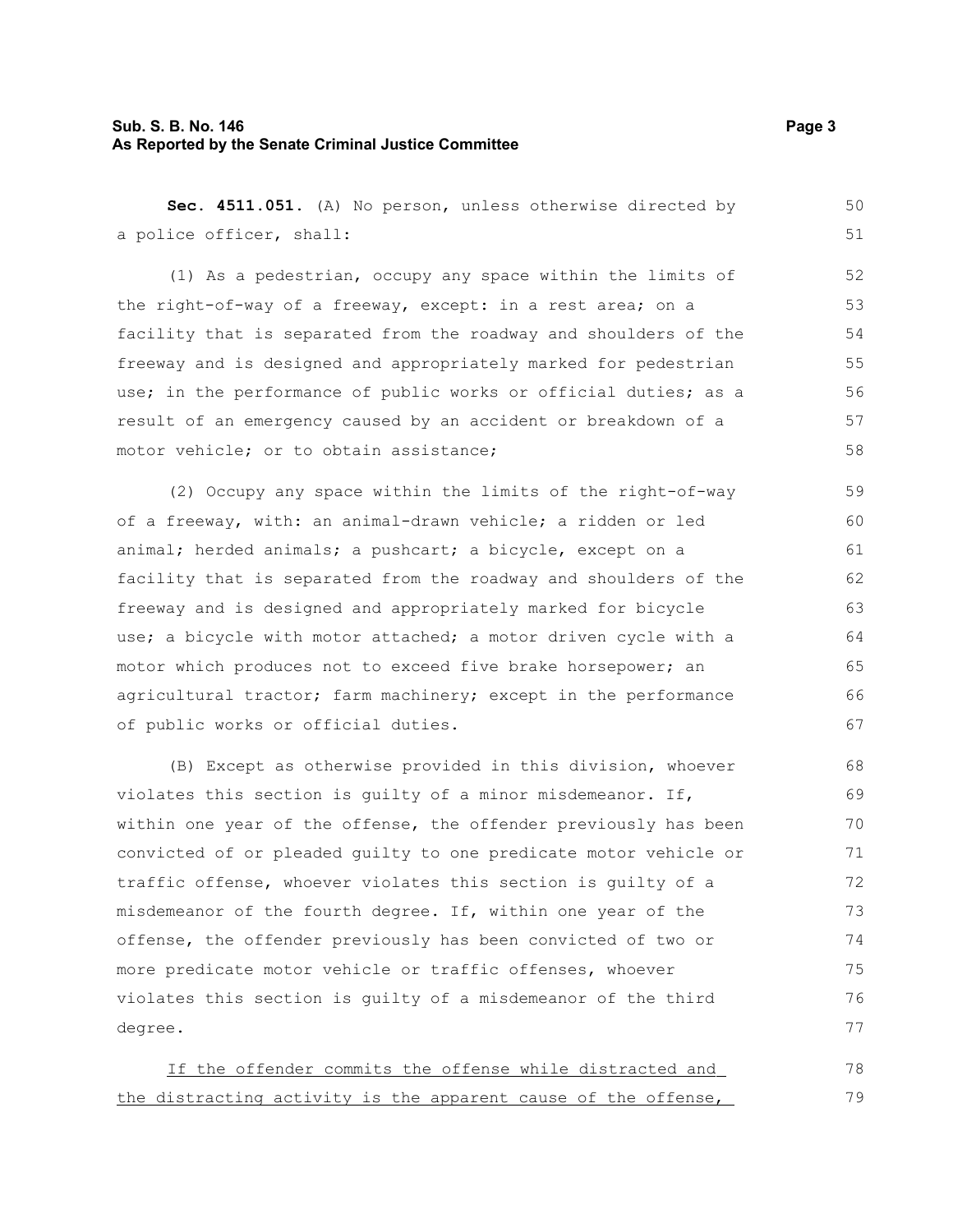#### **Sub. S. B. No. 146 Page 4 As Reported by the Senate Criminal Justice Committee**

| the offender is subject to the additional fine established under | 80  |
|------------------------------------------------------------------|-----|
| section 4511.991 of the Revised Code.                            | 81  |
| Sec. 4511.12. (A) No pedestrian, driver of a vehicle, or         | 82  |
| operator of a streetcar or trackless trolley shall disobey the   | 83  |
| instructions of any traffic control device placed in accordance  | 84  |
| with this chapter, unless at the time otherwise directed by a    | 85  |
| police officer.                                                  | 86  |
| No provision of this chapter for which signs are required        | 87  |
| shall be enforced against an alleged violator if at the time and | 88  |
| place of the alleged violation an official sign is not in proper | 89  |
| position and sufficiently legible to be seen by an ordinarily    | 90  |
| observant person. Whenever a particular section of this chapter  | 91  |
| does not state that signs are required, that section shall be    | 92  |
| effective even though no signs are erected or in place.          | 93  |
| (B) Except as otherwise provided in this division, whoever       | 94  |
| violates this section is guilty of a minor misdemeanor. If,      | 95  |
| within one year of the offense, the offender previously has been | 96  |
| convicted of or pleaded guilty to one predicate motor vehicle or | 97  |
| traffic offense, whoever violates this section is quilty of a    | 98  |
| misdemeanor of the fourth degree. If, within one year of the     | 99  |
| offense, the offender previously has been convicted of two or    | 100 |
| more predicate motor vehicle or traffic offenses, whoever        | 101 |
| violates this section is quilty of a misdemeanor of the third    | 102 |
| degree.                                                          | 103 |
| If the offender commits the offense while distracted and         | 104 |
| the distracting activity is the apparent cause of the offense,   | 105 |

**Sec. 4511.121.** (A)(1) Except as provided in division (B)

the offender is subject to the additional fine established under

section 4511.991 of the Revised Code.

108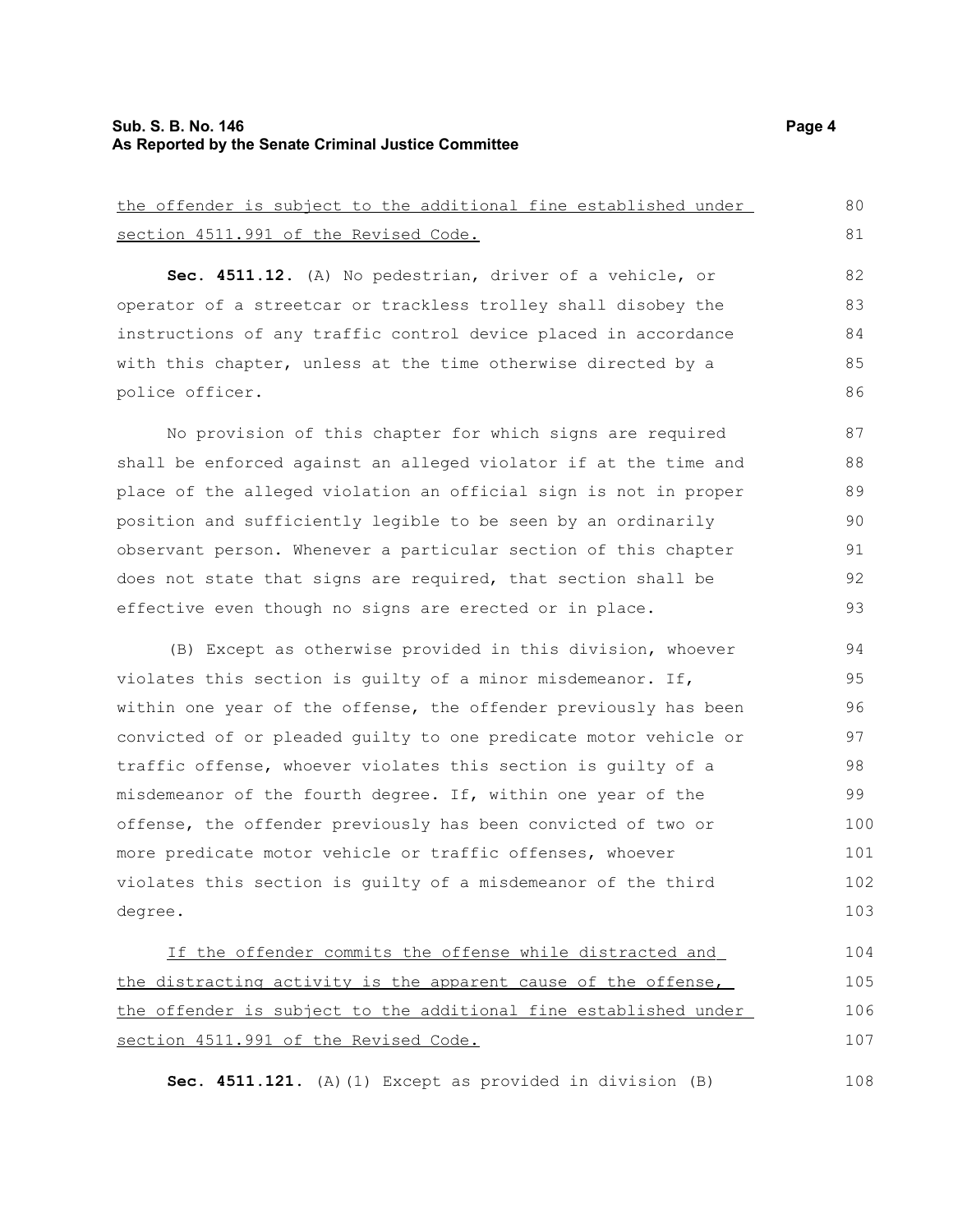#### **Sub. S. B. No. 146 Page 5 As Reported by the Senate Criminal Justice Committee**

of this section, any operator of a commercial motor vehicle, upon approaching a scale location established for the purpose of determining the weight of the vehicle and its load, shall comply with any traffic control device or the order of a peace officer directing the vehicle to proceed to be weighed or otherwise inspected. 109 110 111 112 113 114

(2) Any operator of a commercial motor vehicle, upon bypassing a scale location in accordance with division (B) of this section, shall comply with an order of a peace officer to stop the vehicle to verify the use and operation of an electronic clearance device. 115 116 117 118 119

(B) Any operator of a commercial motor vehicle that is equipped with an electronic clearance device authorized by the superintendent of the state highway patrol under section 4549.081 of the Revised Code may bypass a scale location, regardless of the instruction of a traffic control device to enter the scale facility, if either of the following apply: 120 121 122 123 124 125

(1) The in-cab transponder displays a green light or other affirmative visual signal and also sounds an affirmative audible signal; 126 127 128

(2) Any other criterion established by the superintendent by rule is met. 129 130

(C) Any peace officer may order the operator of a commercial motor vehicle that bypasses a scale location to stop the vehicle to verify the use and operation of an electronic clearance device. 131 132 133 134

(D) Whoever violates division (A) of this section is guilty of a minor misdemeanor. If, within one year of the offense, the offender previously has been convicted of or 135 136 137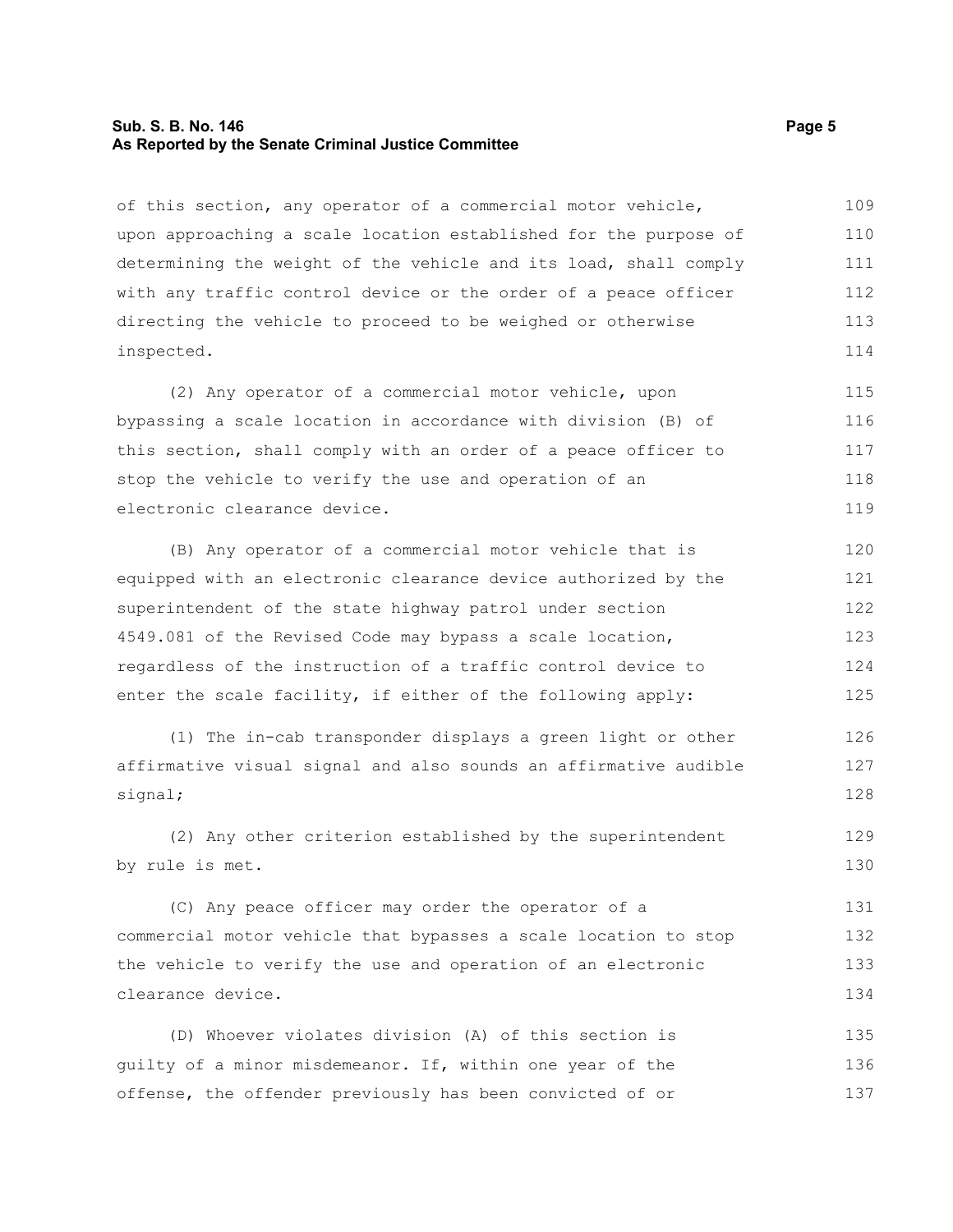#### **Sub. S. B. No. 146 Page 6 As Reported by the Senate Criminal Justice Committee**

pleaded guilty to a violation of division (A) of this section, whoever violates that division is guilty of a misdemeanor of the fourth degree. If, within one year of the offense, the offender previously has been convicted of or pleaded guilty to two or more violations of division (A) of this section, whoever violates division (A) is guilty of a misdemeanor of the third degree. 138 139 140 141 142 143 144

 If the offender commits the offense while distracted and the distracting activity is the apparent cause of the offense, the offender is subject to the additional fine established under section 4511.991 of the Revised Code. 145 146 147 148

(E) As used in this section and in section 4549.081 of the Revised Code, "commercial motor vehicle" means any combination of vehicles with a gross vehicle weight rating or an actual gross vehicle weight of more than ten thousand pounds if the vehicle is used in interstate or intrastate commerce to transport property and also means any vehicle that is transporting hazardous materials for which placarding is required pursuant to 49 C.F.R. Parts 100 to 180. 149 150 151 152 153 154 155 156

**Sec. 4511.132.** (A) The driver of a vehicle, streetcar, or trackless trolley who approaches an intersection where traffic is controlled by traffic control signals shall do all of the following, if the signal facing the driver either exhibits no colored lights or colored lighted arrows or exhibits a combination of such lights or arrows that fails to clearly indicate the assignment of right-of-way: 157 158 159 160 161 162 163

(1) Stop at a clearly marked stop line, but if none, stop before entering the crosswalk on the near side of the intersection, or, if none, stop before entering the intersection; 164 165 166 167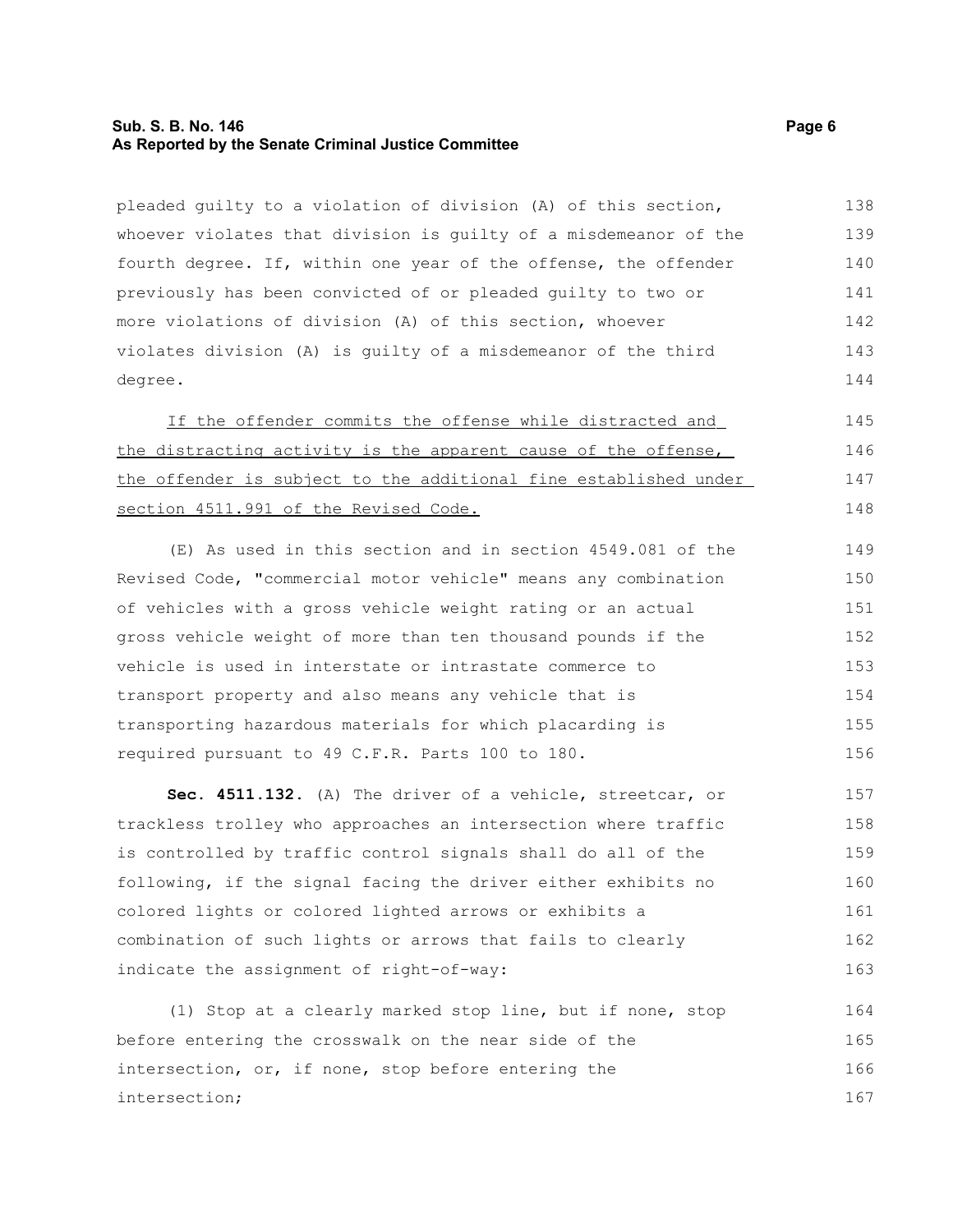#### **Sub. S. B. No. 146 Page 7 As Reported by the Senate Criminal Justice Committee**

(2) Yield the right-of-way to all vehicles, streetcars, or trackless trolleys in the intersection or approaching on an intersecting road, if the vehicles, streetcars, or trackless trolleys will constitute an immediate hazard during the time the driver is moving across or within the intersection or junction of roadways; 168 169 170 171 172 173

(3) Exercise ordinary care while proceeding through the intersection.

(B) Except as otherwise provided in this division, whoever violates this section is guilty of a minor misdemeanor. If, within one year of the offense, the offender previously has been convicted of or pleaded guilty to one predicate motor vehicle or traffic offense, whoever violates this section is guilty of a misdemeanor of the fourth degree. If, within one year of the offense, the offender previously has been convicted of two or more predicate motor vehicle or traffic offenses, whoever violates this section is guilty of a misdemeanor of the third degree. 176 177 178 179 180 181 182 183 184 185

If the offender commits the offense while distracted and the distracting activity is the apparent cause of the offense, the offender is subject to the additional fine established under section 4511.991 of the Revised Code. 186 187 188 189

**Sec. 4511.204.** (A) No person shall drive a motor vehicle, trackless trolley, or streetcar on any street, highway, or property open to the public for vehicular traffic while using a handheld electronic wireless communications device to write, send, or read a text-based communication. 190 191 192 193 194

(B) Division (A) of this section does not apply to any of the following: 195 196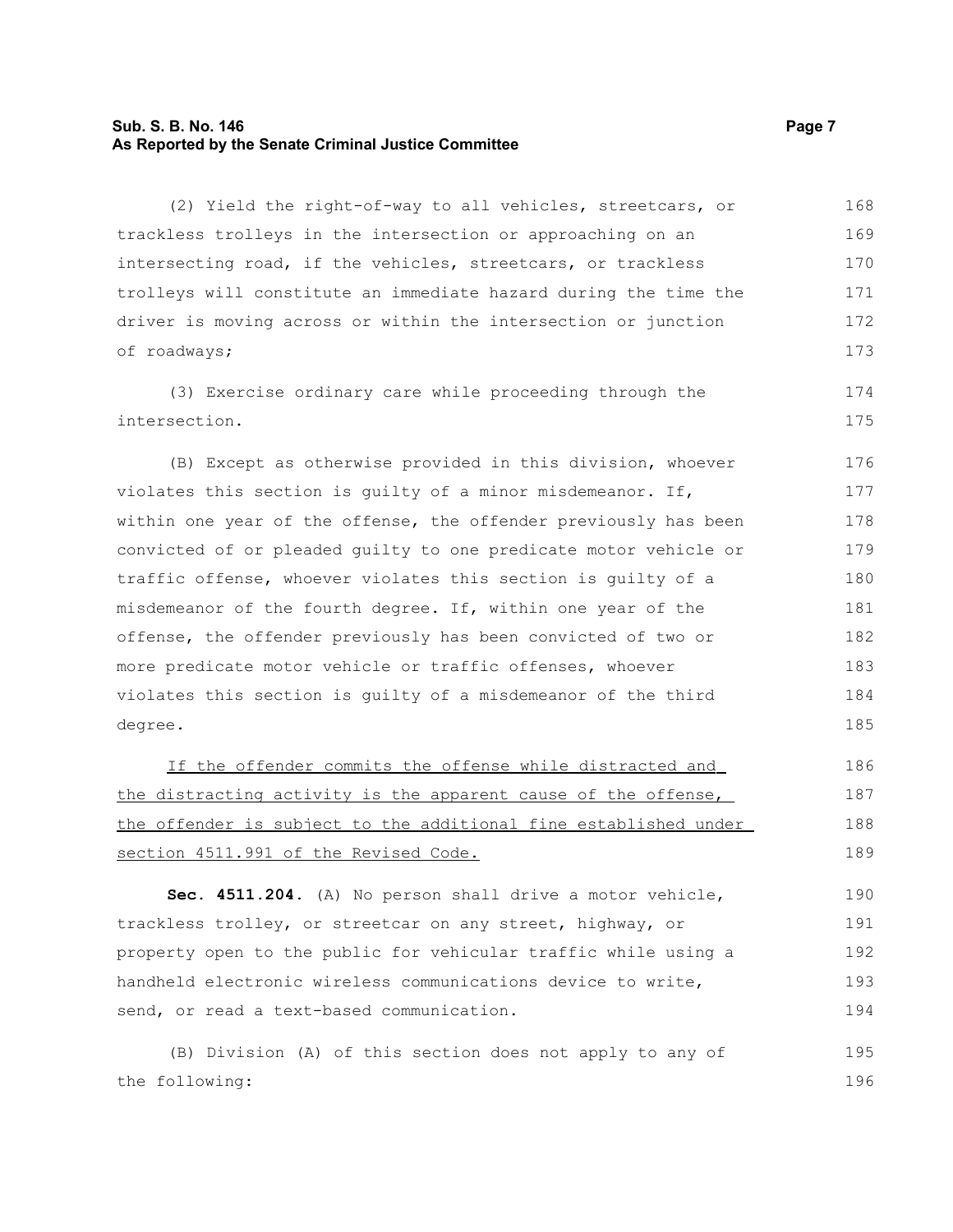#### **Sub. S. B. No. 146 Page 8 As Reported by the Senate Criminal Justice Committee**

(1) A person using a handheld electronic wireless communications device in that manner for emergency purposes, including an emergency contact with a law enforcement agency, hospital or health care provider, fire department, or other similar emergency agency or entity; (2) A person driving a public safety vehicle who uses a handheld electronic wireless communications device in that manner in the course of the person's duties; (3) A person using a handheld electronic wireless communications device in that manner whose motor vehicle is in a stationary position and who is outside a lane of travel; (4) A person reading, selecting, or entering a name or telephone number in a handheld electronic wireless communications device for the purpose of making or receiving a telephone call; (5) A person receiving wireless messages on a device regarding the operation or navigation of a motor vehicle; safety-related information, including emergency, traffic, or weather alerts; or data used primarily by the motor vehicle; (6) A person receiving wireless messages via radio waves; 197 198 199 200 201 202 203 204 205 206 207 208 209 210 211 212 213 214 215 216

(7) A person using a device for navigation purposes; 217

(8) A person conducting wireless interpersonal communication with a device that does not require manually entering letters, numbers, or symbols or reading text messages, except to activate, deactivate, or initiate the device or a feature or function of the device; 218 219 220 221 222

(9) A person operating a commercial truck while using a mobile data terminal that transmits and receives data; 223 224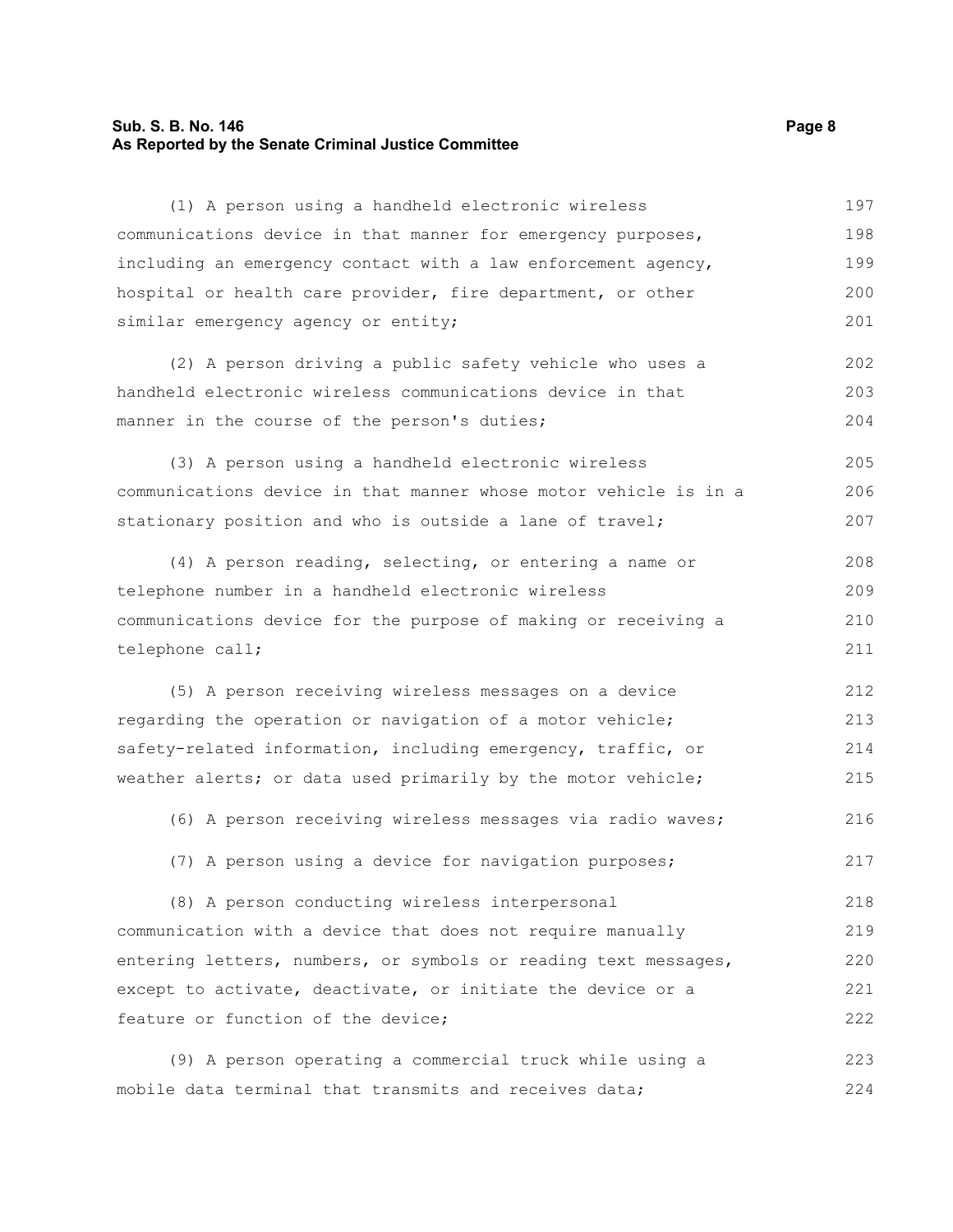#### **Sub. S. B. No. 146 Page 9 As Reported by the Senate Criminal Justice Committee**

(10) A person using a handheld electronic wireless communications device in conjunction with a voice-operated or hands-free device feature or function of the vehicle. 225 226 227

(C)(1) Notwithstanding any provision of law to the contrary, no law enforcement officer shall cause an operator of an automobile being operated on any street or highway to stop the automobile for the sole purpose of determining whether a violation of division (A) of this section has been or is being committed or for the sole purpose of issuing a ticket, citation, or summons for a violation of that nature or causing the arrest of or commencing a prosecution of a person for a violation of that nature, and no law enforcement officer shall view the interior or visually inspect any automobile being operated on any street or highway for the sole purpose of determining whether a violation of that nature has been or is being committed. 228 229 230 231 232 233 234 235 236 237 238 239 240

(2) On January 31 of each year, the department of public safety shall issue a report to the general assembly that specifies the number of citations issued for violations of this section during the previous calendar year. 241 242 243 244

(D) Whoever violates division (A) of this section is guilty of a minor misdemeanor. 245 246

(E) This section shall not be construed as invalidating, preempting, or superseding a substantially equivalent municipal ordinance that prescribes penalties for violations of that ordinance that are greater than the penalties prescribed in this section for violations of this section. 247 248 249 250 251

(F) A prosecution for a violation of this section does not preclude a prosecution for a violation of a substantially 252 253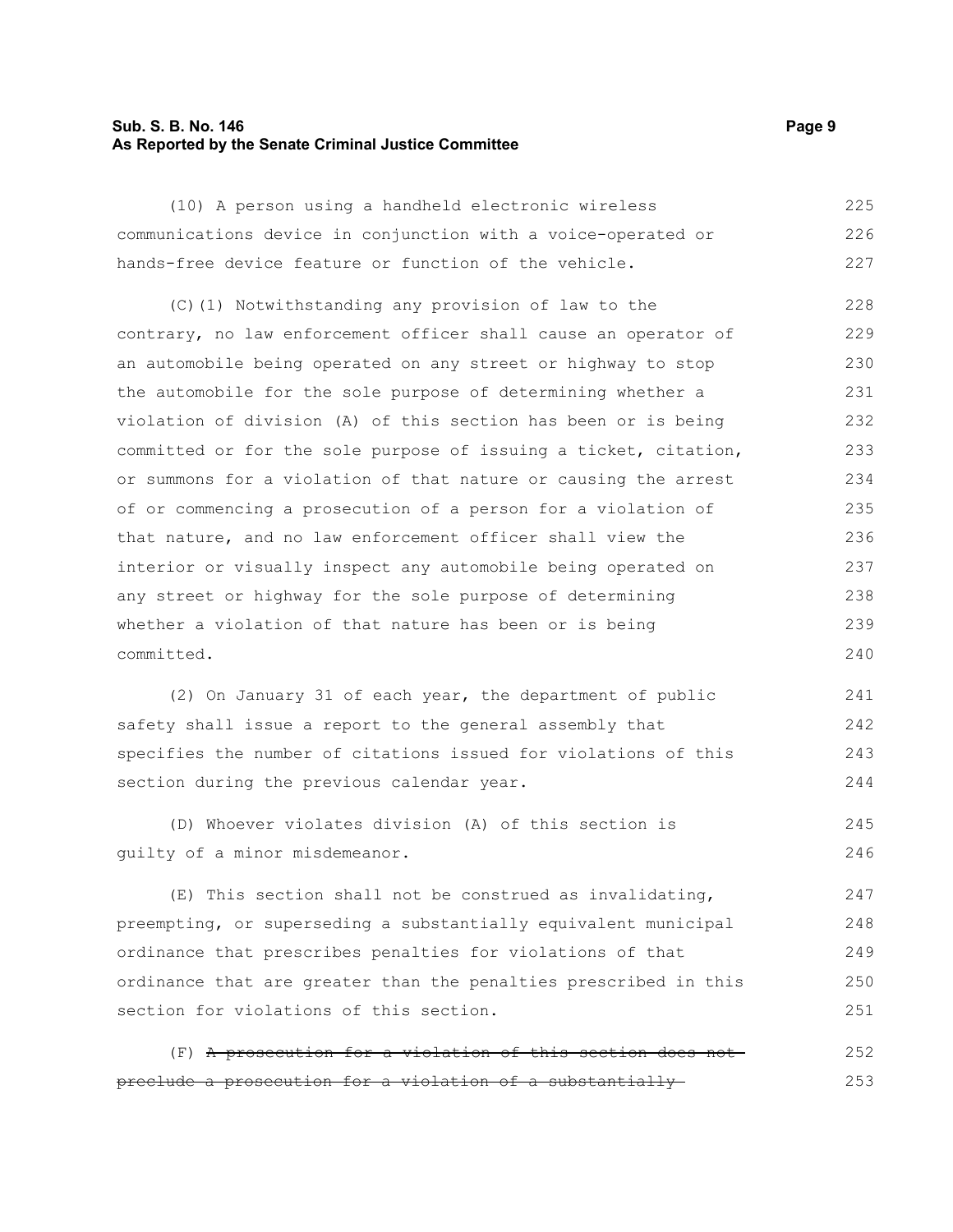## **Sub. S. B. No. 146 Page 10 As Reported by the Senate Criminal Justice Committee**

| equivalent municipal ordinance based on the same conduct.        | 254 |
|------------------------------------------------------------------|-----|
| However, if an offender is convicted of or pleads quilty to a    | 255 |
| violation of this section and is also convicted of or pleads     | 256 |
| guilty to a violation of a substantially equivalent municipal    | 257 |
| ordinance based on the same conduct, the two offenses are allied | 258 |
| offenses of similar import under section 2941.25 of the Revised- | 259 |
| Code. A prosecution for a violation of this section does not     | 260 |
| preclude a prosecution for a violation of a substantially        | 261 |
| equivalent municipal ordinance based on the same conduct.        | 262 |
| However, if an offender is convicted of or pleads quilty to a    | 263 |
| violation of this section and is also convicted of or pleads     | 264 |
| guilty to a violation of a substantially equivalent municipal    | 265 |
| ordinance based on the same conduct, the two offenses are allied | 266 |
| offenses of similar import under section 2941.25 of the Revised  | 267 |
| Code.                                                            | 268 |
| (G) As used in this section:                                     | 269 |
| (1) "Electronic wireless communications device" includes         | 270 |
| any of the following:                                            | 271 |
| (a) A wireless telephone;                                        | 272 |
| (b) A text-messaging device;                                     | 273 |
| (c) A personal digital assistant;                                | 274 |
| (d) A computer, including a laptop computer and a computer       | 275 |
| tablet;                                                          | 276 |
| (e) Any other substantially similar wireless device that         | 277 |
| is designed or used to communicate text.                         | 278 |
|                                                                  |     |
| (2) "Voice-operated or hands-free device" means a device         | 279 |
| that allows the user to vocally compose or send, or to listen to | 280 |
| a text-based communication without the use of either hand except | 281 |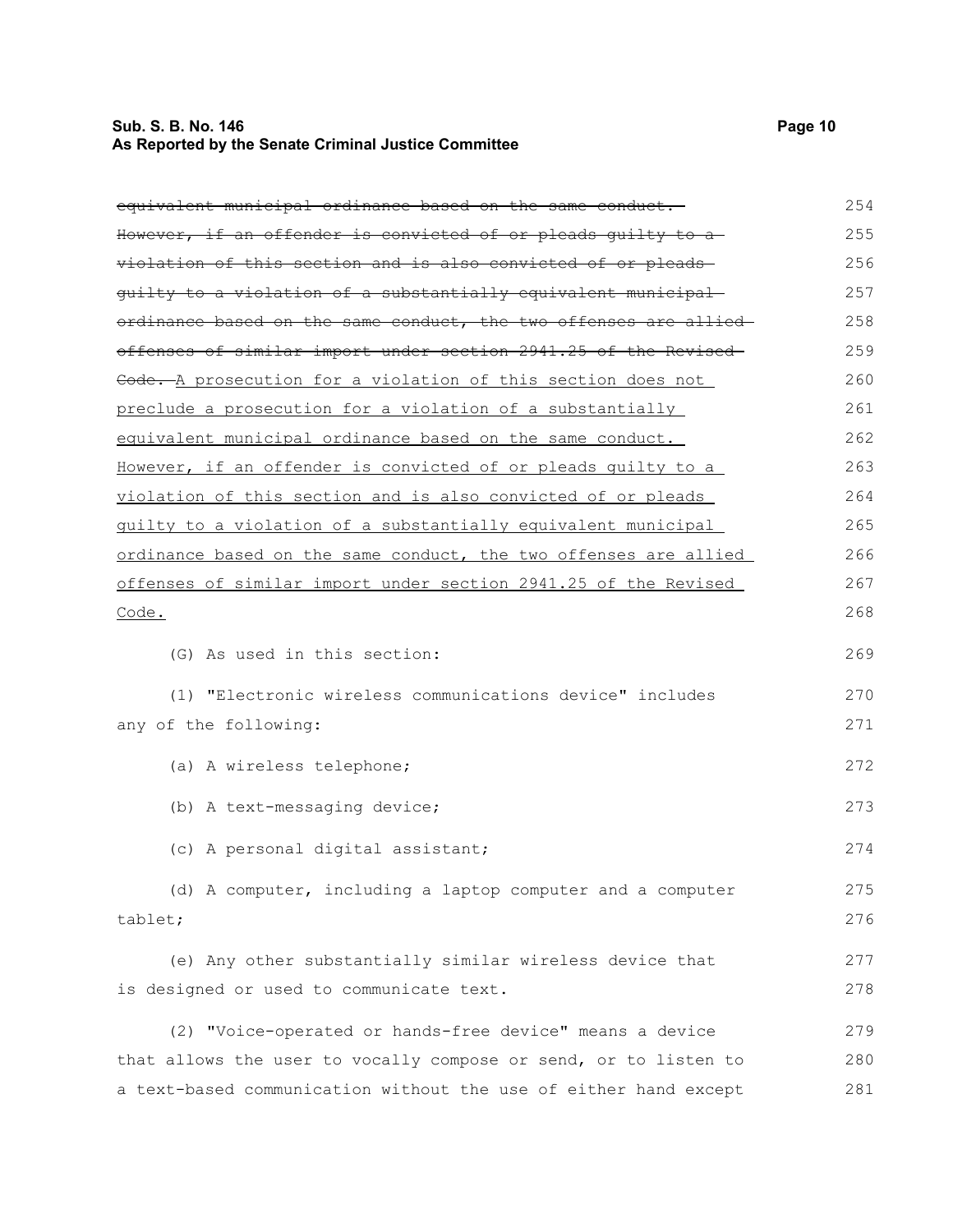#### **Sub. S. B. No. 146 Page 11 As Reported by the Senate Criminal Justice Committee**

282

295 296

to activate or deactivate a feature or function.

(3) "Write, send, or read a text-based communication" means to manually write or send, or read a text-based communication using an electronic wireless communications device, including manually writing or sending, or reading communications referred to as text messages, instant messages, or electronic mail. 283 284 285 286 287 288

**Sec. 4511.205.** (A) No holder of a temporary instruction permit who has not attained the age of eighteen years and no holder of a probationary driver's license shall drive a motor vehicle on any street, highway, or property used by the public for purposes of vehicular traffic or parking while using in any manner an electronic wireless communications device. 289 290 291 292 293 294

(B) Division (A) of this section does not apply to either of the following:

(1) A person using an electronic wireless communications device for emergency purposes, including an emergency contact with a law enforcement agency, hospital or health care provider, fire department, or other similar emergency agency or entity; 297 298 299 300

(2) A person using an electronic wireless communications device whose motor vehicle is in a stationary position and the motor vehicle is outside a lane of travel; 301 302 303

(3) A person using a navigation device in a voice-operated or hands-free manner who does not manipulate the device while driving. 304 305 306

(C)(1) Except as provided in division (C)(2) of this section, whoever violates division (A) of this section shall be fined one hundred fifty dollars. In addition, the court shall impose a class seven suspension of the offender's driver's 307 308 309 310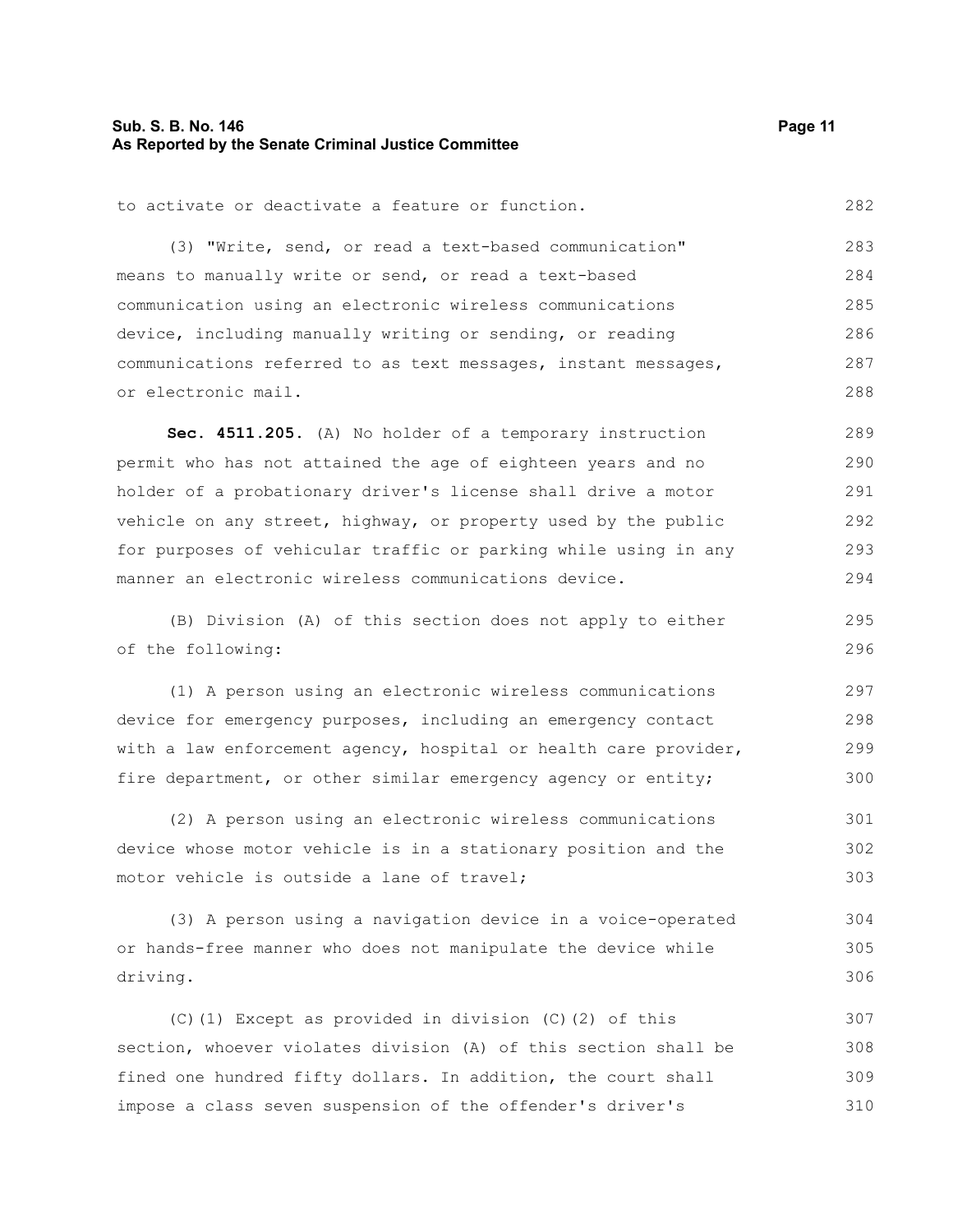license or permit for a definite period of sixty days.

311

(2) If the person-person previously has been adjudicated adelinquent child or a juvenile traffic offender for adjudicated a delinquent child or a juvenile traffic offender for a violation of this section, whoever violates this section shall be fined three hundred dollars. In addition, the court shall impose a class seven suspension of the person's person's driver's license or permit for a definite period of one year. (D) The filing of a sworn complaint against a person for a violation of this section does not preclude the filing of a sworn complaint for a violation of a substantially equivalent municipal ordinance for the same conduct. However, if a personis adjudicated a delinquent child or a juvenile traffic offender for a violation of this section and is also adjudicated a delinquent child or a juvenile traffic offender for a violation of a substantially equivalent municipal ordinance for the same conduct, the two offenses are allied offenses of similar import under section 2941.25 of the Revised Code. The filing of a sworn complaint against a person for a violation of this section does not preclude the filing of a sworn complaint for a violation of a substantially equivalent municipal ordinance for the same conduct. However, if a person is adjudicated a delinquent child or a juvenile traffic offender for a violation of this section and is also adjudicated a delinquent child or a juvenile traffic 312 313 314 315 316 317 318 319 320 321 322 323 324 325 326 327 328 329 330 331 332 333 334

offender for a violation of a substantially equivalent municipal ordinance for the same conduct, the two offenses are allied offenses of similar import under section 2941.25 of the Revised Code. 335 336 337 338

(E) As used in this section, "electronic wireless communications device" includes any of the following: 339 340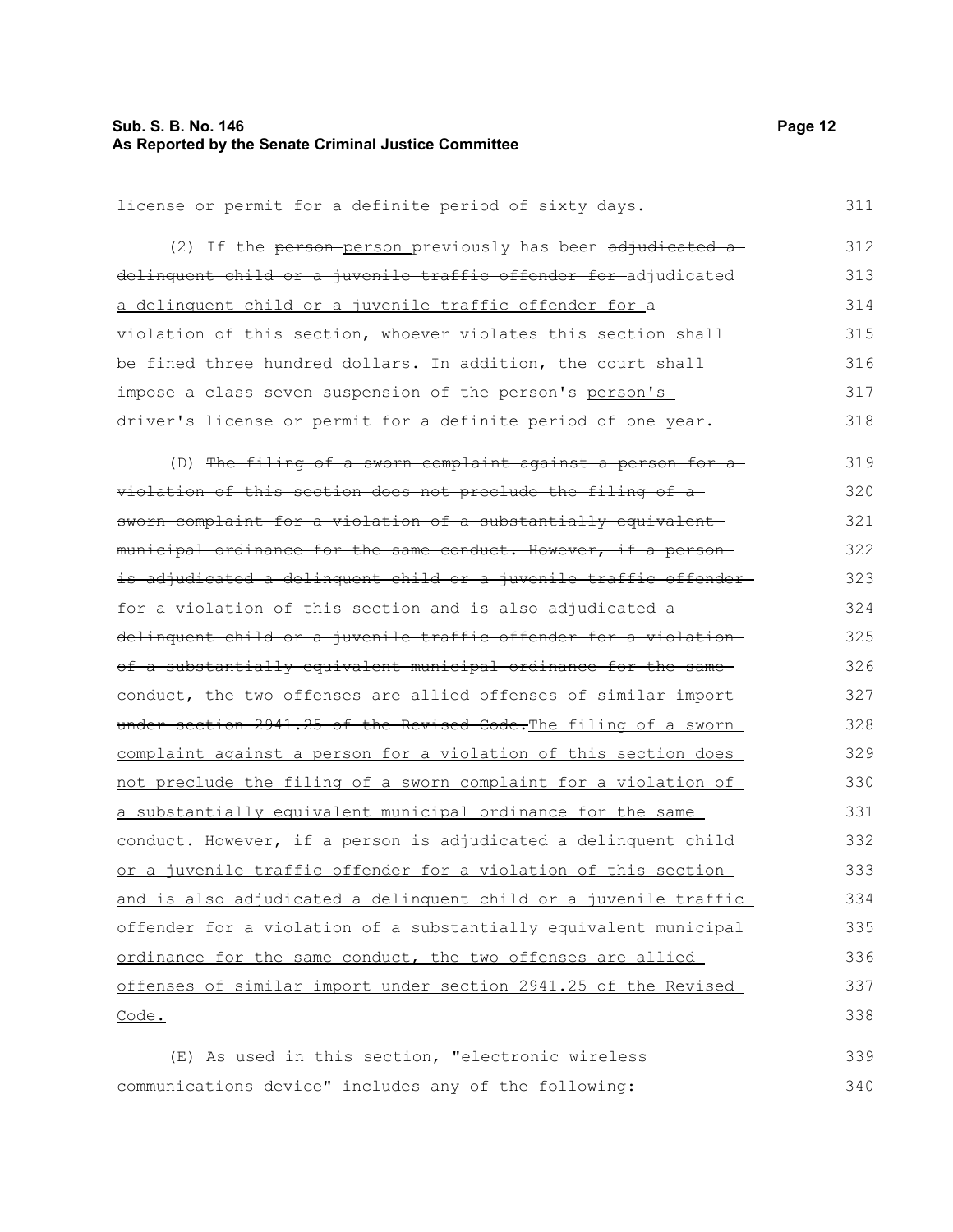| Sub. S. B. No. 146<br>As Reported by the Senate Criminal Justice Committee |     |  |  |  |  |
|----------------------------------------------------------------------------|-----|--|--|--|--|
| (1) A wireless telephone;                                                  | 341 |  |  |  |  |
| (2) A personal digital assistant;                                          | 342 |  |  |  |  |
| (3) A computer, including a laptop computer and a computer                 | 343 |  |  |  |  |
| tablet;                                                                    | 344 |  |  |  |  |
| (4) A text-messaging device;                                               | 345 |  |  |  |  |
| (5) Any other substantially similar electronic wireless                    | 346 |  |  |  |  |
| device that is designed or used to communicate via voice, image,           | 347 |  |  |  |  |
| or written word.                                                           | 348 |  |  |  |  |
| Sec. 4511.21. (A) No person shall operate a motor vehicle,                 | 349 |  |  |  |  |
| trackless trolley, or streetcar at a speed greater or less than            | 350 |  |  |  |  |
| is reasonable or proper, having due regard to the traffic,                 | 351 |  |  |  |  |
| surface, and width of the street or highway and any other                  | 352 |  |  |  |  |
| conditions, and no person shall drive any motor vehicle,                   | 353 |  |  |  |  |
| trackless trolley, or streetcar in and upon any street or                  | 354 |  |  |  |  |
| highway at a greater speed than will permit the person to bring            | 355 |  |  |  |  |
| it to a stop within the assured clear distance ahead.                      | 356 |  |  |  |  |
| (B) It is prima-facie lawful, in the absence of a lower                    | 357 |  |  |  |  |
| limit declared or established pursuant to this section by the              | 358 |  |  |  |  |
| director of transportation or local authorities, for the                   | 359 |  |  |  |  |
| operator of a motor vehicle, trackless trolley, or streetcar to            | 360 |  |  |  |  |
| operate the same at a speed not exceeding the following:                   | 361 |  |  |  |  |
| (1) (a) Twenty miles per hour in school zones during school                | 362 |  |  |  |  |
| recess and while children are going to or leaving school during            | 363 |  |  |  |  |
| the opening or closing hours, and when twenty miles per hour               | 364 |  |  |  |  |
| school speed limit signs are erected; except that, on                      | 365 |  |  |  |  |
| controlled-access highways and expressways, if the right-of-way            | 366 |  |  |  |  |
| line fence has been erected without pedestrian opening, the                | 367 |  |  |  |  |
| speed shall be governed by division (B) (4) of this section and            | 368 |  |  |  |  |
| on freeways, if the right-of-way line fence has been erected               | 369 |  |  |  |  |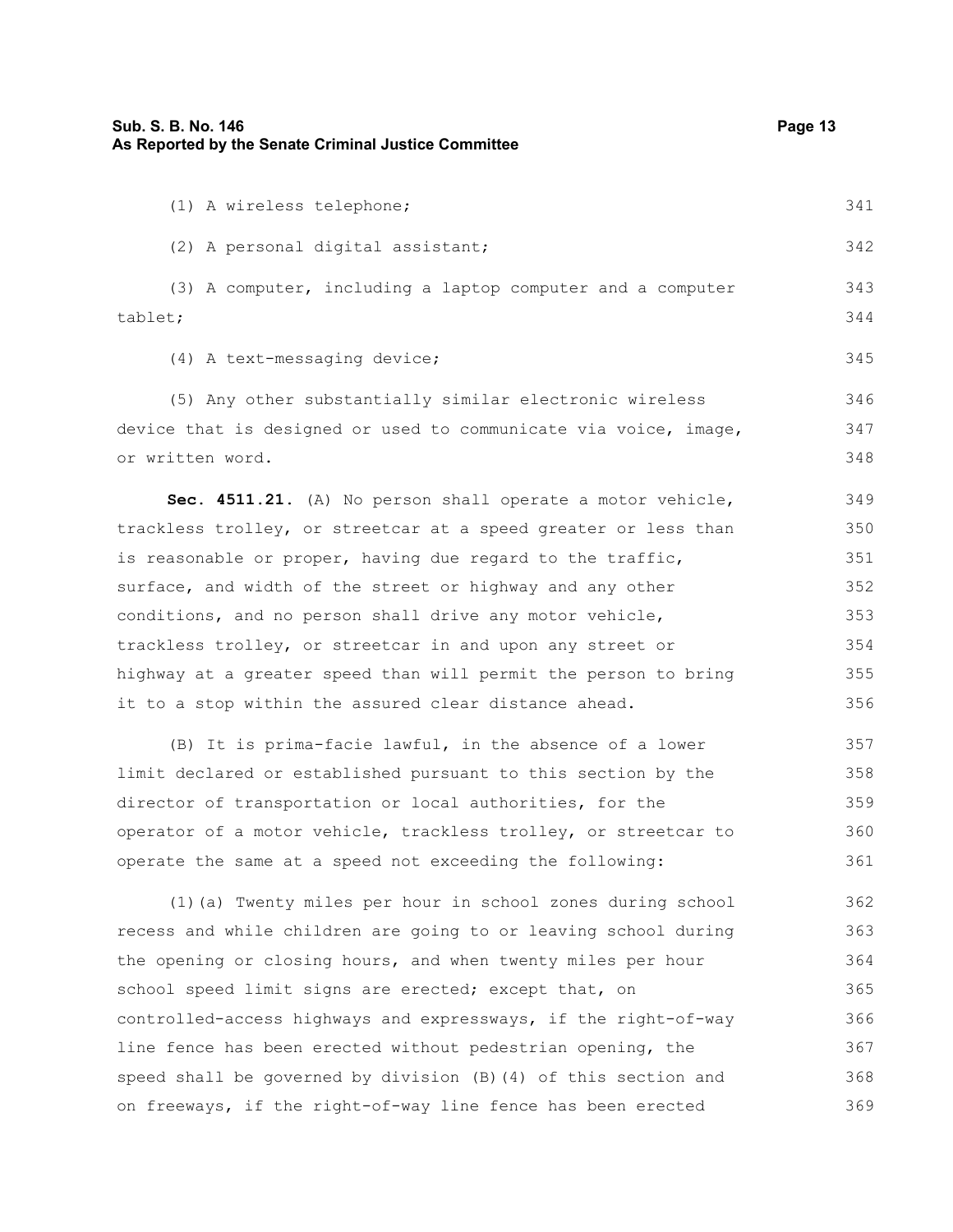#### **Sub. S. B. No. 146 Page 14 As Reported by the Senate Criminal Justice Committee**

without pedestrian opening, the speed shall be governed by divisions (B)(9) and (10) of this section. The end of every school zone may be marked by a sign indicating the end of the zone. Nothing in this section or in the manual and specifications for a uniform system of traffic control devices shall be construed to require school zones to be indicated by signs equipped with flashing or other lights, or giving other special notice of the hours in which the school zone speed limit is in effect. 370 371 372 373 374 375 376 377 378

(b) As used in this section and in section 4511.212 of the Revised Code, "school" means any school chartered under section 3301.16 of the Revised Code and any nonchartered school that during the preceding year filed with the department of education in compliance with rule 3301-35-08 of the Ohio Administrative Code, a copy of the school's report for the parents of the school's pupils certifying that the school meets Ohio minimum standards for nonchartered, nontax-supported schools and presents evidence of this filing to the jurisdiction from which it is requesting the establishment of a school zone. "School" also includes a special elementary school that in writing requests the county engineer of the county in which the special elementary school is located to create a school zone at the location of that school. Upon receipt of such a written request, the county engineer shall create a school zone at that location by erecting the appropriate signs. 379 380 381 382 383 384 385 386 387 388 389 390 391 392 393 394

(c) As used in this section, "school zone" means that portion of a street or highway passing a school fronting upon the street or highway that is encompassed by projecting the school property lines to the fronting street or highway, and also includes that portion of a state highway. Upon request from local authorities for streets and highways under their 395 396 397 398 399 400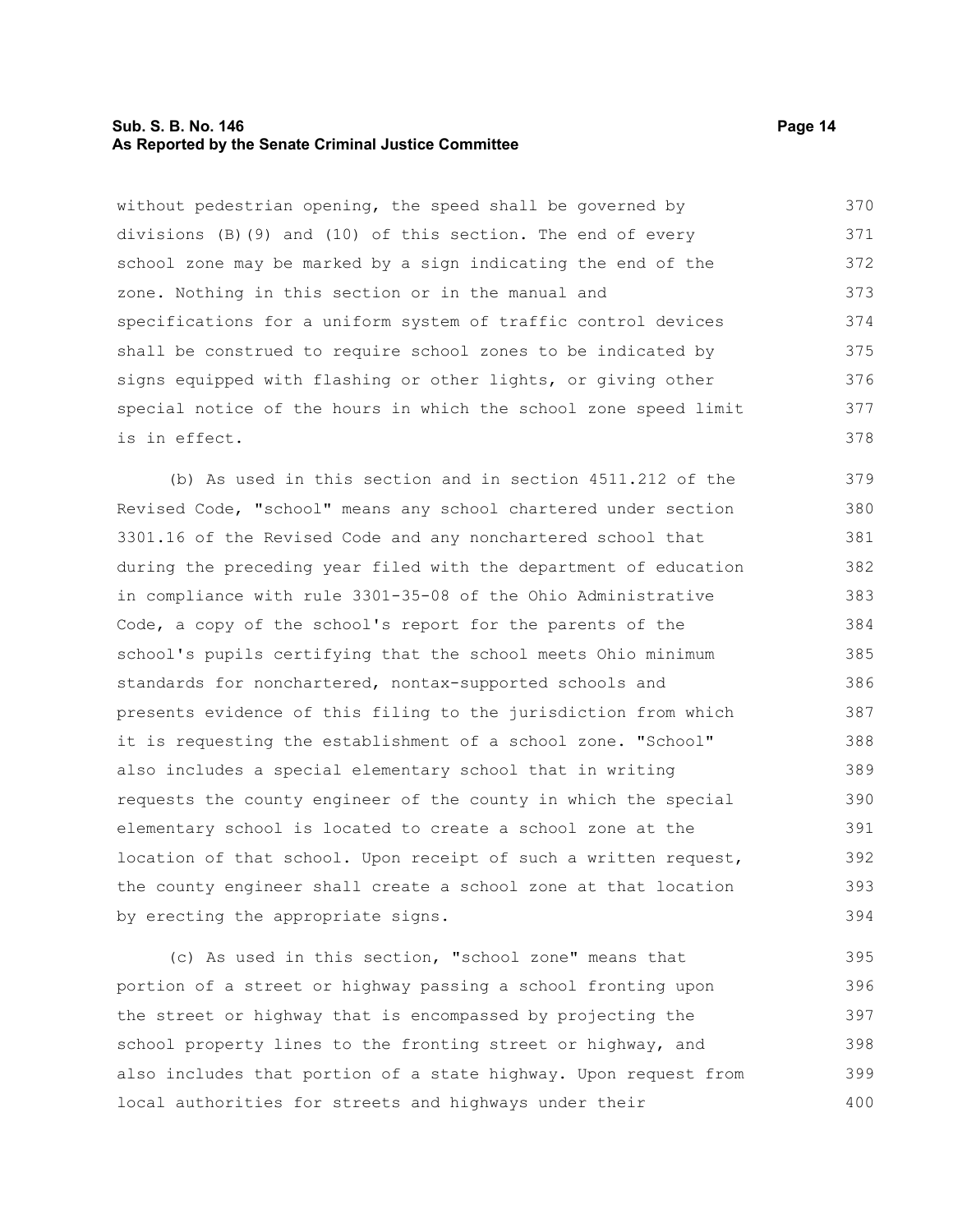#### **Sub. S. B. No. 146 Page 15 As Reported by the Senate Criminal Justice Committee**

jurisdiction and that portion of a state highway under the jurisdiction of the director of transportation or a request from a county engineer in the case of a school zone for a special elementary school, the director may extend the traditional school zone boundaries. The distances in divisions  $(B)$  (1)(c)(i), (ii), and (iii) of this section shall not exceed three hundred feet per approach per direction and are bounded by whichever of the following distances or combinations thereof the director approves as most appropriate: 401 402 403 404 405 406 407 408 409

(i) The distance encompassed by projecting the school building lines normal to the fronting highway and extending a distance of three hundred feet on each approach direction; 410 411 412

(ii) The distance encompassed by projecting the school property lines intersecting the fronting highway and extending a distance of three hundred feet on each approach direction; 413 414 415

(iii) The distance encompassed by the special marking of the pavement for a principal school pupil crosswalk plus a distance of three hundred feet on each approach direction of the highway. 416 417 418 419

Nothing in this section shall be construed to invalidate the director's initial action on August 9, 1976, establishing all school zones at the traditional school zone boundaries defined by projecting school property lines, except when those boundaries are extended as provided in divisions (B)(1)(a) and (c) of this section. 420 421 422 423 424 425

(d) As used in this division, "crosswalk" has the meaning given that term in division (LL)(2) of section 4511.01 of the Revised Code. 426 427 428

The director may, upon request by resolution of the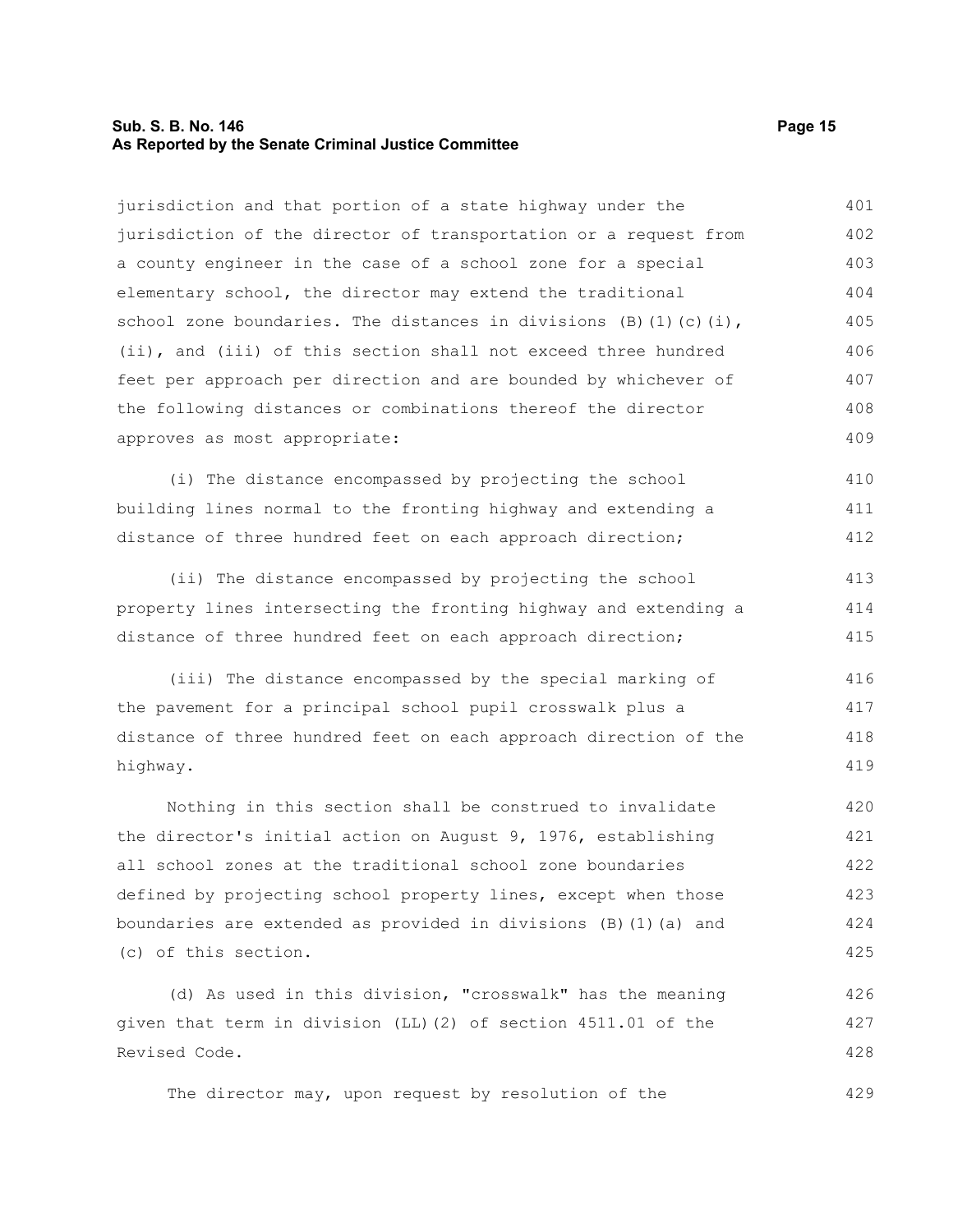#### **Sub. S. B. No. 146 Page 16 As Reported by the Senate Criminal Justice Committee**

legislative authority of a municipal corporation, the board of trustees of a township, or a county board of developmental disabilities created pursuant to Chapter 5126. of the Revised Code, and upon submission by the municipal corporation, township, or county board of such engineering, traffic, and other information as the director considers necessary, designate a school zone on any portion of a state route lying within the municipal corporation, lying within the unincorporated territory of the township, or lying adjacent to the property of a school that is operated by such county board, that includes a crosswalk

customarily used by children going to or leaving a school during recess and opening and closing hours, whenever the distance, as measured in a straight line, from the school property line nearest the crosswalk to the nearest point of the crosswalk is no more than one thousand three hundred twenty feet. Such a school zone shall include the distance encompassed by the crosswalk and extending three hundred feet on each approach direction of the state route. 440 441 442 443 444 445 446 447

(e) As used in this section, "special elementary school" means a school that meets all of the following criteria: 448 449

(i) It is not chartered and does not receive tax revenue from any source. 450 451

(ii) It does not educate children beyond the eighth grade. 452

(iii) It is located outside the limits of a municipal corporation. 453 454

(iv) A majority of the total number of students enrolled at the school are not related by blood. 455 456

(v) The principal or other person in charge of the special elementary school annually sends a report to the superintendent 457 458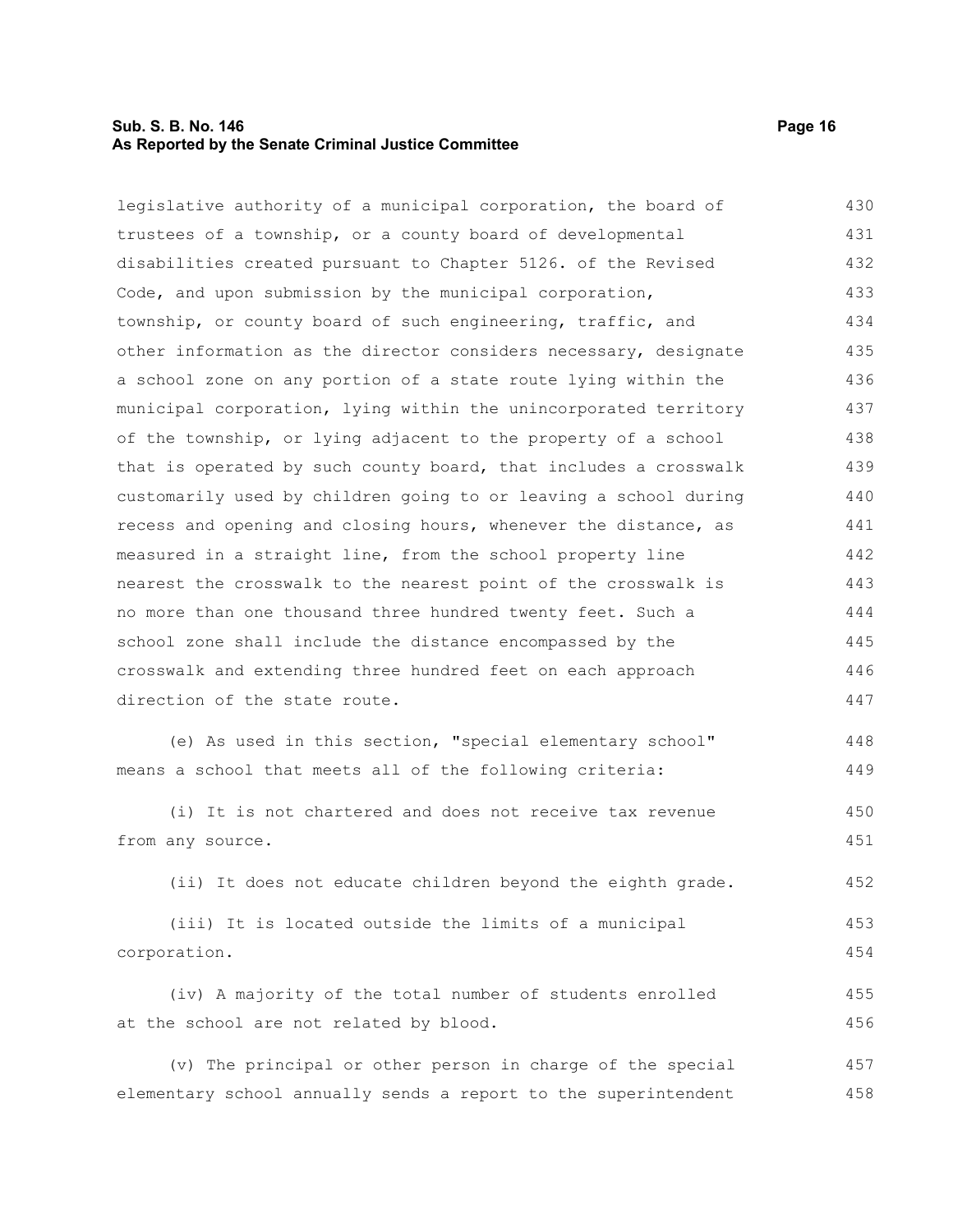#### **Sub. S. B. No. 146 Page 17 As Reported by the Senate Criminal Justice Committee**

of the school district in which the special elementary school is located indicating the total number of students enrolled at the school, but otherwise the principal or other person in charge does not report any other information or data to the superintendent. 459 460 461 462 463

(2) Twenty-five miles per hour in all other portions of a municipal corporation, except on state routes outside business districts, through highways outside business districts, and alleys; 464 465 466 467

(3) Thirty-five miles per hour on all state routes or through highways within municipal corporations outside business districts, except as provided in divisions (B)(4) and (6) of this section; 468 469 470 471

(4) Fifty miles per hour on controlled-access highways and expressways within municipal corporations;

(5) Fifty-five miles per hour on highways outside municipal corporations, other than highways within island jurisdictions as provided in division (B)(8) of this section, highways as provided in division (B)(9) of this section, and highways, expressways, and freeways as provided in divisions (B) (12), (13), (14), and (16) of this section; 474 475 476 477 478 479

(6) Fifty miles per hour on state routes within municipal corporations outside urban districts unless a lower prima-facie speed is established as further provided in this section; 480 481 482

| (7) Fifteen miles per hour on all alleys within the |  |  |  |  | 483 |
|-----------------------------------------------------|--|--|--|--|-----|
| municipal corporation;                              |  |  |  |  | 484 |

(8) Thirty-five miles per hour on highways outside municipal corporations that are within an island jurisdiction; 485 486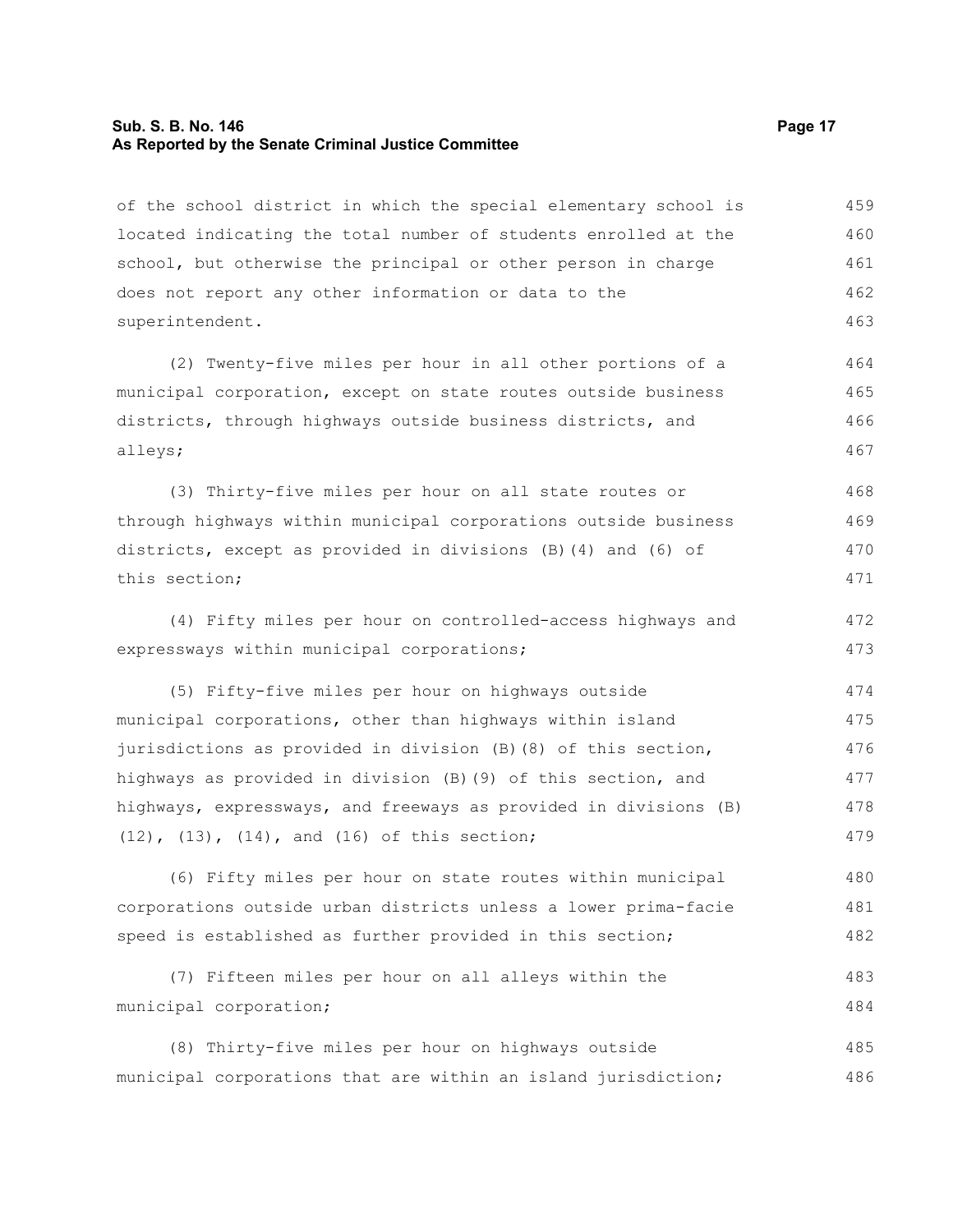#### **Sub. S. B. No. 146 Page 18 As Reported by the Senate Criminal Justice Committee**

(9) Sixty miles per hour on two-lane state routes outside municipal corporations as established by the director under division (H)(2) of this section. 487 488 489

(10) Fifty-five miles per hour at all times on freeways with paved shoulders inside municipal corporations, other than freeways as provided in divisions (B)(14) and (16) of this section; 490 491 492 493

(11) Fifty-five miles per hour at all times on freeways outside municipal corporations, other than freeways as provided in divisions (B)(14) and (16) of this section; 494 495 496

(12) Sixty miles per hour for operators of any motor vehicle at all times on all portions of rural divided highways; 497 498

(13) Sixty-five miles per hour for operators of any motor vehicle at all times on all rural expressways without traffic control signals; 499 500 501

(14) Seventy miles per hour for operators of any motor vehicle at all times on all rural freeways; 502 503

(15) Fifty-five miles per hour for operators of any motor vehicle at all times on all portions of freeways in congested areas as determined by the director and that are part of the interstate system and are located within a municipal corporation or within an interstate freeway outerbelt; 504 505 506 507 508

(16) Sixty-five miles per hour for operators of any motor vehicle at all times on all portions of freeways in urban areas as determined by the director and that are part of the interstate system and are part of an interstate freeway outerbelt. 509 510 511 512 513

(C) It is prima-facie unlawful for any person to exceed 514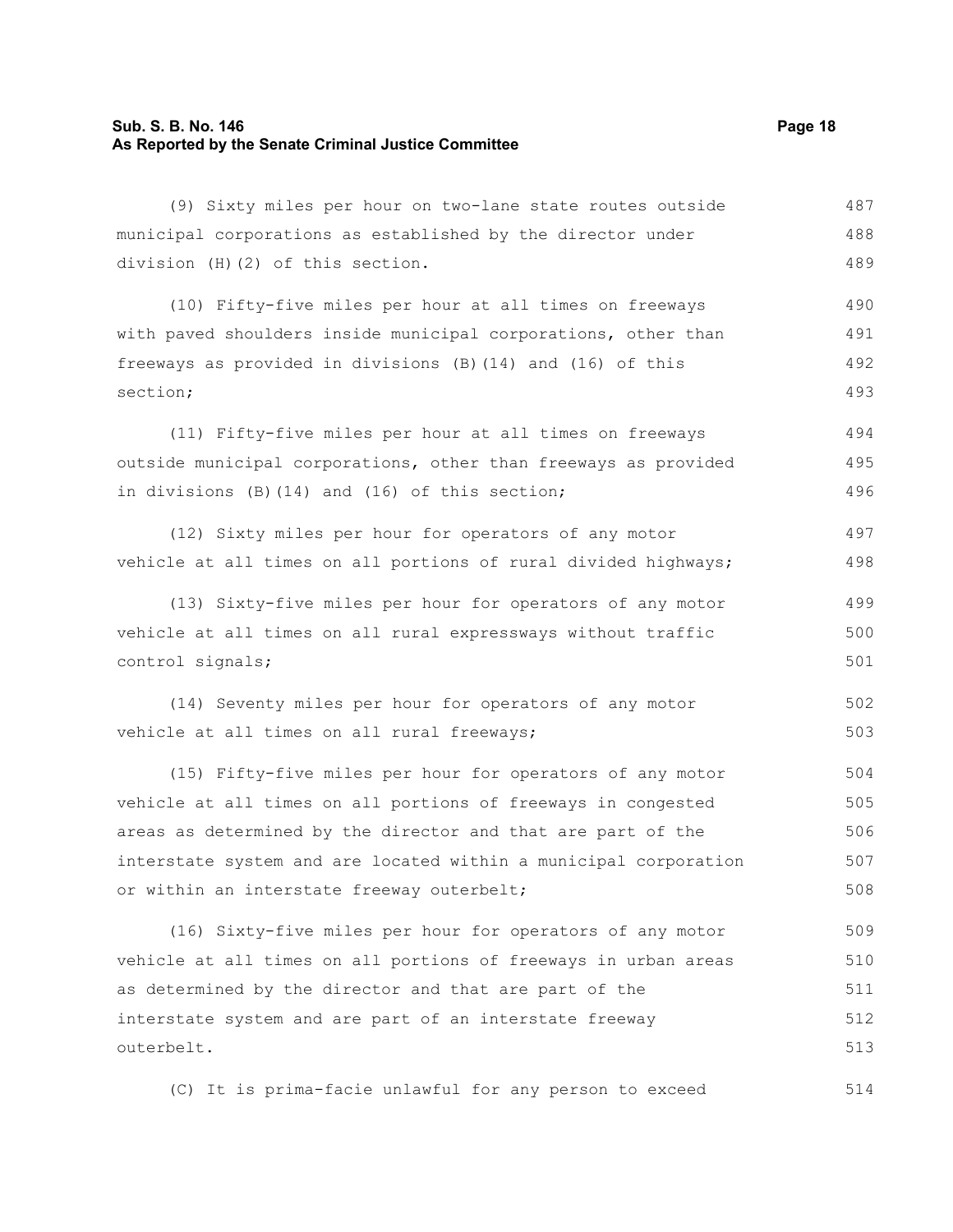#### **Sub. S. B. No. 146 Page 19 As Reported by the Senate Criminal Justice Committee**

section;

any of the speed limitations in divisions  $(B)$   $(1)$   $(a)$ ,  $(2)$ ,  $(3)$ ,

(4), (6), (7), and (8) of this section, or any declared or established pursuant to this section by the director or local authorities and it is unlawful for any person to exceed any of the speed limitations in division (D) of this section. No person shall be convicted of more than one violation of this section for the same conduct, although violations of more than one provision of this section may be charged in the alternative in a single affidavit. (D) No person shall operate a motor vehicle, trackless trolley, or streetcar upon a street or highway as follows: (1) At a speed exceeding fifty-five miles per hour, except upon a two-lane state route as provided in division (B)(9) of this section and upon a highway, expressway, or freeway as provided in divisions (B)(12), (13), (14), and (16) of this section; (2) At a speed exceeding sixty miles per hour upon a twolane state route as provided in division (B)(9) of this section and upon a highway as provided in division (B)(12) of this

(3) At a speed exceeding sixty-five miles per hour upon an expressway as provided in division (B)(13) or upon a freeway as provided in division (B)(16) of this section, except upon a freeway as provided in division (B)(14) of this section; 535 536 537 538

(4) At a speed exceeding seventy miles per hour upon a freeway as provided in division (B)(14) of this section; 539 540

(5) At a speed exceeding the posted speed limit upon a highway, expressway, or freeway for which the director has determined and declared a speed limit pursuant to division (I) 541 542 543

524 525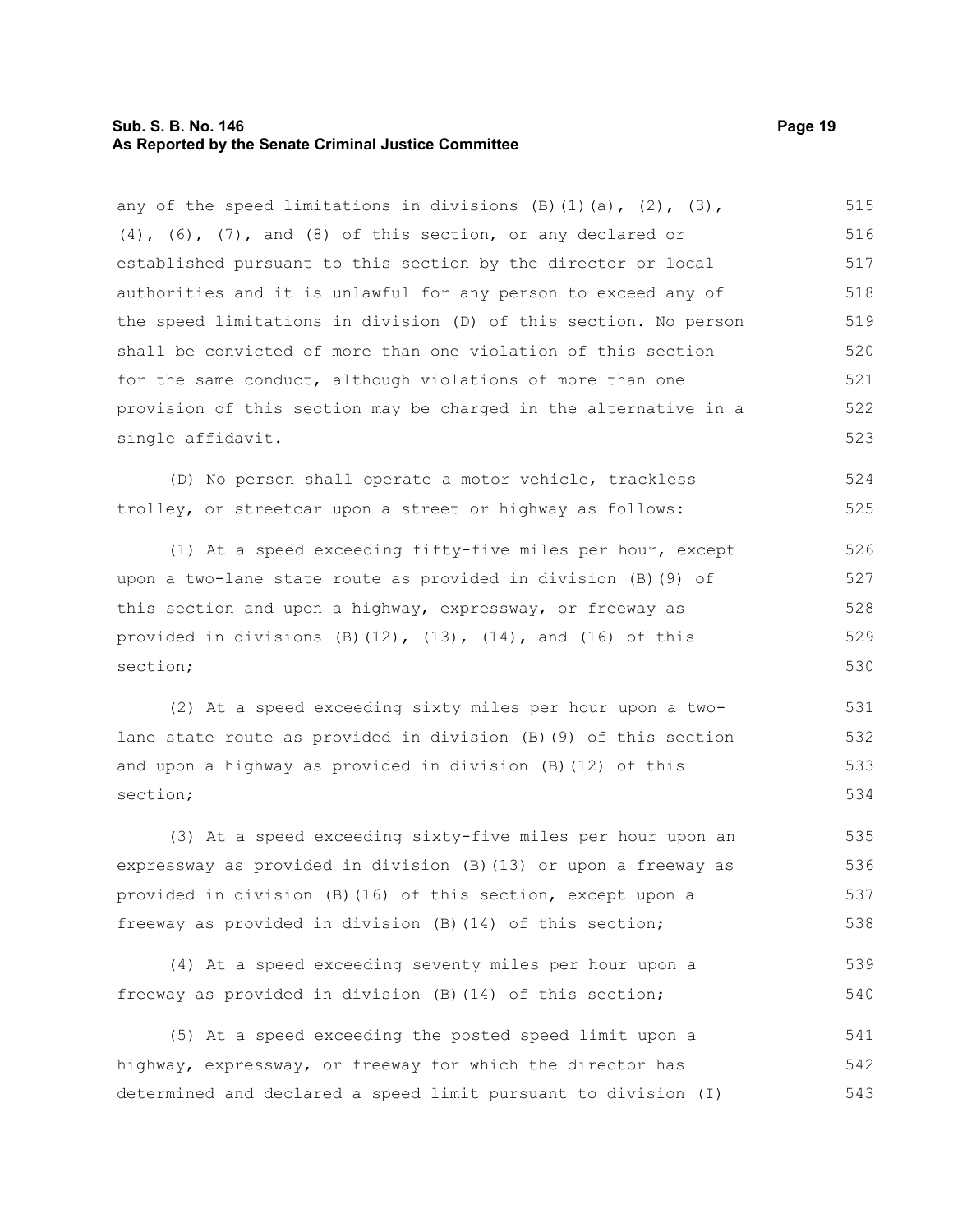#### **Sub. S. B. No. 146 Page 20 As Reported by the Senate Criminal Justice Committee**

(2) or (L)(2) of this section.

(E) In every charge of violation of this section the affidavit and warrant shall specify the time, place, and speed at which the defendant is alleged to have driven, and in charges made in reliance upon division (C) of this section also the speed which division (B)(1)(a), (2), (3), (4), (6), (7), or (8) of, or a limit declared or established pursuant to, this section declares is prima-facie lawful at the time and place of such alleged violation, except that in affidavits where a person is alleged to have driven at a greater speed than will permit the person to bring the vehicle to a stop within the assured clear distance ahead the affidavit and warrant need not specify the speed at which the defendant is alleged to have driven. 545 546 547 548 549 550 551 552 553 554 555 556

(F) When a speed in excess of both a prima-facie limitation and a limitation in division (D) of this section is alleged, the defendant shall be charged in a single affidavit, alleging a single act, with a violation indicated of both division (B)(1)(a), (2), (3), (4), (6), (7), or (8) of this section, or of a limit declared or established pursuant to this section by the director or local authorities, and of the limitation in division (D) of this section. If the court finds a violation of division  $(B) (1) (a)$ ,  $(2)$ ,  $(3)$ ,  $(4)$ ,  $(6)$ ,  $(7)$ , or  $(8)$ of, or a limit declared or established pursuant to, this section has occurred, it shall enter a judgment of conviction under such division and dismiss the charge under division (D) of this section. If it finds no violation of division  $(B) (1) (a)$ ,  $(2)$ , (3), (4), (6), (7), or (8) of, or a limit declared or established pursuant to, this section, it shall then consider whether the evidence supports a conviction under division (D) of this section. 557 558 559 560 561 562 563 564 565 566 567 568 569 570 571 572 573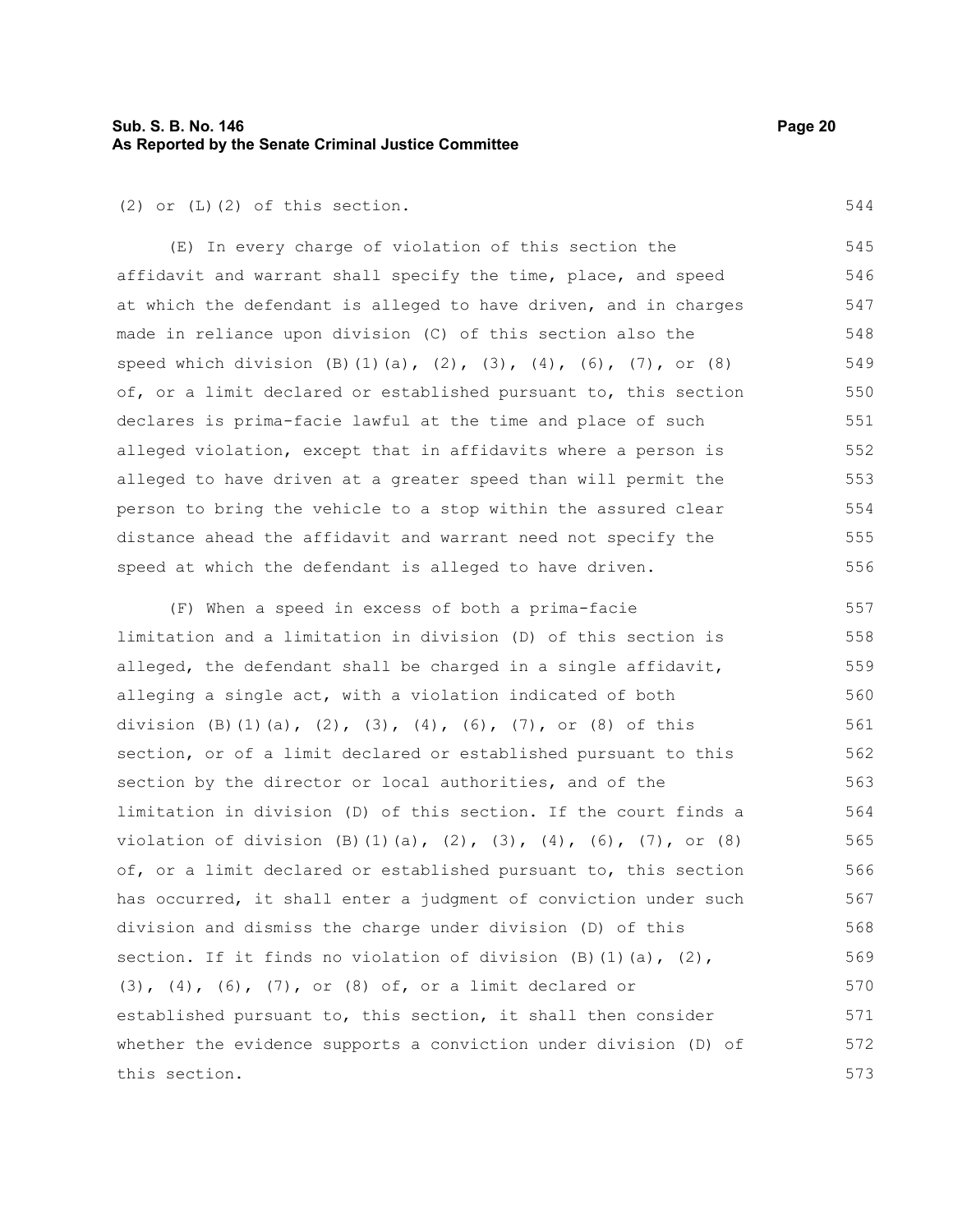#### **Sub. S. B. No. 146 Page 21 As Reported by the Senate Criminal Justice Committee**

(G) Points shall be assessed for violation of a limitation under division (D) of this section in accordance with section 4510.036 of the Revised Code. 574 575 576

(H)(1) Whenever the director determines upon the basis of a geometric and traffic characteristic study that any speed limit set forth in divisions (B)(1)(a) to (D) of this section is greater or less than is reasonable or safe under the conditions found to exist at any portion of a street or highway under the jurisdiction of the director, the director shall determine and declare a reasonable and safe prima-facie speed limit, which shall be effective when appropriate signs giving notice of it are erected at the location. 577 578 579 580 581 582 583 584 585

(2) Whenever the director determines upon the basis of a geometric and traffic characteristic study that the speed limit of fifty-five miles per hour on a two-lane state route outside a municipal corporation is less than is reasonable or safe under the conditions found to exist at that portion of the state route, the director may determine and declare a speed limit of sixty miles per hour for that portion of the state route, which shall be effective when appropriate signs giving notice of it are erected at the location.

(I)(1) Except as provided in divisions (I)(2) and (K) of this section, whenever local authorities determine upon the basis of an engineering and traffic investigation that the speed permitted by divisions  $(B)(1)(a)$  to  $(D)$  of this section, on any part of a highway under their jurisdiction, is greater than is reasonable and safe under the conditions found to exist at such location, the local authorities may by resolution request the director to determine and declare a reasonable and safe primafacie speed limit. Upon receipt of such request the director may 595 596 597 598 599 600 601 602 603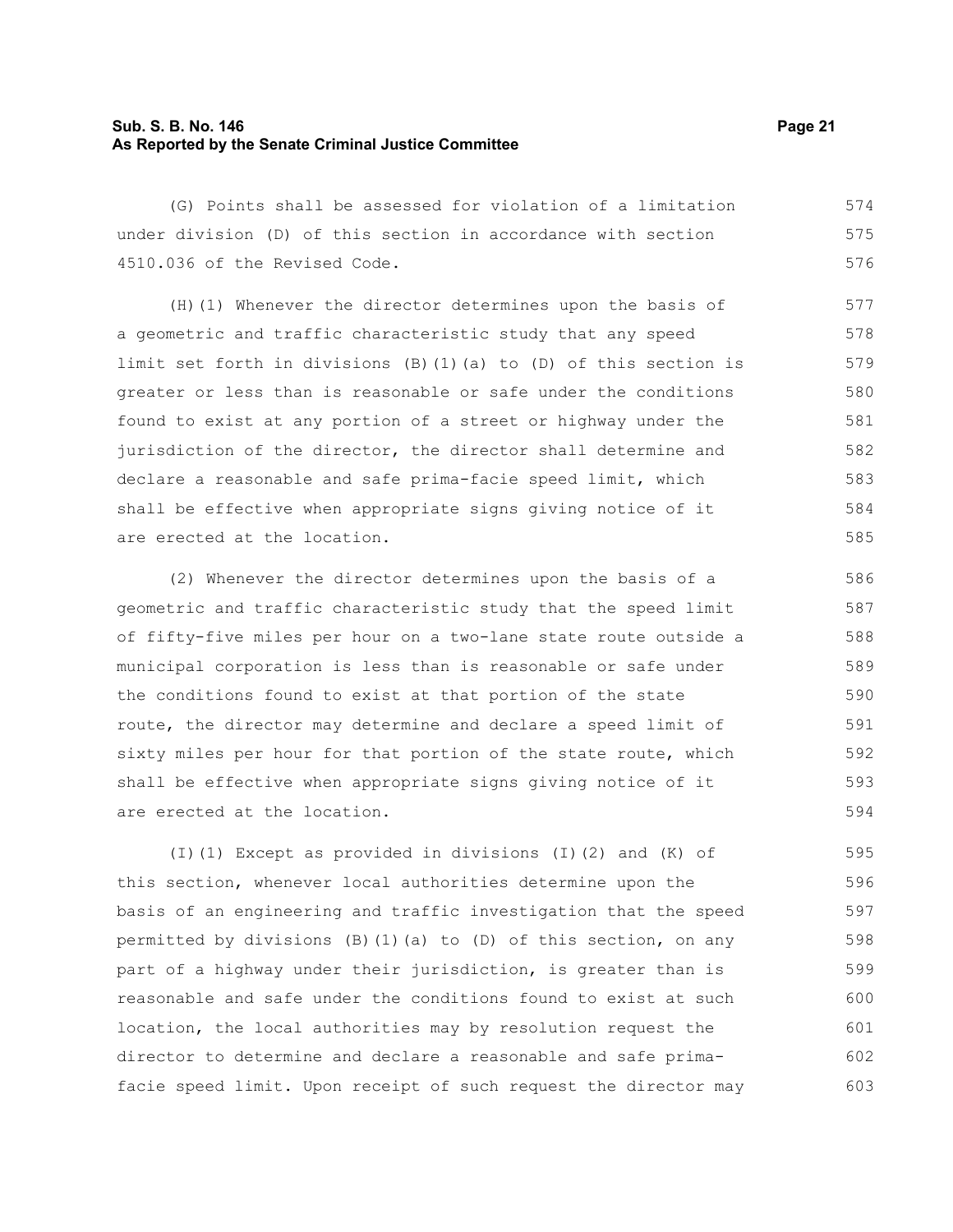#### **Sub. S. B. No. 146 Page 22 As Reported by the Senate Criminal Justice Committee**

determine and declare a reasonable and safe prima-facie speed limit at such location, and if the director does so, then such declared speed limit shall become effective only when appropriate signs giving notice thereof are erected at such location by the local authorities. The director may withdraw the declaration of a prima-facie speed limit whenever in the director's opinion the altered prima-facie speed becomes unreasonable. Upon such withdrawal, the declared prima-facie speed shall become ineffective and the signs relating thereto shall be immediately removed by the local authorities. 604 605 606 607 608 609 610 611 612 613

(2) A local authority may determine on the basis of a geometric and traffic characteristic study that the speed limit of sixty-five miles per hour on a portion of a freeway under its jurisdiction that was established through the operation of division (L)(3) of this section is greater than is reasonable or safe under the conditions found to exist at that portion of the freeway. If the local authority makes such a determination, the local authority by resolution may request the director to determine and declare a reasonable and safe speed limit of not less than fifty-five miles per hour for that portion of the freeway. If the director takes such action, the declared speed limit becomes effective only when appropriate signs giving notice of it are erected at such location by the local authority. 614 615 616 617 618 619 620 621 622 623 624 625 626 627

(J) Local authorities in their respective jurisdictions may authorize by ordinance higher prima-facie speeds than those stated in this section upon through highways, or upon highways or portions thereof where there are no intersections, or between widely spaced intersections, provided signs are erected giving notice of the authorized speed, but local authorities shall not modify or alter the basic rule set forth in division (A) of this 628 629 630 631 632 633 634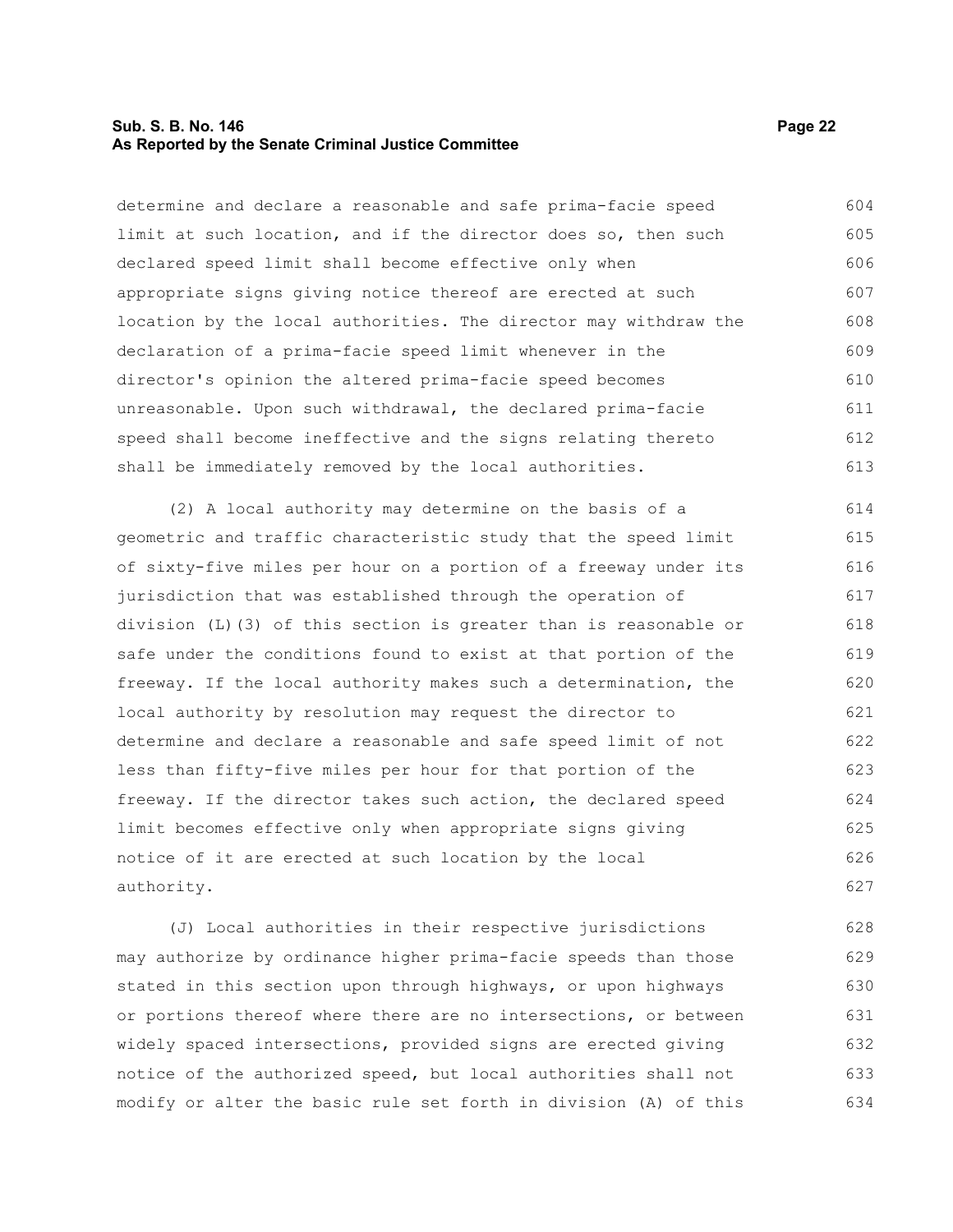## **Sub. S. B. No. 146 Page 23 As Reported by the Senate Criminal Justice Committee**

| section or in any event authorize by ordinance a speed in excess | 635 |
|------------------------------------------------------------------|-----|
| of fifty miles per hour.                                         | 636 |
| Alteration of prima-facie limits on state routes by local        | 637 |
| authorities shall not be effective until the alteration has been | 638 |
| approved by the director. The director may withdraw approval of  | 639 |
| any altered prima-facie speed limits whenever in the director's  | 640 |
| opinion any altered prima-facie speed becomes unreasonable, and  | 641 |
| upon such withdrawal, the altered prima-facie speed shall become | 642 |
| ineffective and the signs relating thereto shall be immediately  | 643 |
| removed by the local authorities.                                | 644 |
| $(K)$ (1) As used in divisions $(K)$ (1), (2), (3), and (4) of   | 645 |
| this section, "unimproved highway" means a highway consisting of | 646 |
| any of the following:                                            | 647 |
| (a) Unimproved earth;                                            | 648 |
| (b) Unimproved graded and drained earth;                         | 649 |
|                                                                  |     |
| (c) Gravel.                                                      | 650 |
| (2) Except as otherwise provided in divisions (K) (4) and        | 651 |
| (5) of this section, whenever a board of township trustees       | 652 |
| determines upon the basis of an engineering and traffic          | 653 |
| investigation that the speed permitted by division (B) (5) of    | 654 |
| this section on any part of an unimproved highway under its      | 655 |
| jurisdiction and in the unincorporated territory of the township | 656 |
| is greater than is reasonable or safe under the conditions found | 657 |
| to exist at the location, the board may by resolution declare a  | 658 |
| reasonable and safe prima-facie speed limit of fifty-five but    | 659 |
| not less than twenty-five miles per hour. An altered speed limit | 660 |
| adopted by a board of township trustees under this division      | 661 |
| becomes effective when appropriate traffic control devices, as   | 662 |
| prescribed in section 4511.11 of the Revised Code, giving notice | 663 |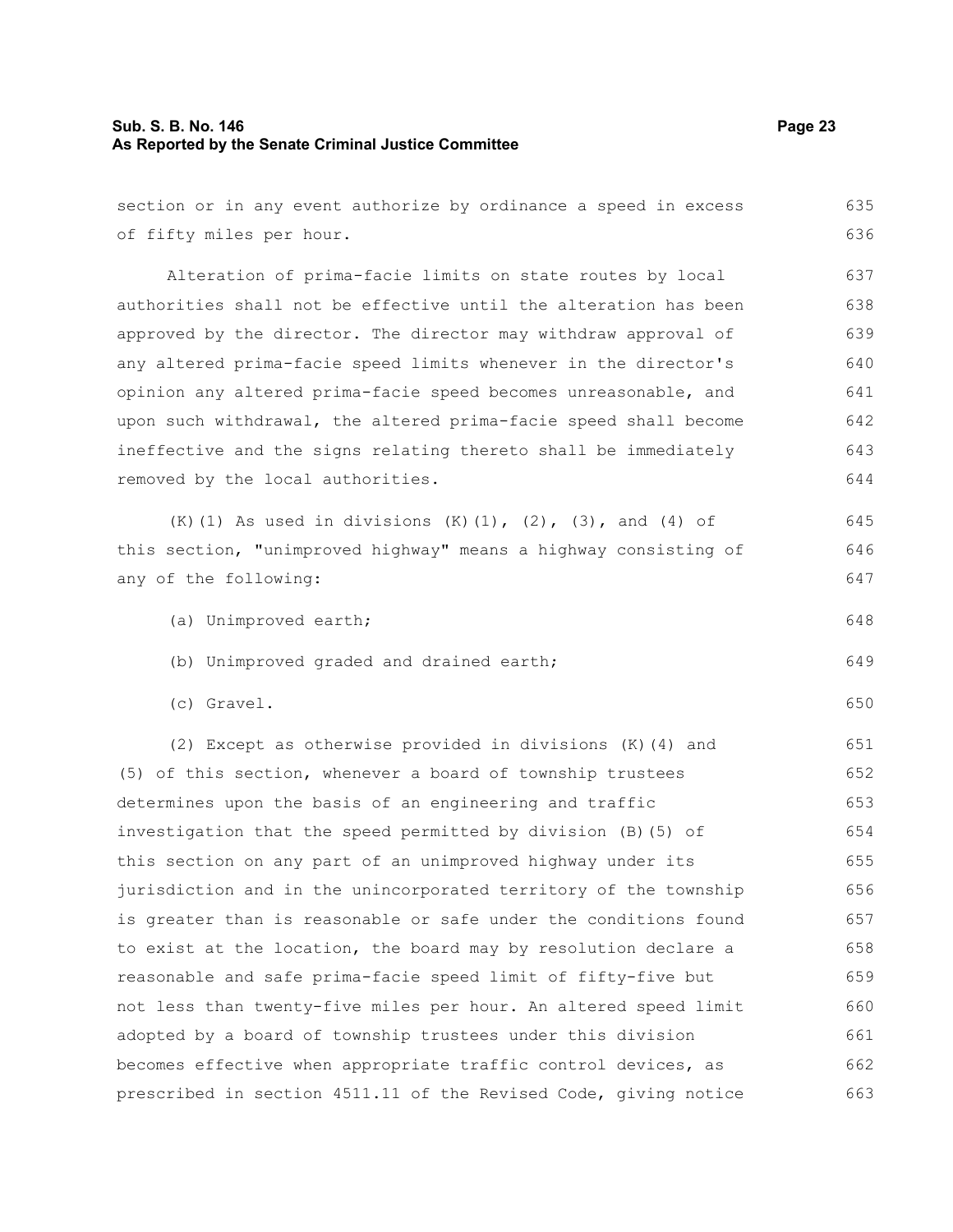#### **Sub. S. B. No. 146 Page 24 As Reported by the Senate Criminal Justice Committee**

thereof are erected at the location, which shall be no sooner than sixty days after adoption of the resolution. 664 665

(3)(a) Whenever, in the opinion of a board of township trustees, any altered prima-facie speed limit established by the board under this division becomes unreasonable, the board may adopt a resolution withdrawing the altered prima-facie speed limit. Upon the adoption of such a resolution, the altered prima-facie speed limit becomes ineffective and the traffic control devices relating thereto shall be immediately removed. 666 667 668 669 670 671 672

(b) Whenever a highway ceases to be an unimproved highway and the board has adopted an altered prima-facie speed limit pursuant to division  $(K)(2)$  of this section, the board shall, by resolution, withdraw the altered prima-facie speed limit as soon as the highway ceases to be unimproved. Upon the adoption of such a resolution, the altered prima-facie speed limit becomes ineffective and the traffic control devices relating thereto shall be immediately removed. 673 674 675 676 677 678 679 680

(4)(a) If the boundary of two townships rests on the centerline of an unimproved highway in unincorporated territory and both townships have jurisdiction over the highway, neither of the boards of township trustees of such townships may declare an altered prima-facie speed limit pursuant to division (K)(2) of this section on the part of the highway under their joint jurisdiction unless the boards of township trustees of both of the townships determine, upon the basis of an engineering and traffic investigation, that the speed permitted by division (B) (5) of this section is greater than is reasonable or safe under the conditions found to exist at the location and both boards agree upon a reasonable and safe prima-facie speed limit of less than fifty-five but not less than twenty-five miles per hour for 681 682 683 684 685 686 687 688 689 690 691 692 693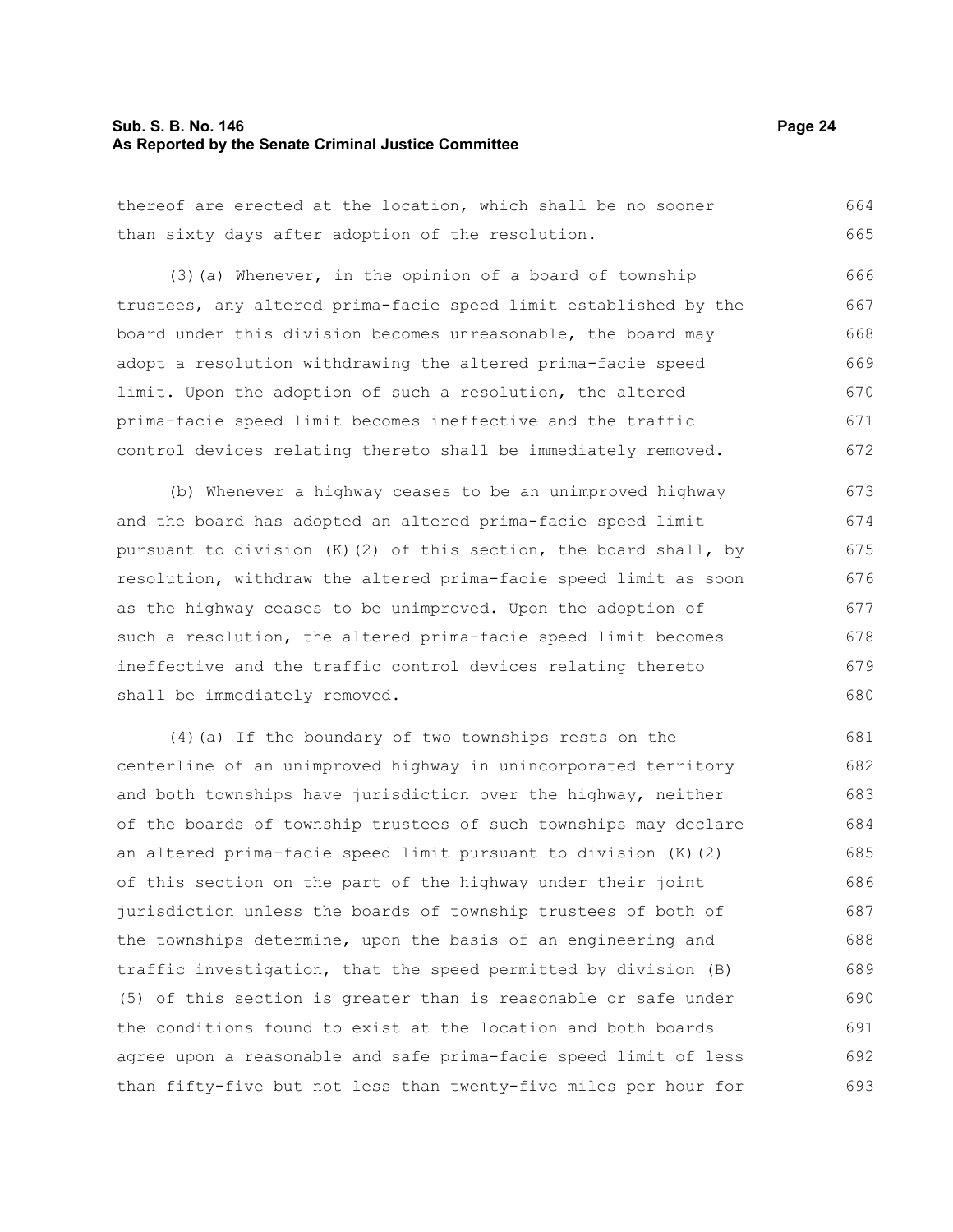#### **Sub. S. B. No. 146 Page 25 As Reported by the Senate Criminal Justice Committee**

that location. If both boards so agree, each shall follow the procedure specified in division (K)(2) of this section for altering the prima-facie speed limit on the highway. Except as otherwise provided in division (K)(4)(b) of this section, no speed limit altered pursuant to division (K)(4)(a) of this section may be withdrawn unless the boards of township trustees of both townships determine that the altered prima-facie speed limit previously adopted becomes unreasonable and each board adopts a resolution withdrawing the altered prima-facie speed 694 695 696 697 698 699 700 701 702

limit pursuant to the procedure specified in division  $(K)$  (3)(a) of this section. 703 704

(b) Whenever a highway described in division (K)(4)(a) of this section ceases to be an unimproved highway and two boards of township trustees have adopted an altered prima-facie speed limit pursuant to division (K)(4)(a) of this section, both boards shall, by resolution, withdraw the altered prima-facie speed limit as soon as the highway ceases to be unimproved. Upon the adoption of the resolution, the altered prima-facie speed limit becomes ineffective and the traffic control devices relating thereto shall be immediately removed. 705 706 707 708 709 710 711 712 713

(5) As used in division (K)(5) of this section:

(a) "Commercial subdivision" means any platted territory outside the limits of a municipal corporation and fronting a highway where, for a distance of three hundred feet or more, the frontage is improved with buildings in use for commercial purposes, or where the entire length of the highway is less than three hundred feet long and the frontage is improved with buildings in use for commercial purposes. 715 716 717 718 719 720 721

(b) "Residential subdivision" means any platted territory outside the limits of a municipal corporation and fronting a 722 723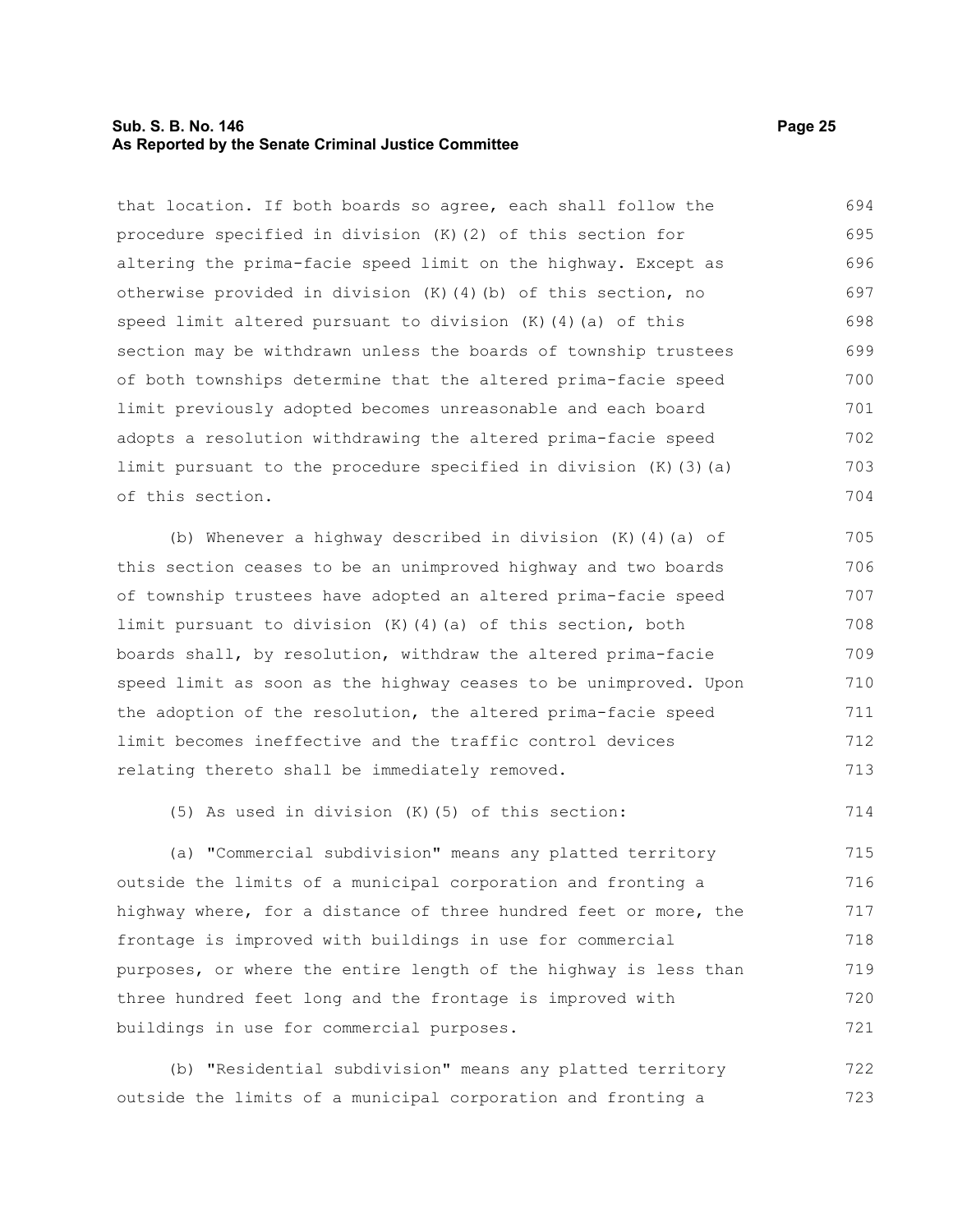#### **Sub. S. B. No. 146 Page 26 As Reported by the Senate Criminal Justice Committee**

highway, where, for a distance of three hundred feet or more, the frontage is improved with residences or residences and buildings in use for business, or where the entire length of the highway is less than three hundred feet long and the frontage is improved with residences or residences and buildings in use for business. 724 725 726 727 728 729

Whenever a board of township trustees finds upon the basis of an engineering and traffic investigation that the prima-facie speed permitted by division (B)(5) of this section on any part of a highway under its jurisdiction that is located in a commercial or residential subdivision, except on highways or portions thereof at the entrances to which vehicular traffic from the majority of intersecting highways is required to yield the right-of-way to vehicles on such highways in obedience to stop or yield signs or traffic control signals, is greater than is reasonable and safe under the conditions found to exist at the location, the board may by resolution declare a reasonable and safe prima-facie speed limit of less than fifty-five but not less than twenty-five miles per hour at the location. An altered speed limit adopted by a board of township trustees under this division shall become effective when appropriate signs giving notice thereof are erected at the location by the township. Whenever, in the opinion of a board of township trustees, any altered prima-facie speed limit established by it under this division becomes unreasonable, it may adopt a resolution withdrawing the altered prima-facie speed, and upon such withdrawal, the altered prima-facie speed shall become ineffective, and the signs relating thereto shall be immediately removed by the township. 730 731 732 733 734 735 736 737 738 739 740 741 742 743 744 745 746 747 748 749 750 751 752

(L)(1) On-the effective date of this amendment September 29, 2013, the director of transportation, based upon an 753 754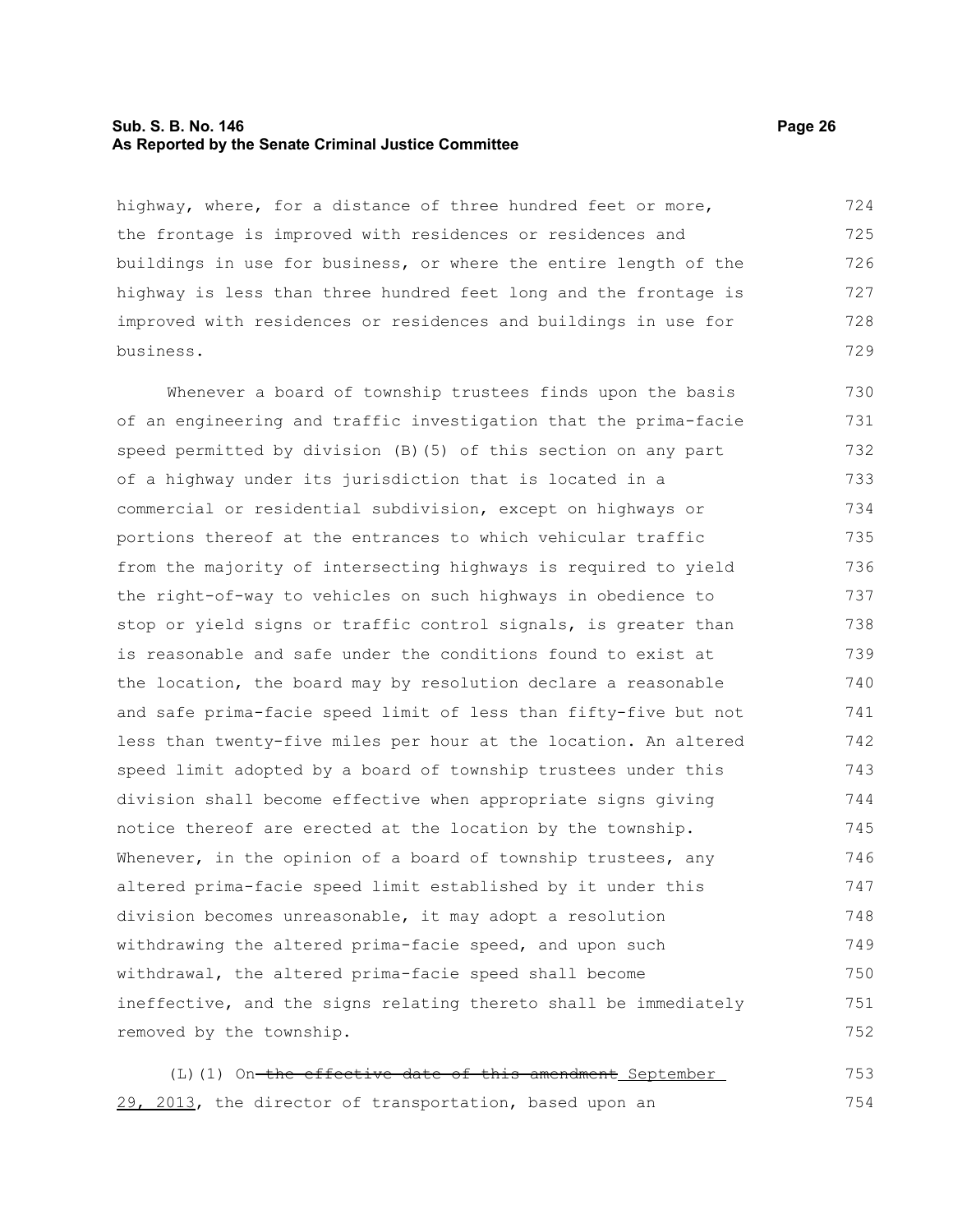#### **Sub. S. B. No. 146 Page 27 As Reported by the Senate Criminal Justice Committee**

engineering study of a highway, expressway, or freeway described in division  $(B)$   $(12)$ ,  $(13)$ ,  $(14)$ ,  $(15)$ , or  $(16)$  of this section, in consultation with the director of public safety and, if applicable, the local authority having jurisdiction over the studied highway, expressway, or freeway, may determine and declare that the speed limit established on such highway, expressway, or freeway under division  $(B)$ (12),  $(13)$ ,  $(14)$ ,  $(15)$ , or (16) of this section either is reasonable and safe or is more or less than that which is reasonable and safe. 755 756 757 758 759 760 761 762 763

(2) If the established speed limit for a highway, expressway, or freeway studied pursuant to division (L)(1) of this section is determined to be more or less than that which is reasonable and safe, the director of transportation, in consultation with the director of public safety and, if applicable, the local authority having jurisdiction over the studied highway, expressway, or freeway, shall determine and declare a reasonable and safe speed limit for that highway, expressway, or freeway. 764 765 766 767 768 769 770 771 772

 $\frac{(\mathbb{N})^{\mathbb{N}}(\mathbb{M})}{(\mathbb{N})^{\mathbb{N}}}$  (1)(a) If the boundary of two local authorities rests on the centerline of a highway and both authorities have jurisdiction over the highway, the speed limit for the part of the highway within their joint jurisdiction shall be either one of the following as agreed to by both authorities: 773 774 775 776 777

(i) Either prima-facie speed limit permitted by division (B) of this section; 778 779

(ii) An altered speed limit determined and posted in accordance with this section. 780 781

(b) If the local authorities are unable to reach an agreement, the speed limit shall remain as established and 782 783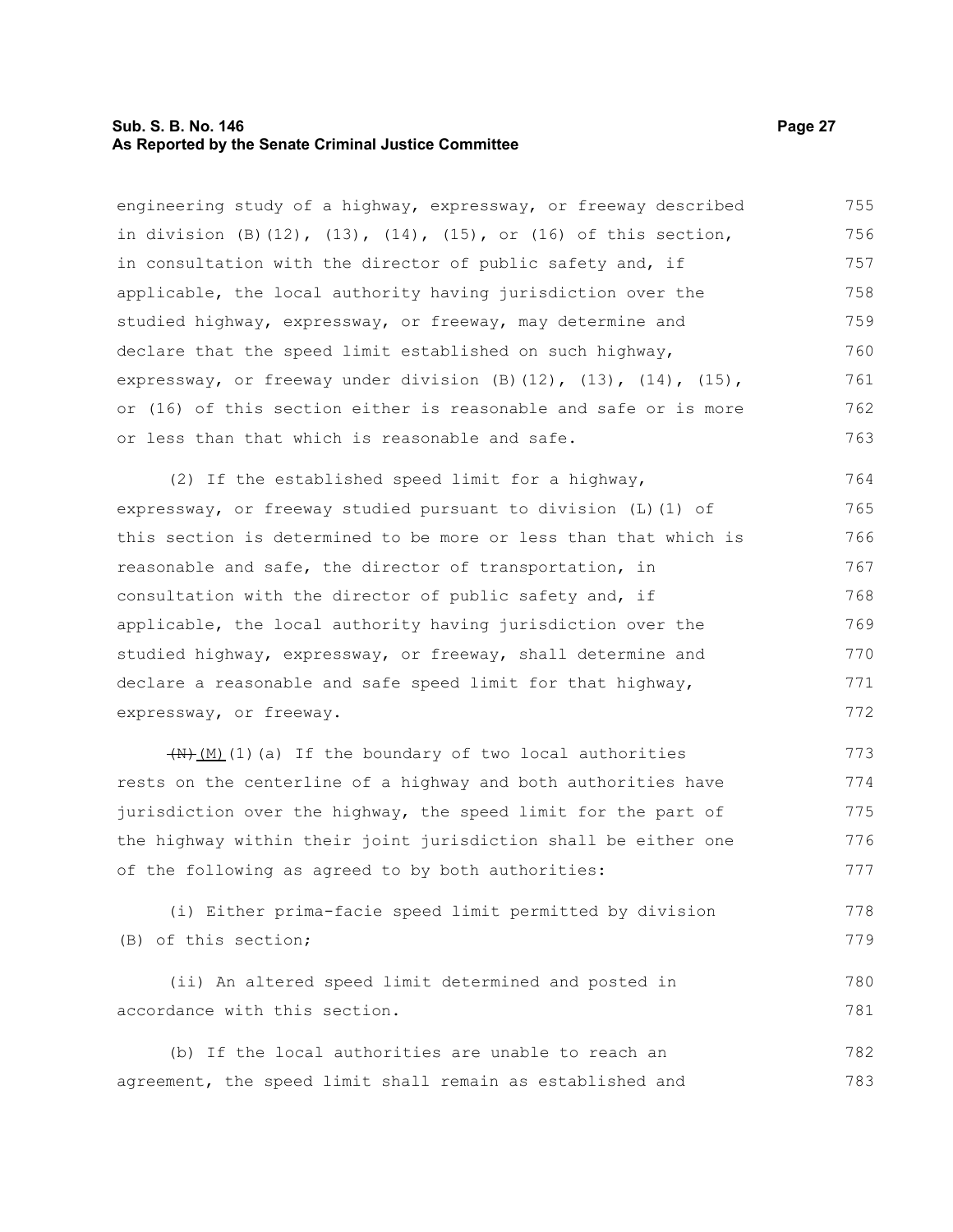#### **Sub. S. B. No. 146 Page 28 As Reported by the Senate Criminal Justice Committee**

posted under this section.

(2) Neither local authority may declare an altered primafacie speed limit pursuant to this section on the part of the highway under their joint jurisdiction unless both of the local authorities determine, upon the basis of an engineering and traffic investigation, that the speed permitted by this section is greater than is reasonable or safe under the conditions found to exist at the location and both authorities agree upon a uniform reasonable and safe prima-facie speed limit of less than fifty-five but not less than twenty-five miles per hour for that location. If both authorities so agree, each shall follow the procedure specified in this section for altering the prima-facie speed limit on the highway, and the speed limit for the part of the highway within their joint jurisdiction shall be uniformly altered. No altered speed limit may be withdrawn unless both local authorities determine that the altered prima-facie speed limit previously adopted becomes unreasonable and each adopts a resolution withdrawing the altered prima-facie speed limit pursuant to the procedure specified in this section. 785 786 787 788 789 790 791 792 793 794 795 796 797 798 799 800 801 802

 $\overline{+0}$ (N) As used in this section: 803

(1) "Interstate system" has the same meaning as in 23 U.S.C.A. 101. 804 805

(2) "Commercial bus" means a motor vehicle designed for carrying more than nine passengers and used for the transportation of persons for compensation. 806 807 808

(3) "Noncommercial bus" includes but is not limited to a school bus or a motor vehicle operated solely for the transportation of persons associated with a charitable or nonprofit organization. 809 810 811 812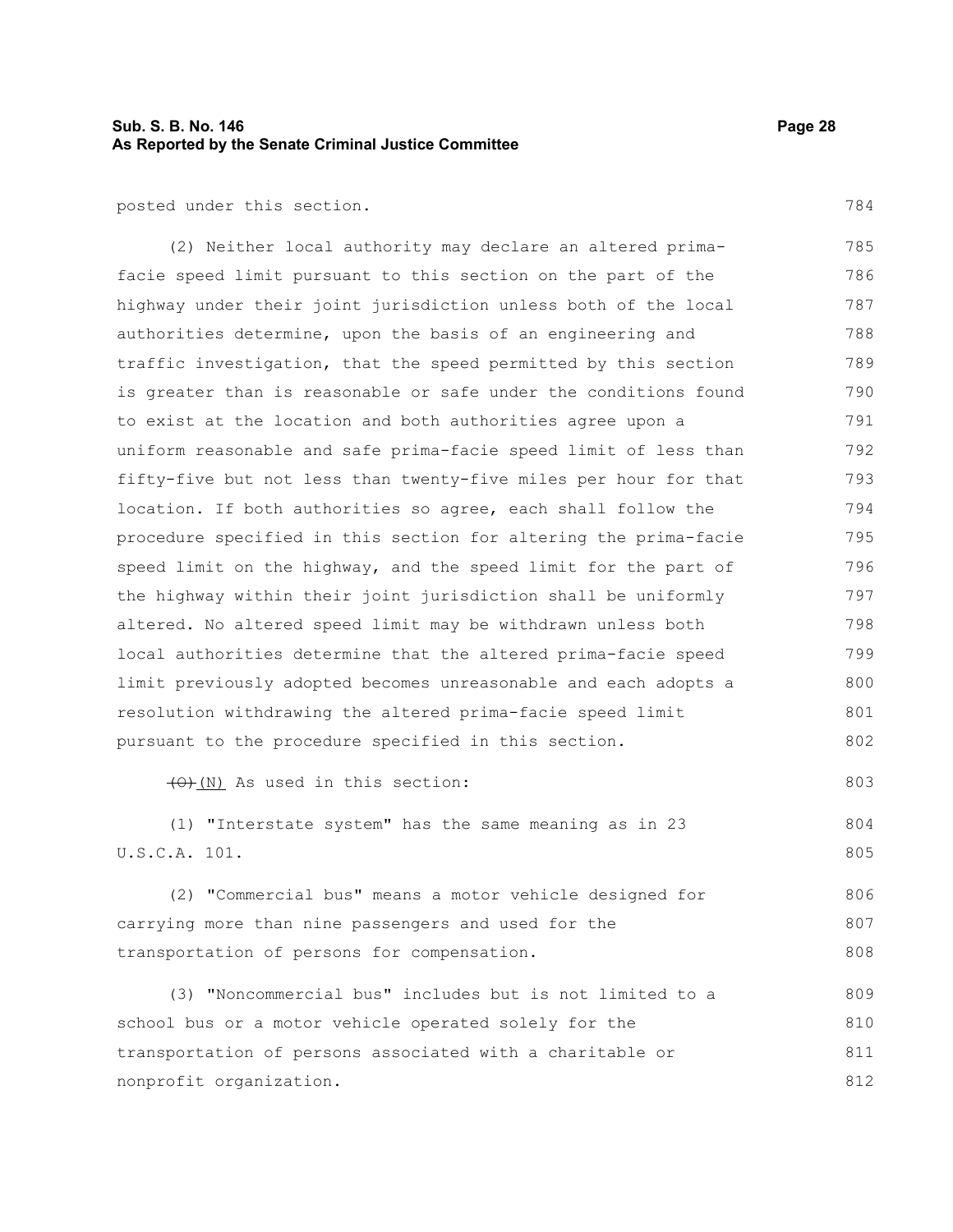#### **Sub. S. B. No. 146 Page 29 As Reported by the Senate Criminal Justice Committee**

(4) "Outerbelt" means a portion of a freeway that is part of the interstate system and is located in the outer vicinity of a major municipal corporation or group of municipal corporations, as designated by the director. 813 814 815 816

(5) "Rural" means outside urbanized areas, as designated in accordance with 23 U.S.C. 101, and outside of a business or urban district. 817 818 819

 $(\overline{P}(0)(1))$  A violation of any provision of this section is one of the following: 820 821

(a) Except as otherwise provided in divisions  $(P)$  (0)(1) (b),  $(1)(c)$ ,  $(2)$ , and  $(3)$  of this section, a minor misdemeanor; 822 823

(b) If, within one year of the offense, the offender previously has been convicted of or pleaded guilty to two violations of any provision of this section or of any provision of a municipal ordinance that is substantially similar to any provision of this section, a misdemeanor of the fourth degree; 824 825 826 827 828

(c) If, within one year of the offense, the offender previously has been convicted of or pleaded guilty to three or more violations of any provision of this section or of any provision of a municipal ordinance that is substantially similar to any provision of this section, a misdemeanor of the third degree. 829 830 831 832 833 834

(2) If the offender has not previously been convicted of or pleaded guilty to a violation of any provision of this section or of any provision of a municipal ordinance that is substantially similar to this section and operated a motor vehicle faster than thirty-five miles an hour in a business district of a municipal corporation, faster than fifty miles an hour in other portions of a municipal corporation, or faster 835 836 837 838 839 840 841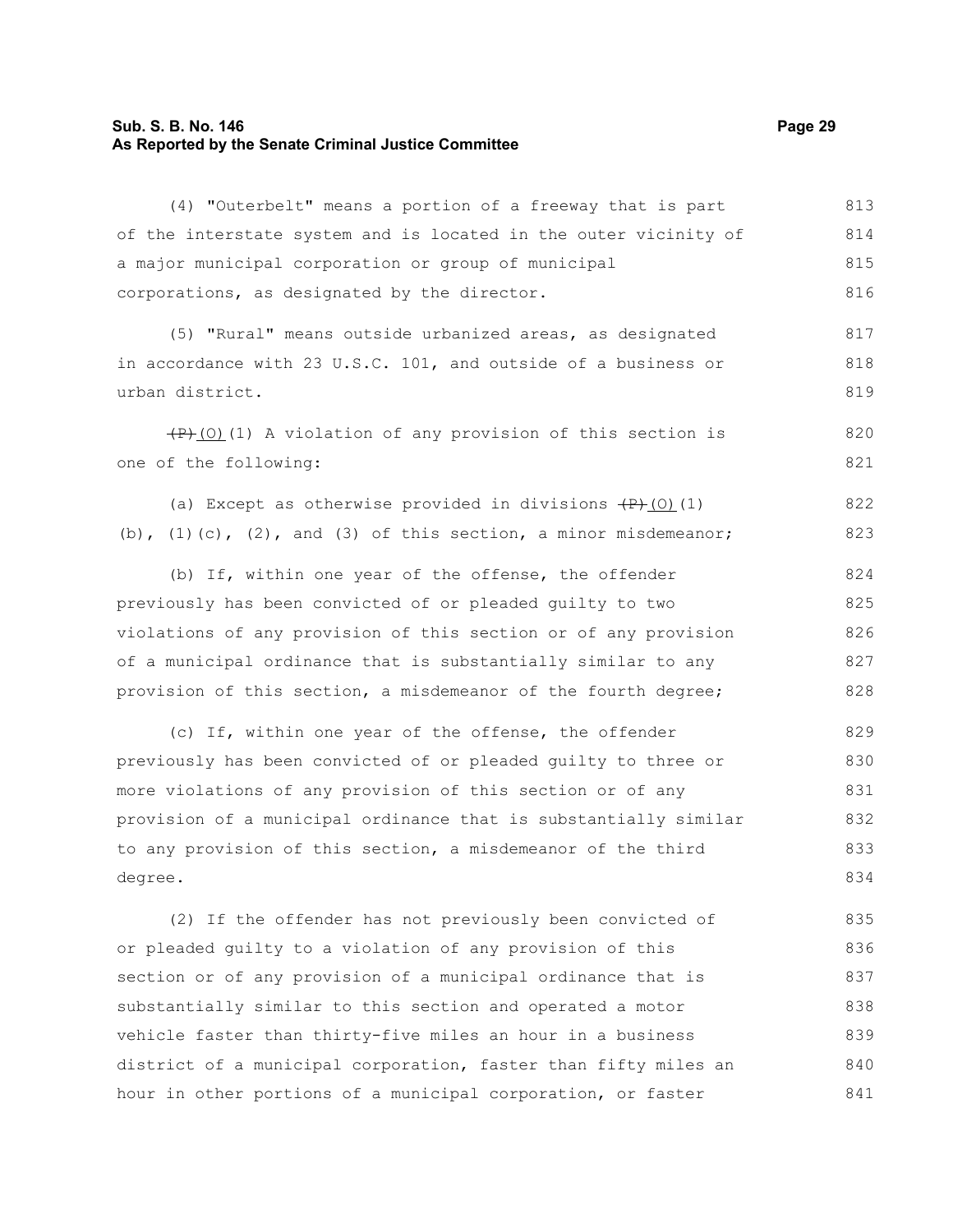#### **Sub. S. B. No. 146 Page 30 As Reported by the Senate Criminal Justice Committee**

than thirty-five miles an hour in a school zone during recess or while children are going to or leaving school during the school's opening or closing hours, a misdemeanor of the fourth degree. 842 843 844 845

(3) Notwithstanding division  $(P)$  (O)(1) of this section, if the offender operated a motor vehicle in a construction zone where a sign was then posted in accordance with section 4511.98 of the Revised Code, the court, in addition to all other penalties provided by law, shall impose upon the offender a fine of two times the usual amount imposed for the violation. No court shall impose a fine of two times the usual amount imposed for the violation upon an offender if the offender alleges, in an affidavit filed with the court prior to the offender's sentencing, that the offender is indigent and is unable to pay the fine imposed pursuant to this division and if the court determines that the offender is an indigent person and unable to pay the fine. 846 847 848 849 850 851 852 853 854 855 856 857 858

(4) If the offender commits the offense while distracted and the distracting activity is the apparent cause of the offense, the offender is subject to the additional fine established under section 4511.991 of the Revised Code. 859 860 861 862

**Sec. 4511.211.** (A) The owner of a private road or driveway located in a private residential area containing twenty or more dwelling units may establish a speed limit on the road or driveway by complying with all of the following requirements: 863 864 865 866

(1) The speed limit is not less than twenty-five miles per hour and is indicated by a sign that is in a proper position, is sufficiently legible to be seen by an ordinarily observant person, and meets the specifications for the basic speed limit sign included in the manual adopted by the department of 867 868 869 870 871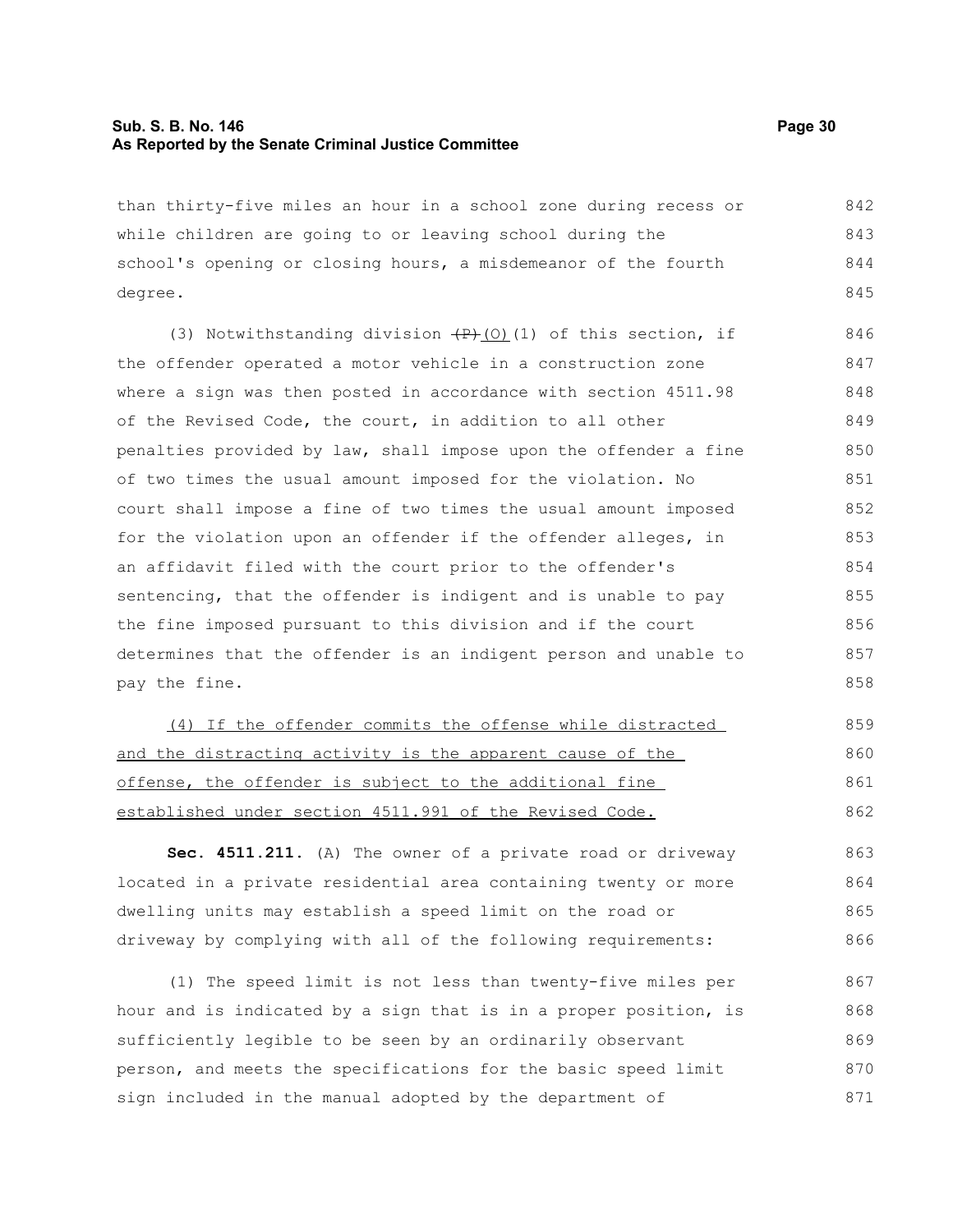#### **Sub. S. B. No. 146 Page 31 As Reported by the Senate Criminal Justice Committee**

transportation pursuant to section 4511.09 of the Revised Code; (2) The owner has posted a sign at the entrance of the private road or driveway that is in plain view and clearly informs persons entering the road or driveway that they are entering private property, a speed limit has been established for the road or driveway, and the speed limit is enforceable by law enforcement officers under state law. (B) No person shall operate a vehicle upon a private road or driveway as provided in division (A) of this section at a speed exceeding any speed limit established and posted pursuant to that division.

(C) When a speed limit is established and posted in accordance with division (A) of this section, any law enforcement officer may apprehend a person violating the speed limit of the residential area by utilizing any of the means described in section 4511.091 of the Revised Code or by any other accepted method of determining the speed of a motor vehicle and may stop and charge the person with exceeding the speed limit. 883 884 885 886 887 888 889 890

(D) Points shall be assessed for violation of a speed limit established and posted in accordance with division (A) of this section in accordance with section 4510.036 of the Revised Code. 891 892 893 894

(E) As used in this section:

(1) "Owner" includes but is not limited to a person who holds title to the real property in fee simple, a condominium owners' association, a property owner's association, the board of directors or trustees of a private community, and a nonprofit corporation governing a private community. 896 897 898 899 900

872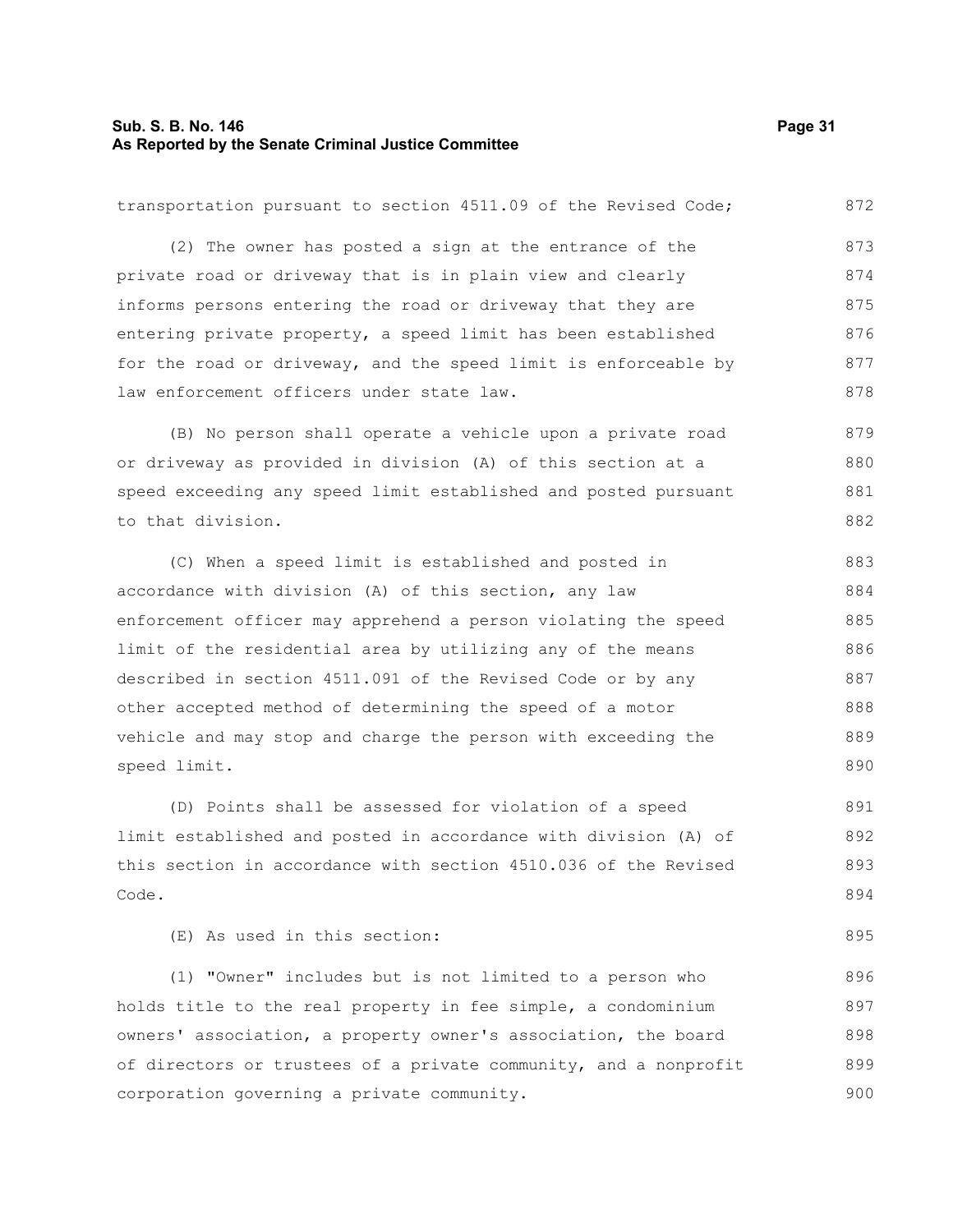#### **Sub. S. B. No. 146 Page 32 As Reported by the Senate Criminal Justice Committee**

(2) "Private residential area containing twenty or more dwelling units" does not include a Chautauqua assembly as defined in section 4511.90 of the Revised Code. 901 902 903

 $(F)$  (1) A violation of division (B) of this section is one of the following: 904 905

 $(1)$  (a) Except as otherwise provided in divisions (F) $(2)$ (1)(b) and  $(3)$  (c) of this section, a minor misdemeanor; 906 907

 $(2)$  (b) If, within one year of the offense, the offender previously has been convicted of or pleaded guilty to two violations of division (B) of this section or of any municipal ordinance that is substantially similar to division (B) of this section, a misdemeanor of the fourth degree; 908 909 910 911 912

 $(3)$  (c) If, within one year of the offense, the offender previously has been convicted of or pleaded guilty to three or more violations of division (B) of this section or of any municipal ordinance that is substantially similar to division (B) of this section, a misdemeanor of the third degree. 913 914 915 916 917

| (2) If the offender commits the offense while distracted  | 918 |
|-----------------------------------------------------------|-----|
| and the distracting activity is the apparent cause of the | 919 |
| offense, the offender is subject to the additional fine   | 920 |
| established under section 4511.991 of the Revised Code.   | 921 |

**Sec. 4511.213.** (A) The driver of a motor vehicle, upon approaching a stationary public safety vehicle, emergency vehicle, road service vehicle, vehicle used by the public utilities commission to conduct motor vehicle inspections in accordance with sections 4923.04 and 4923.06 of the Revised Code, or a highway maintenance vehicle that is displaying the appropriate visual signals by means of flashing, oscillating, or rotating lights, as prescribed in section 4513.17 of the Revised 922 923 924 925 926 927 928 929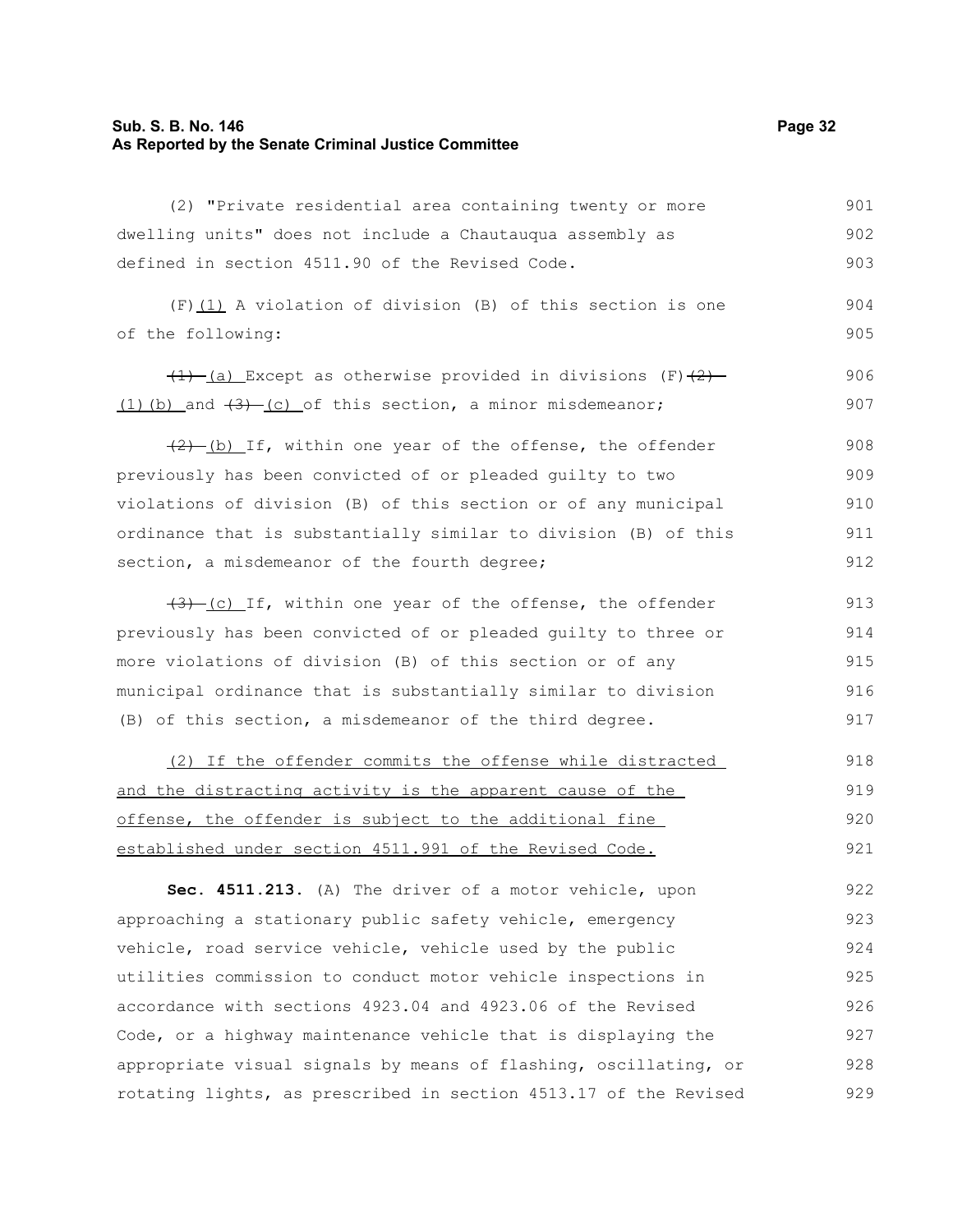#### **Sub. S. B. No. 146 Page 33 As Reported by the Senate Criminal Justice Committee**

Code, shall do either of the following:

(1) If the driver of the motor vehicle is traveling on a highway that consists of at least two lanes that carry traffic in the same direction of travel as that of the driver's motor vehicle, the driver shall proceed with due caution and, if possible and with due regard to the road, weather, and traffic conditions, shall change lanes into a lane that is not adjacent to that of the stationary public safety vehicle, emergency vehicle, road service vehicle, vehicle used by the public utilities commission to conduct motor vehicle inspections in accordance with sections 4923.04 and 4923.06 of the Revised Code, or a highway maintenance vehicle. 931 932 933 934 935 936 937 938 939 940 941

(2) If the driver is not traveling on a highway of a type described in division (A)(1) of this section, or if the driver is traveling on a highway of that type but it is not possible to change lanes or if to do so would be unsafe, the driver shall proceed with due caution, reduce the speed of the motor vehicle, and maintain a safe speed for the road, weather, and traffic conditions.

(B) This section does not relieve the driver of a public safety vehicle, emergency vehicle, road service vehicle, vehicle used by the public utilities commission to conduct motor vehicle inspections in accordance with sections 4923.04 and 4923.06 of the Revised Code, or a highway maintenance vehicle from the duty to drive with due regard for the safety of all persons and property upon the highway. 949 950 951 952 953 954 955

(C) No person shall fail to drive a motor vehicle in compliance with division (A)(1) or (2) of this section when so required by division (A) of this section. 956 957 958

930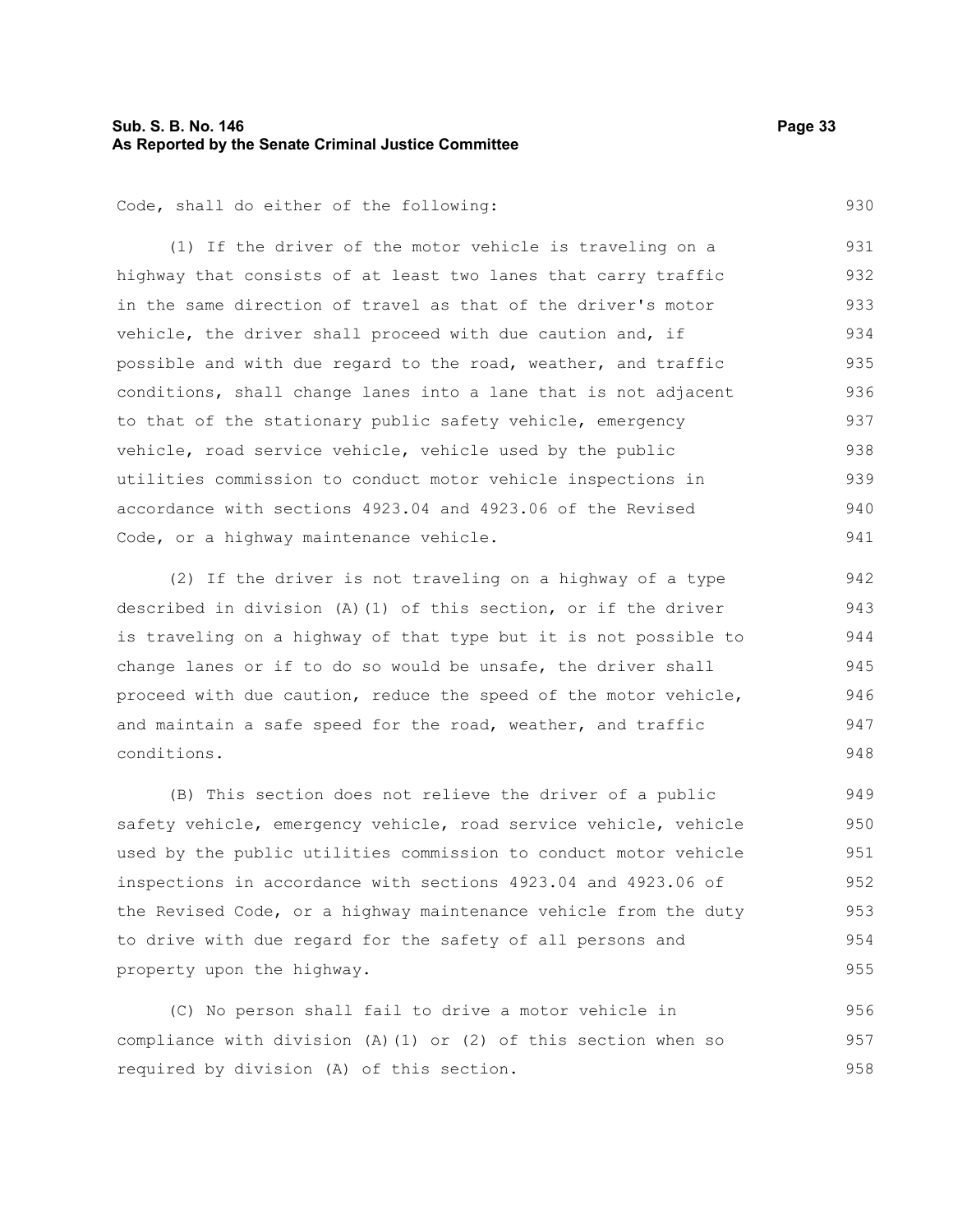#### **Sub. S. B. No. 146 Page 34 As Reported by the Senate Criminal Justice Committee**

(D)(1) Except as otherwise provided in this division, whoever violates this section is guilty of a minor misdemeanor. If, within one year of the offense, the offender previously has been convicted of or pleaded guilty to one predicate motor vehicle or traffic offense, whoever violates this section is guilty of a misdemeanor of the fourth degree. If, within one year of the offense, the offender previously has been convicted of two or more predicate motor vehicle or traffic offenses, whoever violates this section is guilty of a misdemeanor of the third degree. 959 960 961 962 963 964 965 966 967 968

(2) Notwithstanding section 2929.28 of the Revised Code, upon a finding that a person operated a motor vehicle in violation of division (C) of this section, the court, in addition to all other penalties provided by law, shall impose a fine of two times the usual amount imposed for the violation. 969 970 971 972 973

(3) If the offender commits the offense while distracted and the distracting activity is the apparent cause of the offense, the offender is subject to the additional fine established under section 4511.991 of the Revised Code. 974 975 976 977

**Sec. 4511.22.** (A) No person shall stop or operate a vehicle, trackless trolley, or street car at such an unreasonably slow speed as to impede or block the normal and reasonable movement of traffic, except when stopping or reduced speed is necessary for safe operation or to comply with law. 978 979 980 981 982

(B) Whenever the director of transportation or local authorities determine on the basis of an engineering and traffic investigation that slow speeds on any part of a controlledaccess highway, expressway, or freeway consistently impede the normal and reasonable movement of traffic, the director or such local authority may declare a minimum speed limit below which no 983 984 985 986 987 988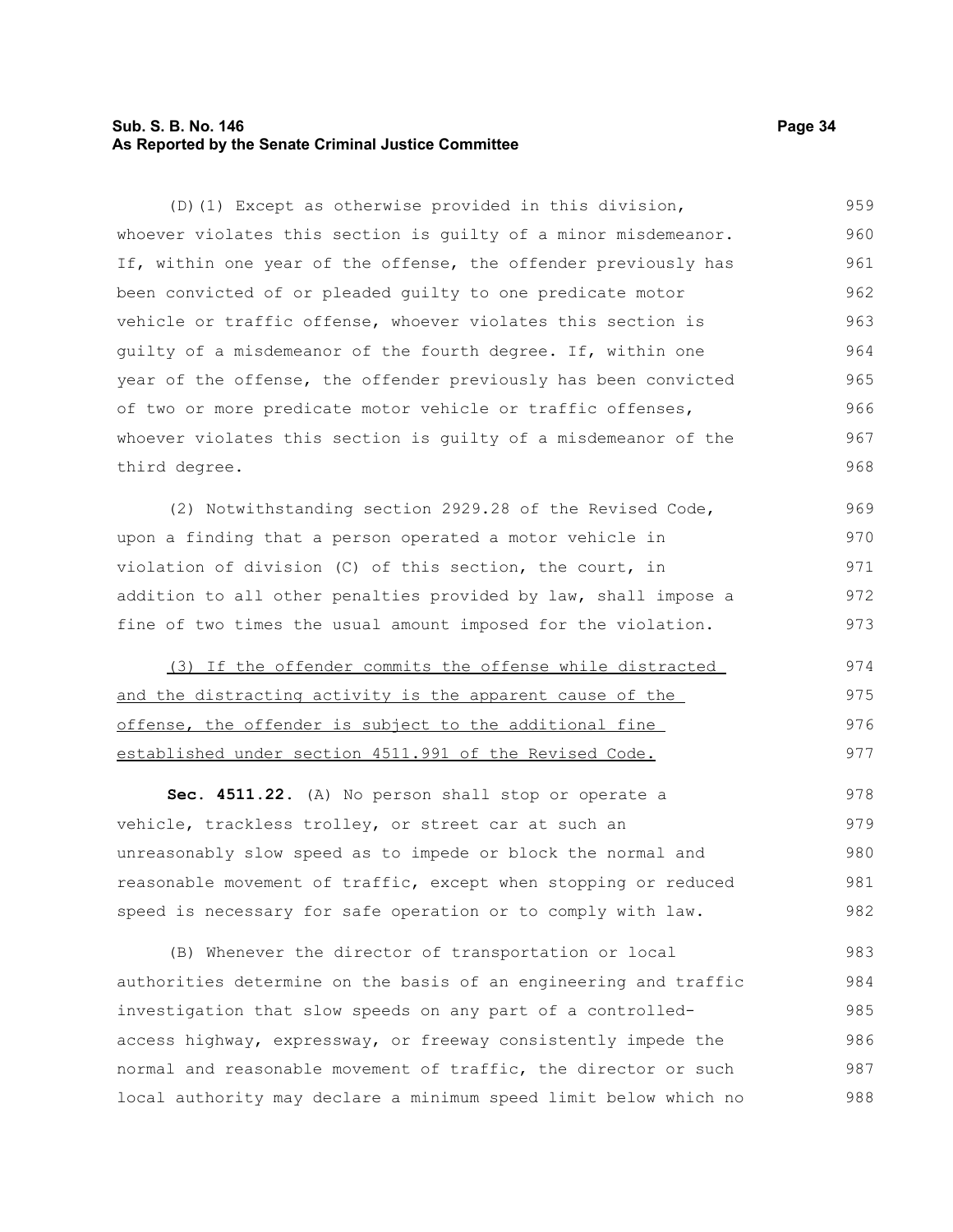#### **Sub. S. B. No. 146 Page 35 As Reported by the Senate Criminal Justice Committee**

person shall operate a motor vehicle, trackless trolley, or street car except when necessary for safe operation or in compliance with law. No minimum speed limit established hereunder shall be less than thirty miles per hour, greater than fifty miles per hour, nor effective until the provisions of section 4511.21 of the Revised Code, relating to appropriate signs, have been fulfilled and local authorities have obtained the approval of the director. 989 990 991 992 993 994 995 996

(C) In a case involving a violation of this section, the trier of fact, in determining whether the vehicle was being operated at an unreasonably slow speed, shall consider the capabilities of the vehicle and its operator. 997 998 999 1000

(D) Except as otherwise provided in this division, whoever violates this section is guilty of a minor misdemeanor. If, within one year of the offense, the offender previously has been convicted of or pleaded guilty to one predicate motor vehicle or traffic offense, whoever violates this section is guilty of a misdemeanor of the fourth degree. If, within one year of the offense, the offender previously has been convicted of two or more predicate motor vehicle or traffic offenses, whoever violates this section is guilty of a misdemeanor of the third degree. 1001 1002 1003 1004 1005 1006 1007 1008 1009 1010

 If the offender commits the offense while distracted and the distracting activity is the apparent cause of the offense, the offender is subject to the additional fine established under section 4511.991 of the Revised Code. 1011 1012 1013 1014

**Sec. 4511.23.** (A) No person shall operate a vehicle, trackless trolley, or streetcar over any bridge or other elevated structure constituting a part of a highway at a speed which is greater than the maximum speed that can be maintained 1015 1016 1017 1018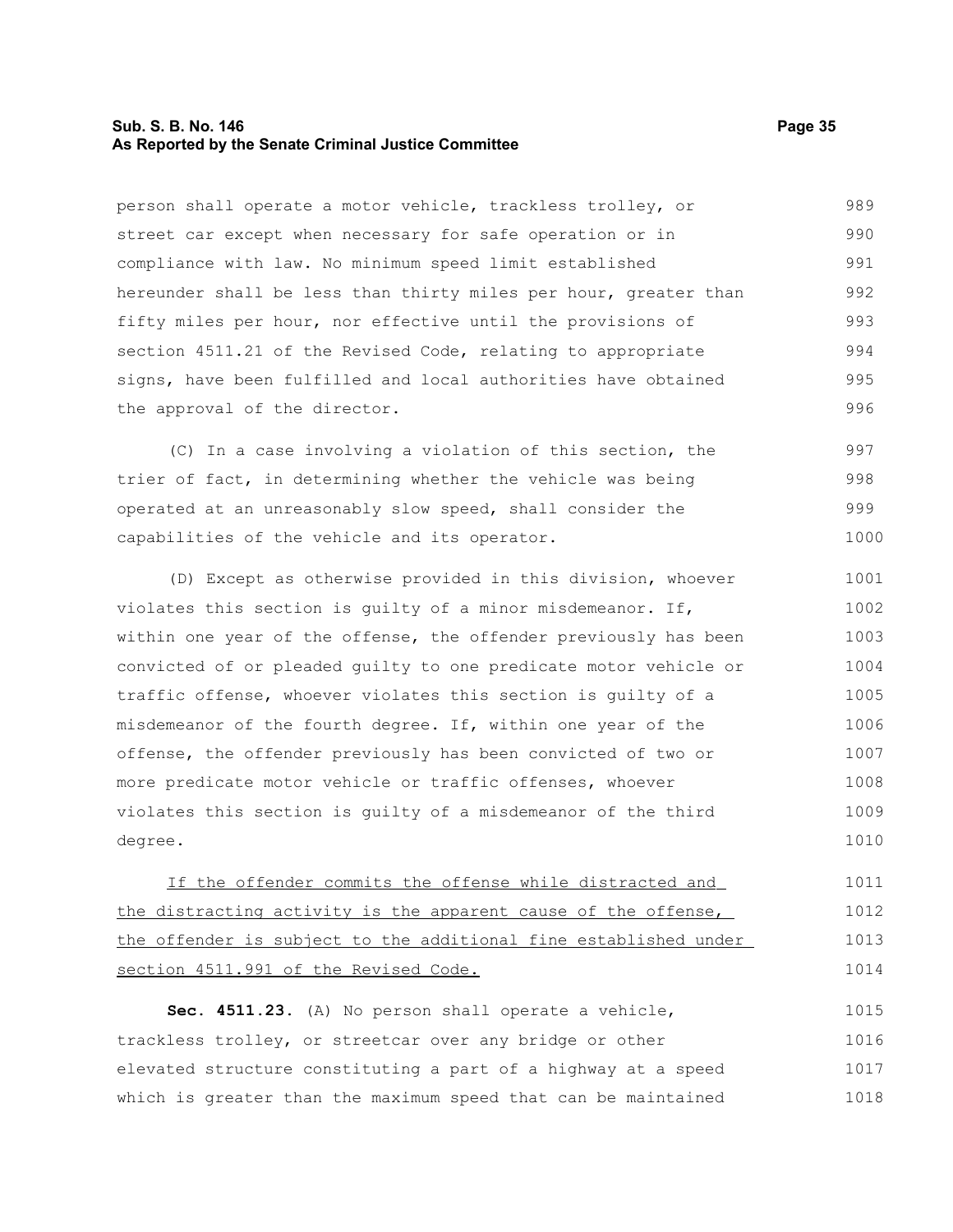#### **Sub. S. B. No. 146 Page 36 As Reported by the Senate Criminal Justice Committee**

with safety to such bridge or structure, when such structure is posted with signs as provided in this section. 1019 1020

The department of transportation upon request from any local authority shall, or upon its own initiative may, conduct an investigation of any bridge or other elevated structure constituting a part of a highway, and if it finds that such structure cannot with safety withstand traffic traveling at the speed otherwise permissible under sections 4511.01 to 4511.85 and 4511.98 of the Revised Code, the department shall determine and declare the maximum speed of traffic which such structure can withstand, and shall cause or permit suitable signs stating such maximum speed to be erected and maintained at a distance of at least one hundred feet before each end of such structure. 1021 1022 1023 1024 1025 1026 1027 1028 1029 1030 1031

Upon the trial of any person charged with a violation of this section, proof of said determination of the maximum speed by the department and the existence of said signs shall constitute prima-facie evidence of the maximum speed which can be maintained with safety to such bridge or structure. 1032 1033 1034 1035 1036

(B) Except as otherwise provided in this division, whoever violates this section is guilty of a minor misdemeanor. If, within one year of the offense, the offender previously has been convicted of or pleaded guilty to one predicate motor vehicle or traffic offense, whoever violates this section is guilty of a misdemeanor of the fourth degree. If, within one year of the offense, the offender previously has been convicted of two or more predicate motor vehicle or traffic offenses, whoever violates this section is guilty of a misdemeanor of the third degree. 1037 1038 1039 1040 1041 1042 1043 1044 1045 1046

If the offender commits the offense while distracted and the distracting activity is the apparent cause of the offense, 1047 1048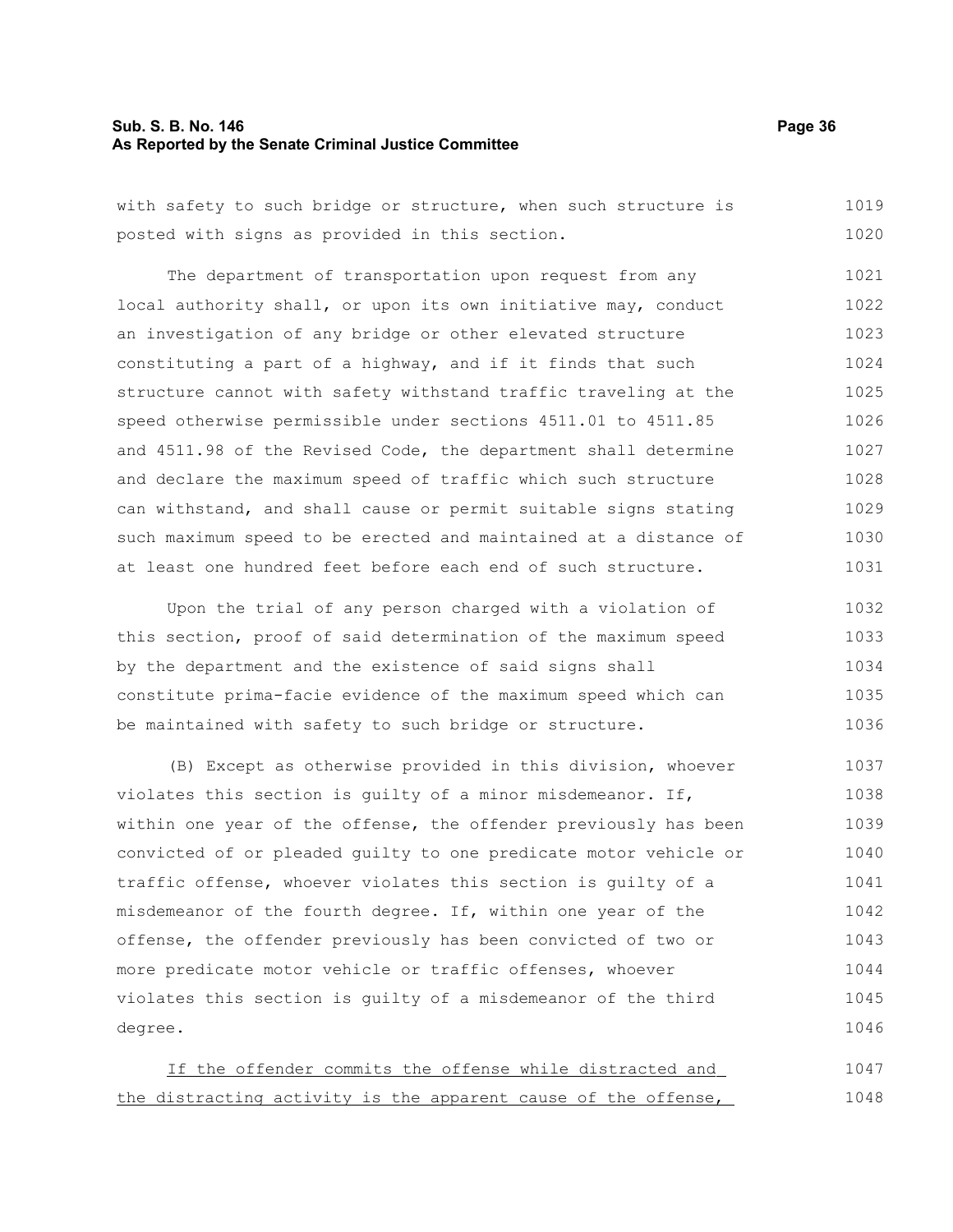# **Sub. S. B. No. 146 Page 37 As Reported by the Senate Criminal Justice Committee**

section 4511.991 of the Revised Code. **Sec. 4511.25.** (A) Upon all roadways of sufficient width, a vehicle or trackless trolley shall be driven upon the right half of the roadway, except as follows: (1) When overtaking and passing another vehicle proceeding in the same direction, or when making a left turn under the rules governing such movements; (2) When an obstruction exists making it necessary to drive to the left of the center of the highway; provided, any person so doing shall yield the right of way to all vehicles traveling in the proper direction upon the unobstructed portion of the highway within such distance as to constitute an immediate hazard; (3) When driving upon a roadway divided into three or more marked lanes for traffic under the rules applicable thereon; (4) When driving upon a roadway designated and posted with signs for one-way traffic; 1050 1051 1052 1053 1054 1055 1056 1057 1058 1059 1060 1061 1062 1063 1064 1065 1066

the offender is subject to the additional fine established under

(5) When otherwise directed by a police officer or traffic control device. 1067 1068

(B)(1) Upon all roadways any vehicle or trackless trolley proceeding at less than the prevailing and lawful speed of traffic at the time and place and under the conditions then existing shall be driven in the right-hand lane then available for traffic, and far enough to the right to allow passing by faster vehicles if such passing is safe and reasonable, except under any of the following circumstances: 1069 1070 1071 1072 1073 1074 1075

(a) When overtaking and passing another vehicle or 1076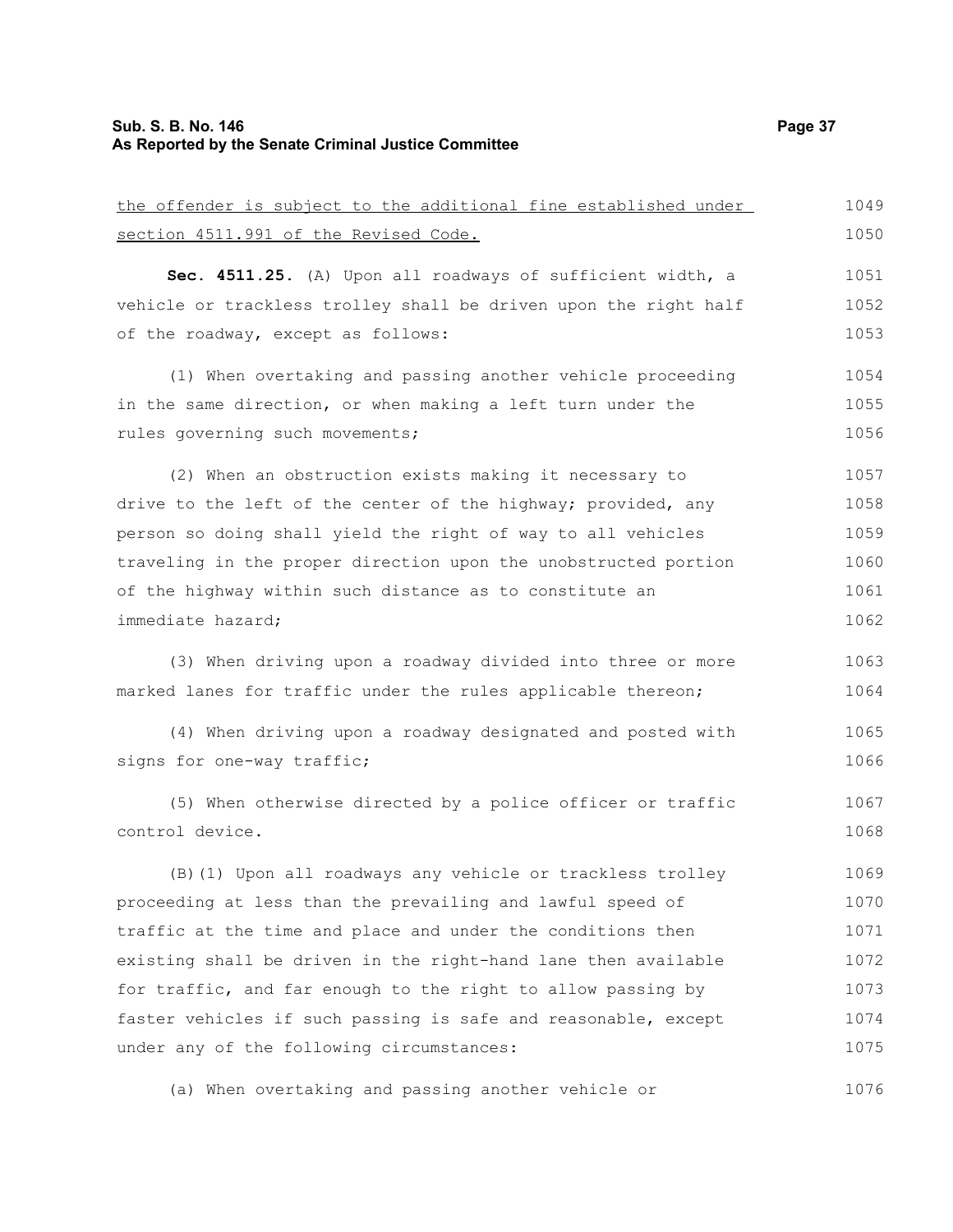trackless trolley proceeding in the same direction; (b) When preparing for a left turn; (c) When the driver must necessarily drive in a lane other 1077 1078 1079

than the right-hand lane to continue on the driver's intended route. 1080 1081

(2) Nothing in division (B)(1) of this section requires a driver of a slower vehicle to compromise the driver's safety to allow overtaking by a faster vehicle. 1082 1083 1084

(C) Upon any roadway having four or more lanes for moving traffic and providing for two-way movement of traffic, no vehicle or trackless trolley shall be driven to the left of the center line of the roadway, except when authorized by official traffic control devices designating certain lanes to the left of the center of the roadway for use by traffic not otherwise permitted to use the lanes, or except as permitted under division (A)(2) of this section. 1085 1086 1087 1088 1089 1090 1091 1092

This division shall not be construed as prohibiting the crossing of the center line in making a left turn into or from an alley, private road, or driveway. 1093 1094 1095

(D) Except as otherwise provided in this division, whoever violates this section is guilty of a minor misdemeanor. If, within one year of the offense, the offender previously has been convicted of or pleaded guilty to one predicate motor vehicle or traffic offense, whoever violates this section is guilty of a misdemeanor of the fourth degree. If, within one year of the offense, the offender previously has been convicted of two or more predicate motor vehicle or traffic offenses, whoever violates this section is guilty of a misdemeanor of the third degree. 1096 1097 1098 1099 1100 1101 1102 1103 1104 1105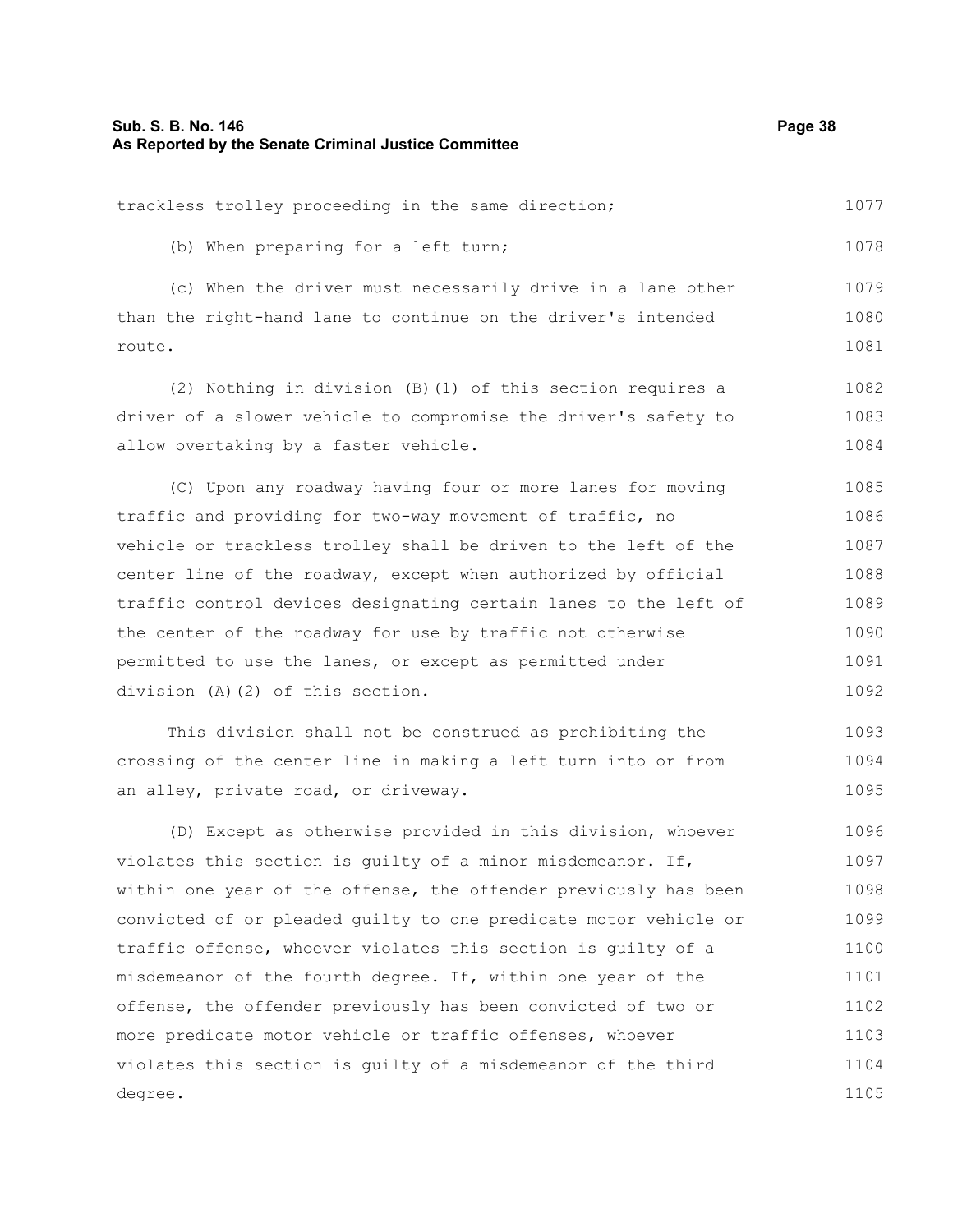# **Sub. S. B. No. 146 Page 39 As Reported by the Senate Criminal Justice Committee**

 If the offender commits the offense while distracted and the distracting activity is the apparent cause of the offense, the offender is subject to the additional fine established under section 4511.991 of the Revised Code. 1106 1107 1108 1109

**Sec. 4511.26.** (A) Operators of vehicles and trackless trolleys proceeding in opposite directions shall pass each other to the right, and upon roadways having width for not more than one line of traffic in each direction, each operator shall give to the other one-half of the main traveled portion of the roadway or as nearly one-half as is reasonable possible. 1110 1111 1112 1113 1114 1115

(B) Except as otherwise provided in this division, whoever violates this section is guilty of a minor misdemeanor. If, within one year of the offense, the offender previously has been convicted of or pleaded guilty to one predicate motor vehicle or traffic offense, whoever violates this section is guilty of a misdemeanor of the fourth degree. If, within one year of the offense, the offender previously has been convicted of two or more predicate motor vehicle or traffic offenses, whoever violates this section is guilty of a misdemeanor of the third degree. 1116 1117 1118 1119 1120 1121 1122 1123 1124 1125

 If the offender commits the offense while distracted and the distracting activity is the apparent cause of the offense, the offender is subject to the additional fine established under section 4511.991 of the Revised Code. 1126 1127 1128 1129

**Sec. 4511.27.** (A) The following rules govern the overtaking and passing of vehicles or trackless trolleys proceeding in the same direction: 1130 1131 1132

(1) The operator of a vehicle or trackless trolley overtaking another vehicle or trackless trolley proceeding in 1133 1134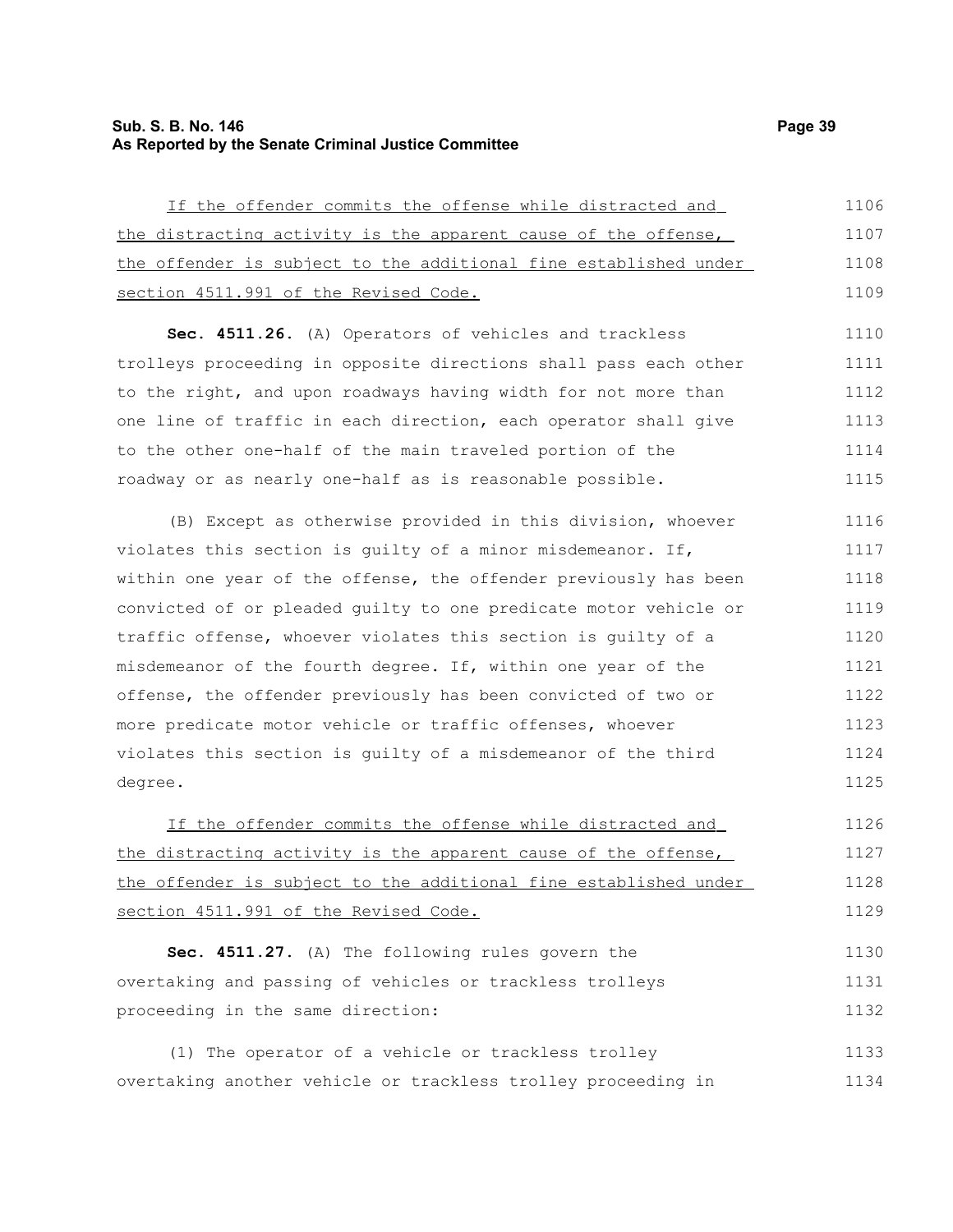## **Sub. S. B. No. 146 Page 40 As Reported by the Senate Criminal Justice Committee**

the same direction shall, except as provided in division (A)(3) of this section, signal to the vehicle or trackless trolley to be overtaken, shall pass to the left thereof at a safe distance, and shall not again drive to the right side of the roadway until safely clear of the overtaken vehicle or trackless trolley. 1135 1136 1137 1138 1139

(2) Except when overtaking and passing on the right is permitted, the operator of an overtaken vehicle shall give way to the right in favor of the overtaking vehicle at the latter's audible signal, and the operator shall not increase the speed of the operator's vehicle until completely passed by the overtaking vehicle. 1140 1141 1142 1143 1144 1145

(3) The operator of a vehicle or trackless trolley overtaking and passing another vehicle or trackless trolley proceeding in the same direction on a divided highway as defined in section 4511.35 of the Revised Code, a limited access highway as defined in section 5511.02 of the Revised Code, or a highway with four or more traffic lanes, is not required to signal audibly to the vehicle or trackless trolley being overtaken and passed. 1146 1147 1148 1149 1150 1151 1152 1153

(B) Except as otherwise provided in this division, whoever violates this section is guilty of a minor misdemeanor. If, within one year of the offense, the offender previously has been convicted of or pleaded guilty to one predicate motor vehicle or traffic offense, whoever violates this section is guilty of a misdemeanor of the fourth degree. If, within one year of the offense, the offender previously has been convicted of two or more predicate motor vehicle or traffic offenses, whoever violates this section is guilty of a misdemeanor of the third degree. 1154 1155 1156 1157 1158 1159 1160 1161 1162 1163

 If the offender commits the offense while distracted and 1164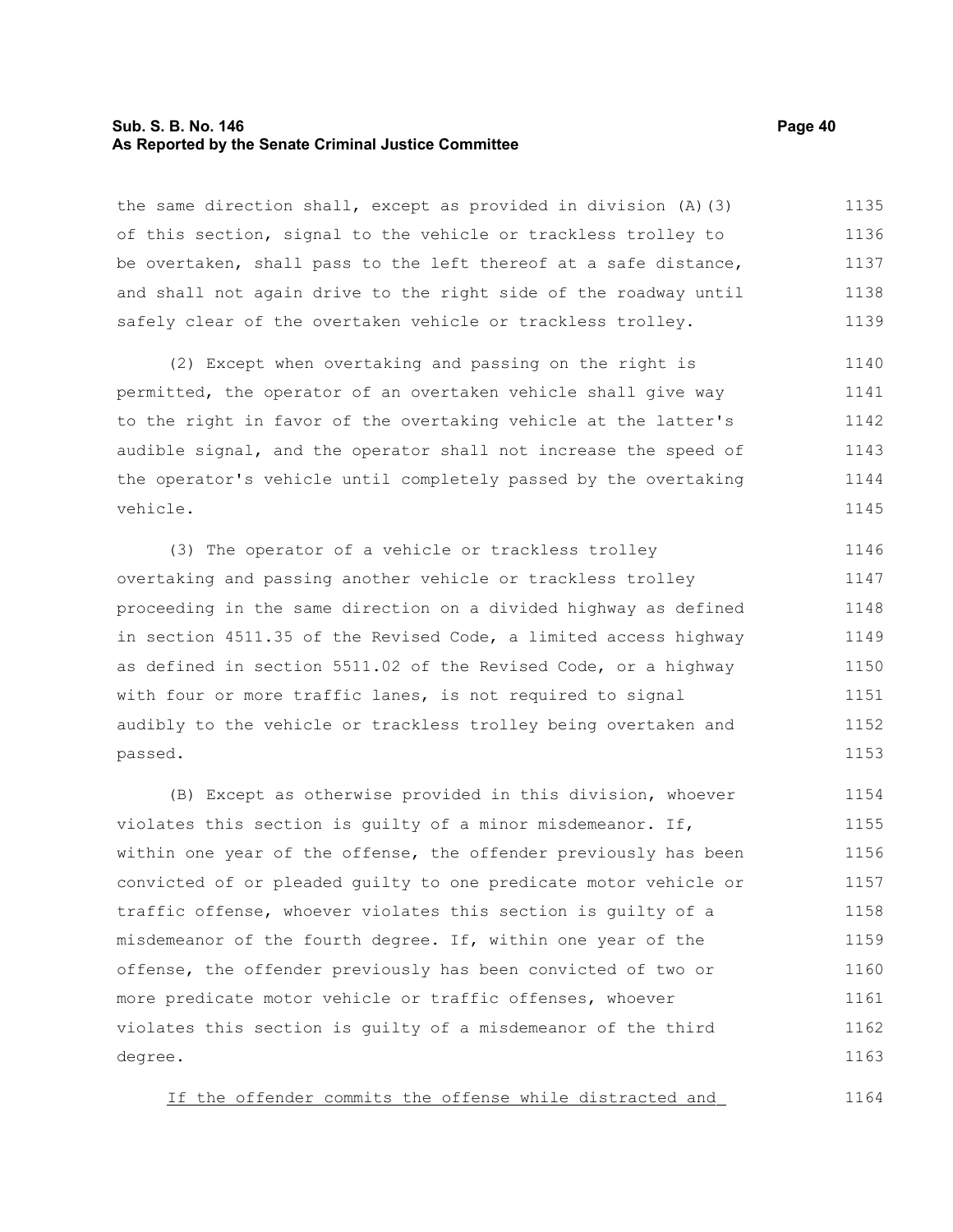# **Sub. S. B. No. 146 Page 41 As Reported by the Senate Criminal Justice Committee**

|  |  |  |  |                                       | the offender is subject to the additional fine established under | 1166 |
|--|--|--|--|---------------------------------------|------------------------------------------------------------------|------|
|  |  |  |  | section 4511.991 of the Revised Code. |                                                                  | 1167 |
|  |  |  |  |                                       |                                                                  |      |

**Sec. 4511.28.** (A) The driver of a vehicle or trackless trolley may overtake and pass upon the right of another vehicle or trackless trolley only under the following conditions: 1168 1169 1170

(1) When the vehicle or trackless trolley overtaken is making or about to make a left turn; 1171 1172

(2) Upon a roadway with unobstructed pavement of sufficient width for two or more lines of vehicles moving lawfully in the direction being traveled by the overtaking vehicle. 1173 1174 1175 1176

(B) The driver of a vehicle or trackless trolley may overtake and pass another vehicle or trackless trolley only under conditions permitting such movement in safety. The movement shall not be made by driving off the roadway. 1177 1178 1179 1180

(C) Except as otherwise provided in this division, whoever violates this section is guilty of a minor misdemeanor. If, within one year of the offense, the offender previously has been convicted of or pleaded guilty to one predicate motor vehicle or traffic offense, whoever violates this section is guilty of a misdemeanor of the fourth degree. If, within one year of the offense, the offender previously has been convicted of two or more predicate motor vehicle or traffic offenses, whoever violates this section is guilty of a misdemeanor of the third degree. 1181 1182 1183 1184 1185 1186 1187 1188 1189 1190

| If the offender commits the offense while distracted and         | 1191 |
|------------------------------------------------------------------|------|
| the distracting activity is the apparent cause of the offense,   | 1192 |
| the offender is subject to the additional fine established under | 1193 |

1165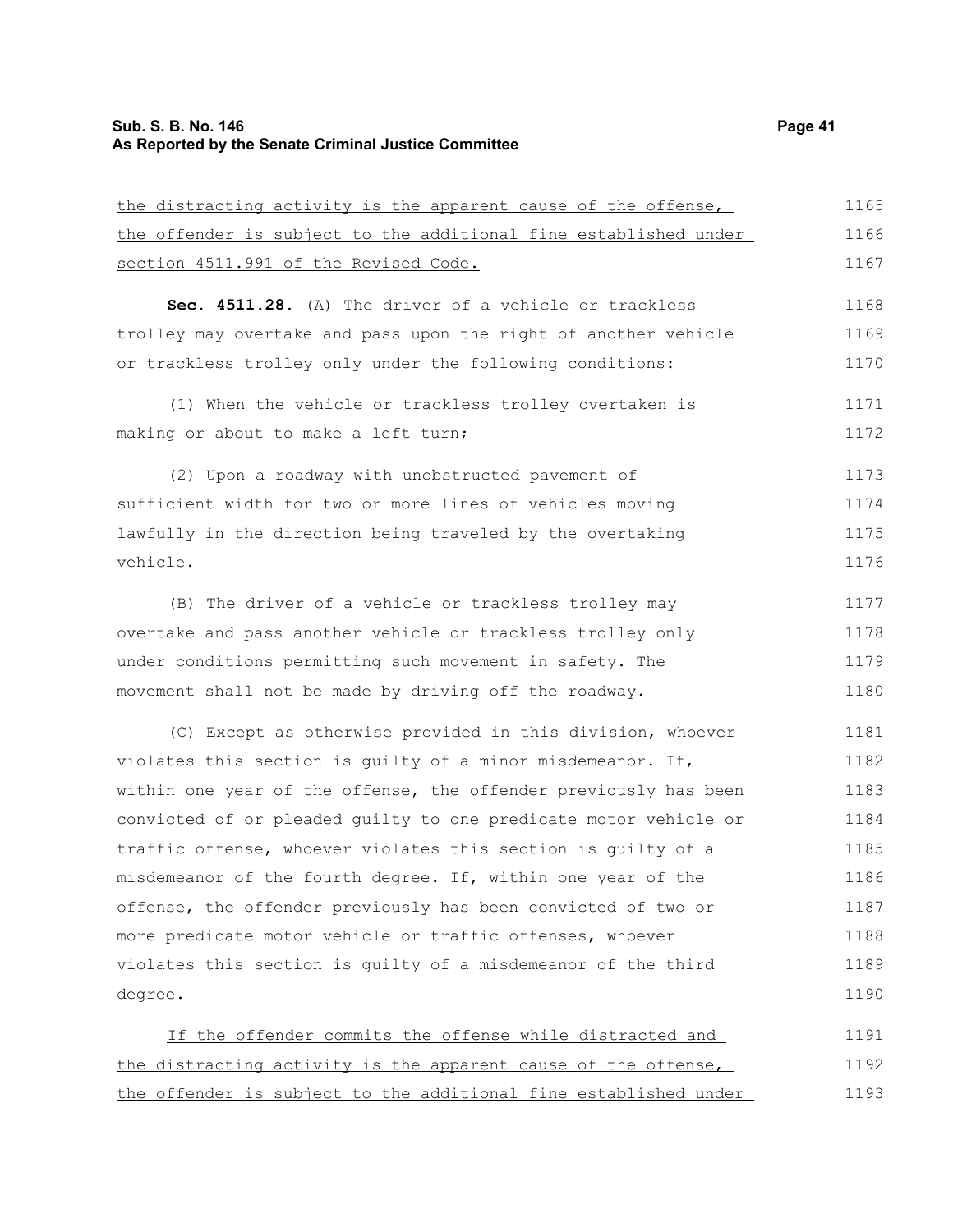# **Sub. S. B. No. 146 Page 42 As Reported by the Senate Criminal Justice Committee**

# section 4511.991 of the Revised Code.

**Sec. 4511.29.** (A) No vehicle or trackless trolley shall be driven to the left of the center of the roadway in overtaking and passing traffic proceeding in the same direction, unless such left side is clearly visible and is free of oncoming traffic for a sufficient distance ahead to permit such overtaking and passing to be completely made, without interfering with the safe operation of any traffic approaching from the opposite direction or any traffic overtaken. In every event the overtaking vehicle or trackless trolley must return to an authorized lane of travel as soon as practicable and in the event the passing movement involves the use of a lane authorized for traffic approaching from the opposite direction, before coming within two hundred feet of any approaching vehicle. 1195 1196 1197 1198 1199 1200 1201 1202 1203 1204 1205 1206 1207

(B) Except as otherwise provided in this division, whoever violates this section is guilty of a minor misdemeanor. If, within one year of the offense, the offender previously has been convicted of or pleaded guilty to one predicate motor vehicle or traffic offense, whoever violates this section is guilty of a misdemeanor of the fourth degree. If, within one year of the offense, the offender previously has been convicted of two or more predicate motor vehicle or traffic offenses, whoever violates this section is guilty of a misdemeanor of the third degree. 1208 1209 1210 1211 1212 1213 1214 1215 1216 1217

 If the offender commits the offense while distracted and the distracting activity is the apparent cause of the offense, the offender is subject to the additional fine established under section 4511.991 of the Revised Code. 1218 1219 1220 1221

**Sec. 4511.30.** (A) No vehicle or trackless trolley shall be driven upon the left side of the roadway under the following 1222 1223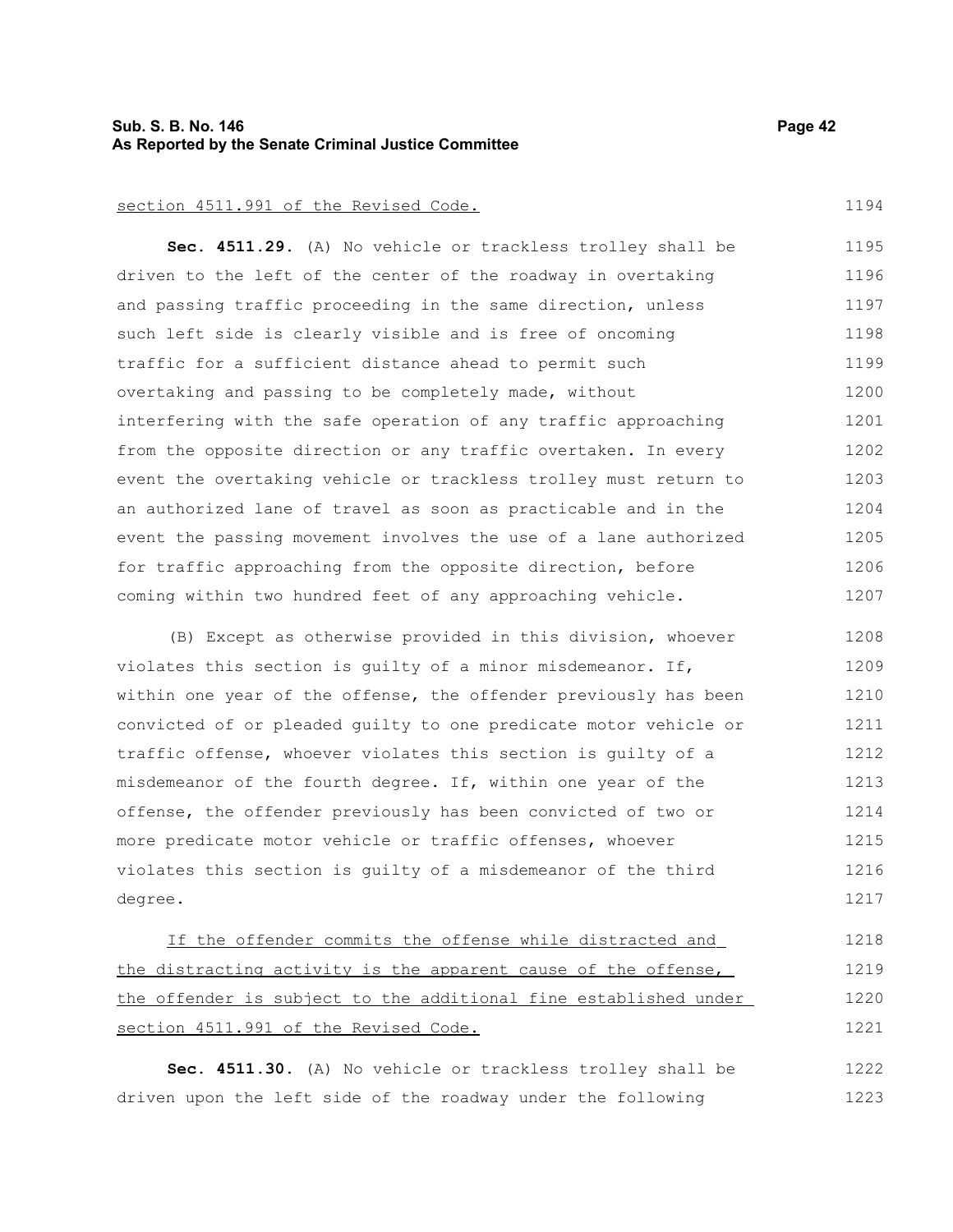# **Sub. S. B. No. 146 Page 43 As Reported by the Senate Criminal Justice Committee**

conditions:

(1) When approaching the crest of a grade or upon a curve in the highway, where the operator's view is obstructed within such a distance as to create a hazard in the event traffic might approach from the opposite direction; 1225 1226 1227 1228

(2) When the view is obstructed upon approaching within one hundred feet of any bridge, viaduct, or tunnel; 1229 1230

(3) When approaching within one hundred feet of or traversing any intersection or railroad grade crossing. 1231 1232

(B) This section does not apply to vehicles or trackless trolleys upon a one-way roadway, upon a roadway where traffic is lawfully directed to be driven to the left side, or under the conditions described in division (A)(2) of section 4511.25 of the Revised Code. 1233 1234 1235 1236 1237

(C) Except as otherwise provided in this division, whoever violates this section is guilty of a minor misdemeanor. If, within one year of the offense, the offender previously has been convicted of or pleaded guilty to one predicate motor vehicle or traffic offense, whoever violates this section is guilty of a misdemeanor of the fourth degree. If, within one year of the offense, the offender previously has been convicted of two or more predicate motor vehicle or traffic offenses, whoever violates this section is guilty of a misdemeanor of the third degree. 1238 1239 1240 1241 1242 1243 1244 1245 1246

 If the offender commits the offense while distracted and the distracting activity is the apparent cause of the offense, the offender is subject to the additional fine established under section 4511.991 of the Revised Code. 1248 1249 1250 1251

**Sec. 4511.31.** (A) The department of transportation may

1224

1247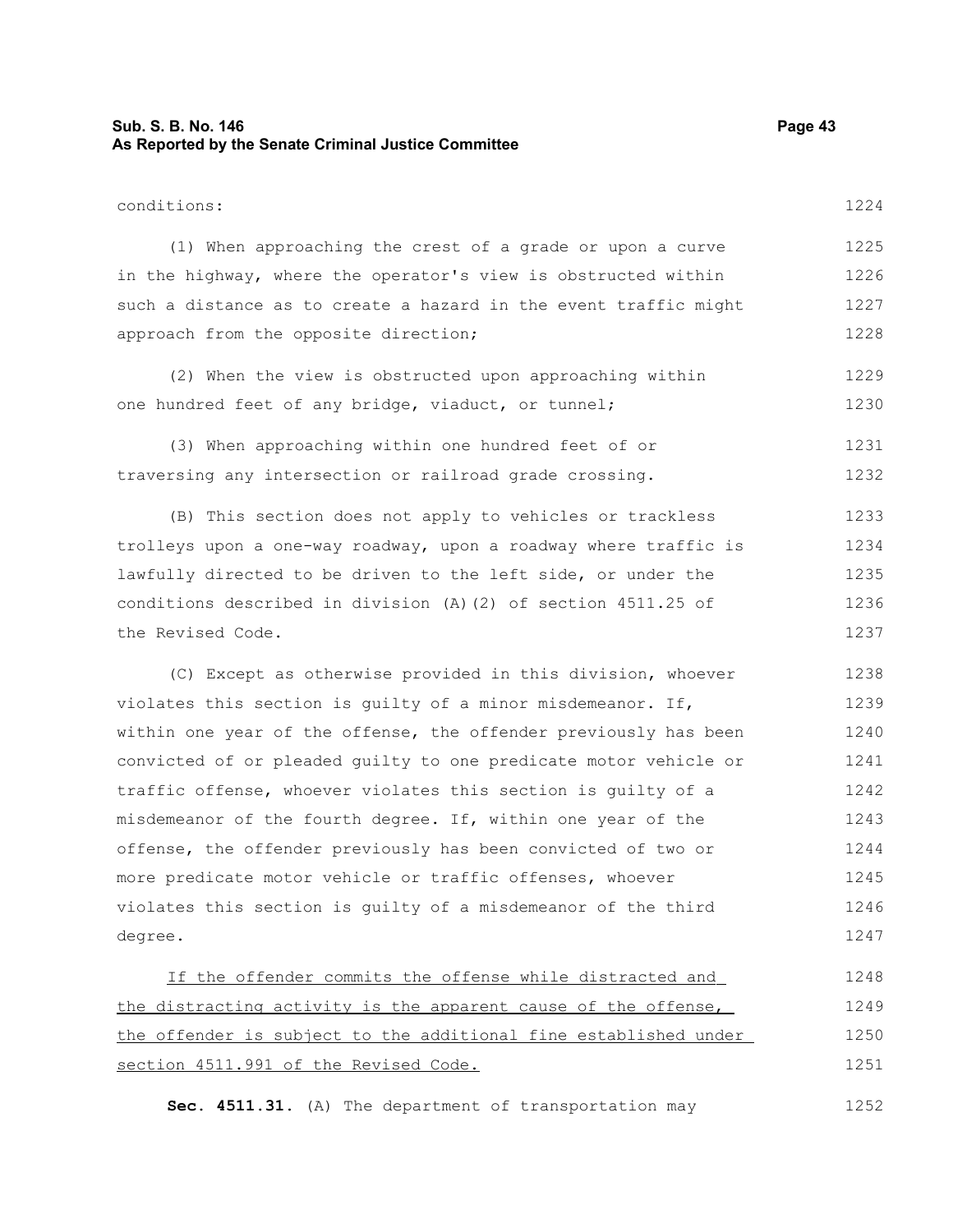# **Sub. S. B. No. 146 Page 44 As Reported by the Senate Criminal Justice Committee**

determine those portions of any state highway where overtaking and passing other traffic or driving to the left of the center or center line of the roadway would be especially hazardous and may, by appropriate signs or markings on the highway, indicate the beginning and end of such zones. When such signs or markings are in place and clearly visible, every operator of a vehicle or trackless trolley shall obey the directions of the signs or markings, notwithstanding the distances set out in section 4511.30 of the Revised Code. 1253 1254 1255 1256 1257 1258 1259 1260 1261

(B) Division (A) of this section does not apply when all of the following apply: 1262 1263

(1) The slower vehicle is proceeding at less than half the speed of the speed limit applicable to that location. 1264 1265

(2) The faster vehicle is capable of overtaking and passing the slower vehicle without exceeding the speed limit. 1266 1267

(3) There is sufficient clear sight distance to the left of the center or center line of the roadway to meet the overtaking and passing provisions of section 4511.29 of the Revised Code, considering the speed of the slower vehicle. 1268 1269 1270 1271

(C) Except as otherwise provided in this division, whoever violates this section is guilty of a minor misdemeanor. If, within one year of the offense, the offender previously has been convicted of or pleaded guilty to one predicate motor vehicle or traffic offense, whoever violates this section is guilty of a misdemeanor of the fourth degree. If, within one year of the offense, the offender previously has been convicted of two or more predicate motor vehicle or traffic offenses, whoever violates this section is guilty of a misdemeanor of the third degree. 1272 1273 1274 1275 1276 1277 1278 1279 1280 1281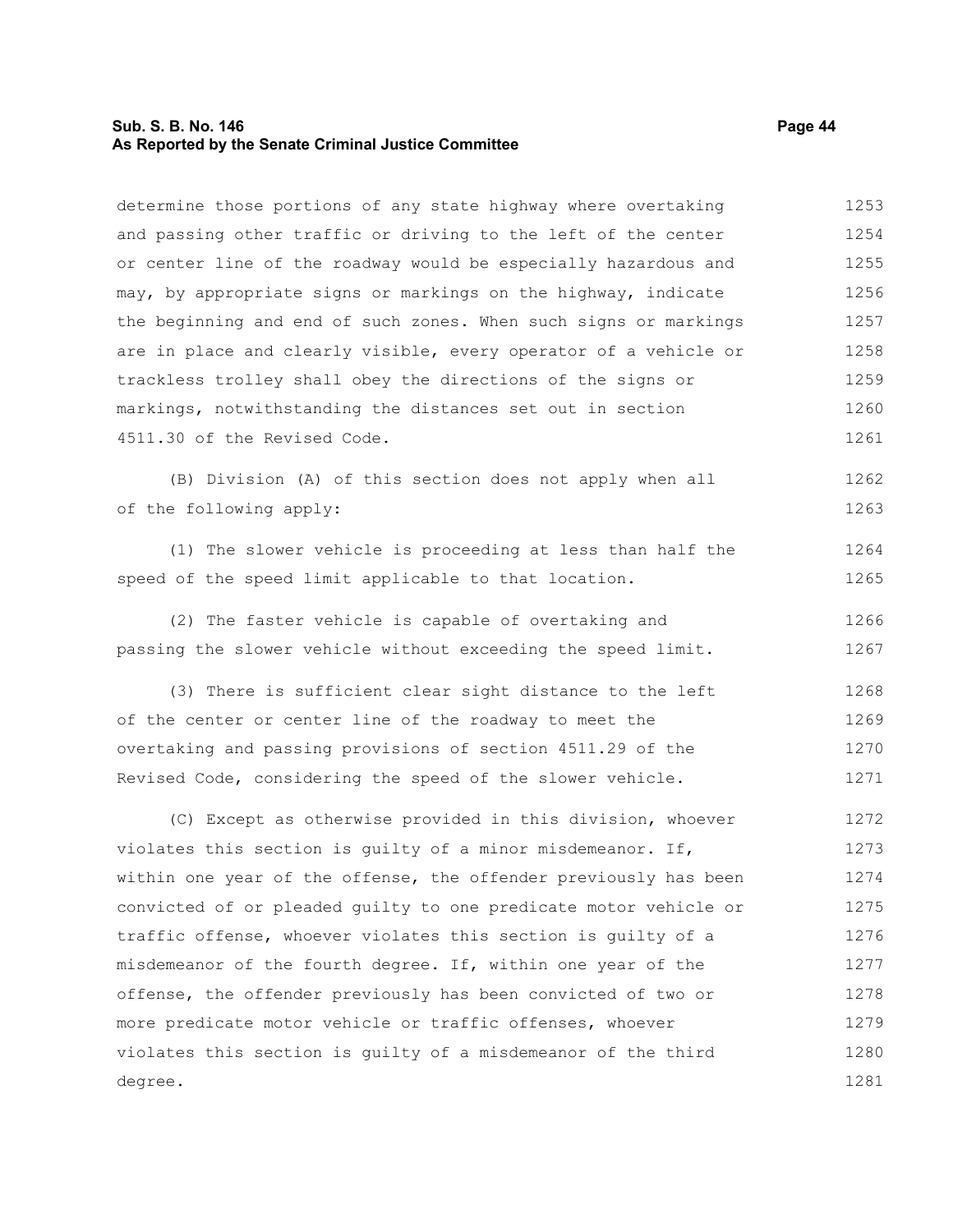# **Sub. S. B. No. 146 Page 45 As Reported by the Senate Criminal Justice Committee**

| If the offender commits the offense while distracted and         | 1282 |
|------------------------------------------------------------------|------|
| the distracting activity is the apparent cause of the offense,   | 1283 |
| the offender is subject to the additional fine established under | 1284 |
| section 4511.991 of the Revised Code.                            | 1285 |
| Sec. 4511.32. (A) The department of transportation may           | 1286 |
| designate any highway or any separate roadway under its          | 1287 |
| jurisdiction for one-way traffic and shall erect appropriate     | 1288 |
| signs giving notice thereof.                                     | 1289 |
| Upon a roadway designated and posted with signs for one-         | 1290 |
| way traffic a vehicle shall be driven only in the direction      | 1291 |
| designated.                                                      | 1292 |
| A vehicle passing around a rotary traffic island shall be        | 1293 |
| driven only to the right of the rotary traffic island.           | 1294 |
| (B) Except as otherwise provided in this division, whoever       | 1295 |
| violates this section is quilty of a minor misdemeanor. If,      | 1296 |
| within one year of the offense, the offender previously has been | 1297 |
| convicted of or pleaded quilty to one predicate motor vehicle or | 1298 |
| traffic offense, whoever violates this section is quilty of a    | 1299 |
| misdemeanor of the fourth degree. If, within one year of the     | 1300 |
| offense, the offender previously has been convicted of two or    | 1301 |
| more predicate motor vehicle or traffic offenses, whoever        | 1302 |
| violates this section is guilty of a misdemeanor of the third    | 1303 |
| degree.                                                          | 1304 |
| If the offender commits the offense while distracted and         | 1305 |
| the distracting activity is the apparent cause of the offense,   | 1306 |
| the offender is subject to the additional fine established under | 1307 |
| section 4511.991 of the Revised Code.                            | 1308 |
| Sec. 4511.33. (A) Whenever any roadway has been divided          | 1309 |

into two or more clearly marked lanes for traffic, or wherever 1310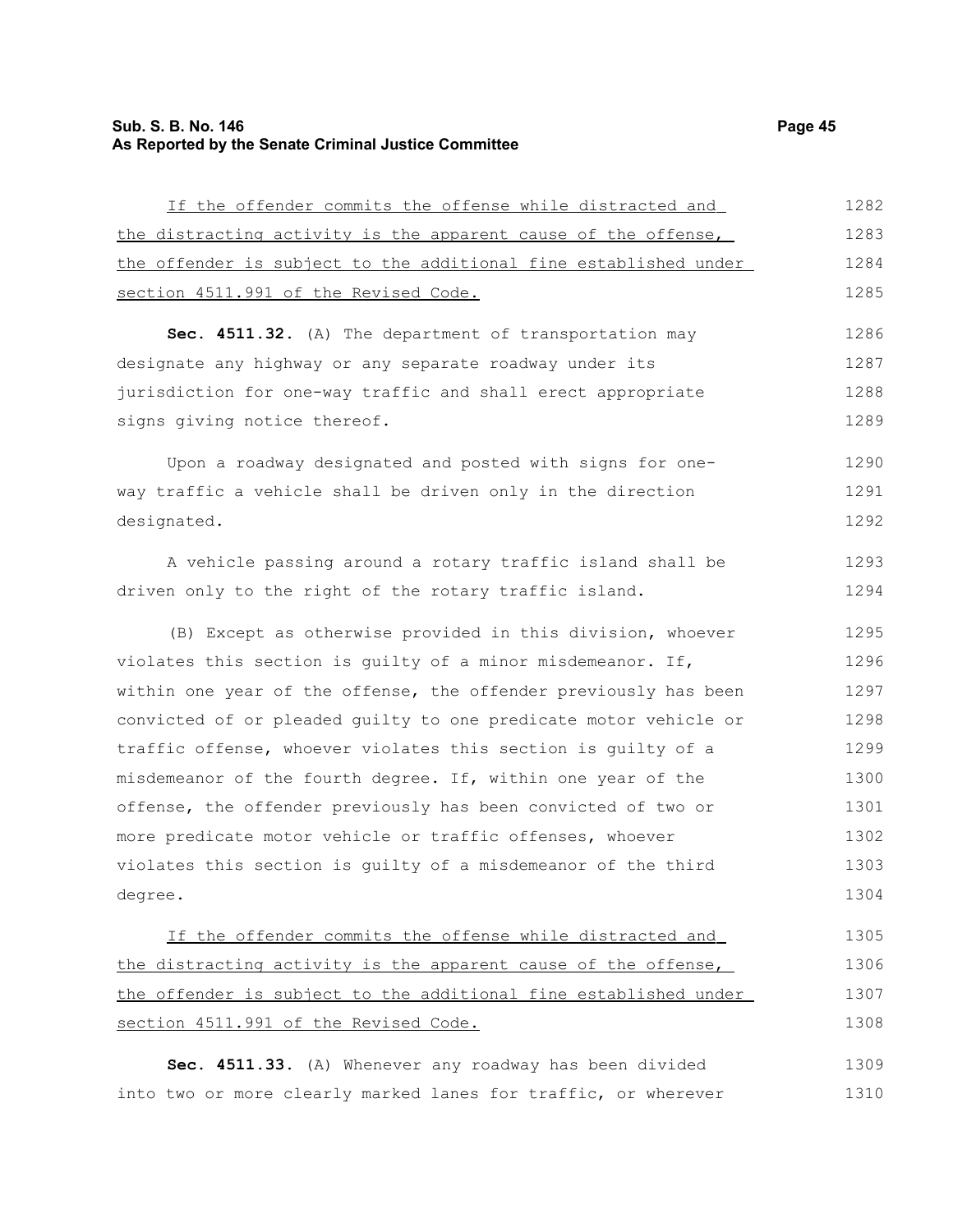# **Sub. S. B. No. 146 Page 46 As Reported by the Senate Criminal Justice Committee**

within municipal corporations traffic is lawfully moving in two or more substantially continuous lines in the same direction, the following rules apply: 1311 1312

(1) A vehicle or trackless trolley shall be driven, as nearly as is practicable, entirely within a single lane or line of traffic and shall not be moved from such lane or line until the driver has first ascertained that such movement can be made with safety. 1314 1315 1316 1317 1318

(2) Upon a roadway which is divided into three lanes and provides for two-way movement of traffic, a vehicle or trackless trolley shall not be driven in the center lane except when overtaking and passing another vehicle or trackless trolley where the roadway is clearly visible and such center lane is clear of traffic within a safe distance, or when preparing for a left turn, or where such center lane is at the time allocated exclusively to traffic moving in the direction the vehicle or trackless trolley is proceeding and is posted with signs to give notice of such allocation. 1319 1320 1321 1322 1323 1324 1325 1326 1327 1328

(3) Official signs may be erected directing specified traffic to use a designated lane or designating those lanes to be used by traffic moving in a particular direction regardless of the center of the roadway, or restricting the use of a particular lane to only buses during certain hours or during all hours, and drivers of vehicles and trackless trolleys shall obey the directions of such signs. 1329 1330 1331 1332 1333 1334 1335

(4) Official traffic control devices may be installed prohibiting the changing of lanes on sections of roadway and drivers of vehicles shall obey the directions of every such device. 1336 1337 1338 1339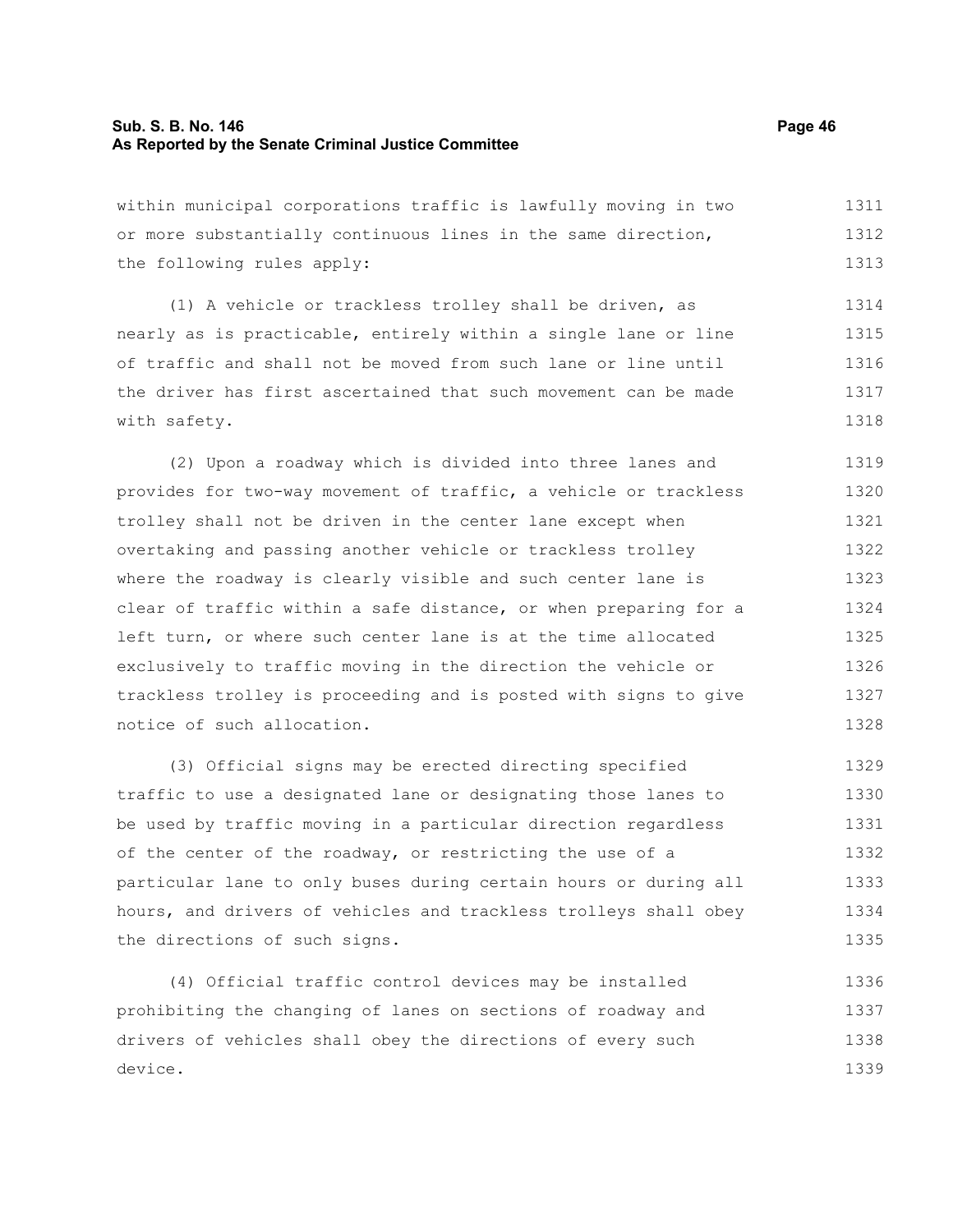# **Sub. S. B. No. 146 Page 47 As Reported by the Senate Criminal Justice Committee**

(B) Except as otherwise provided in this division, whoever violates this section is guilty of a minor misdemeanor. If, within one year of the offense, the offender previously has been convicted of or pleaded guilty to one predicate motor vehicle or traffic offense, whoever violates this section is guilty of a misdemeanor of the fourth degree. If, within one year of the offense, the offender previously has been convicted of two or more predicate motor vehicle or traffic offenses, whoever violates this section is guilty of a misdemeanor of the third degree. 1340 1341 1342 1343 1344 1345 1346 1347 1348 1349

 If the offender commits the offense while distracted and the distracting activity is the apparent cause of the offense, the offender is subject to the additional fine established under section 4511.991 of the Revised Code. 1350 1351 1352 1353

**Sec. 4511.34.** (A) The operator of a motor vehicle, streetcar, or trackless trolley shall not follow another vehicle, streetcar, or trackless trolley more closely than is reasonable and prudent, having due regard for the speed of such vehicle, streetcar, or trackless trolley, and the traffic upon and the condition of the highway. 1354 1355 1356 1357 1358 1359

The driver of any truck, or motor vehicle drawing another vehicle, when traveling upon a roadway outside a business or residence district shall maintain a sufficient space, whenever conditions permit, between such vehicle and another vehicle ahead so an overtaking motor vehicle may enter and occupy such space without danger. This paragraph does not prevent overtaking and passing nor does it apply to any lane specially designated for use by trucks. 1360 1361 1362 1363 1364 1365 1366 1367

Outside a municipal corporation, the driver of any truck, or motor vehicle when drawing another vehicle, while ascending 1368 1369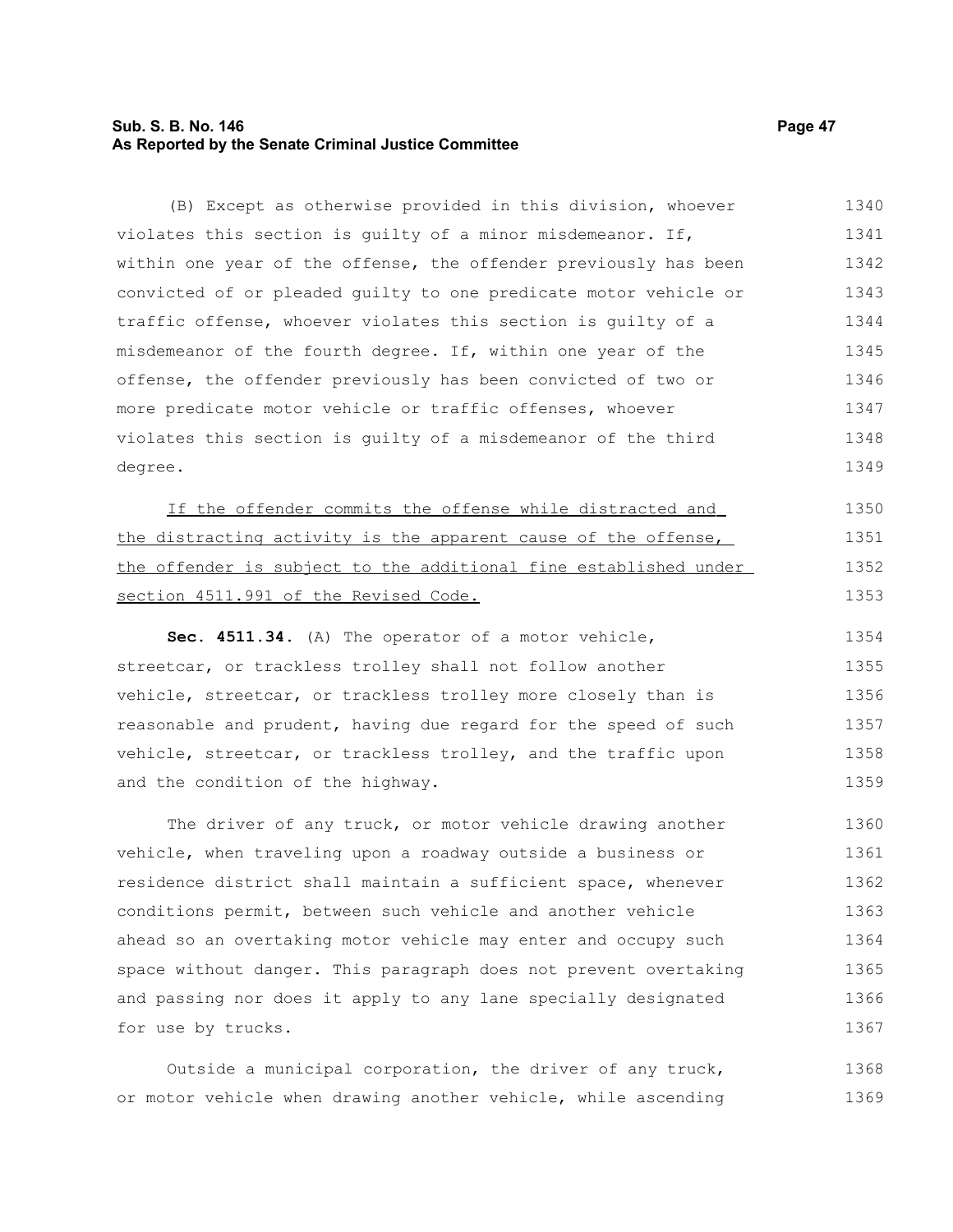### **Sub. S. B. No. 146 Page 48 As Reported by the Senate Criminal Justice Committee**

to the crest of a grade beyond which the driver's view of a roadway is obstructed, shall not follow within three hundred feet of another truck, or motor vehicle drawing another vehicle. This paragraph shall not apply to any lane specially designated for use by trucks. 1370 1371 1372 1373 1374

Motor vehicles being driven upon any roadway outside of a business or residence district in a caravan or motorcade, shall maintain a sufficient space between such vehicles so an overtaking vehicle may enter and occupy such space without danger. This paragraph shall not apply to funeral processions. 1375 1376 1377 1378 1379

(B) Except as otherwise provided in this division, whoever violates this section is guilty of a minor misdemeanor. If, within one year of the offense, the offender previously has been convicted of or pleaded guilty to one predicate motor vehicle or traffic offense, whoever violates this section is guilty of a misdemeanor of the fourth degree. If, within one year of the offense, the offender previously has been convicted of two or more predicate motor vehicle or traffic offenses, whoever violates this section is guilty of a misdemeanor of the third degree. 1380 1381 1382 1383 1384 1385 1386 1387 1388 1389

 If the offender commits the offense while distracted and the distracting activity is the apparent cause of the offense, the offender is subject to the additional fine established under section 4511.991 of the Revised Code. 1390 1391 1392 1393

**Sec. 4511.35.** (A) Whenever any highway has been divided into two roadways by an intervening space, or by a physical barrier, or clearly indicated dividing section so constructed as to impede vehicular traffic, every vehicle shall be driven only upon the right-hand roadway, and no vehicle shall be driven over, across, or within any such dividing space, barrier, or 1394 1395 1396 1397 1398 1399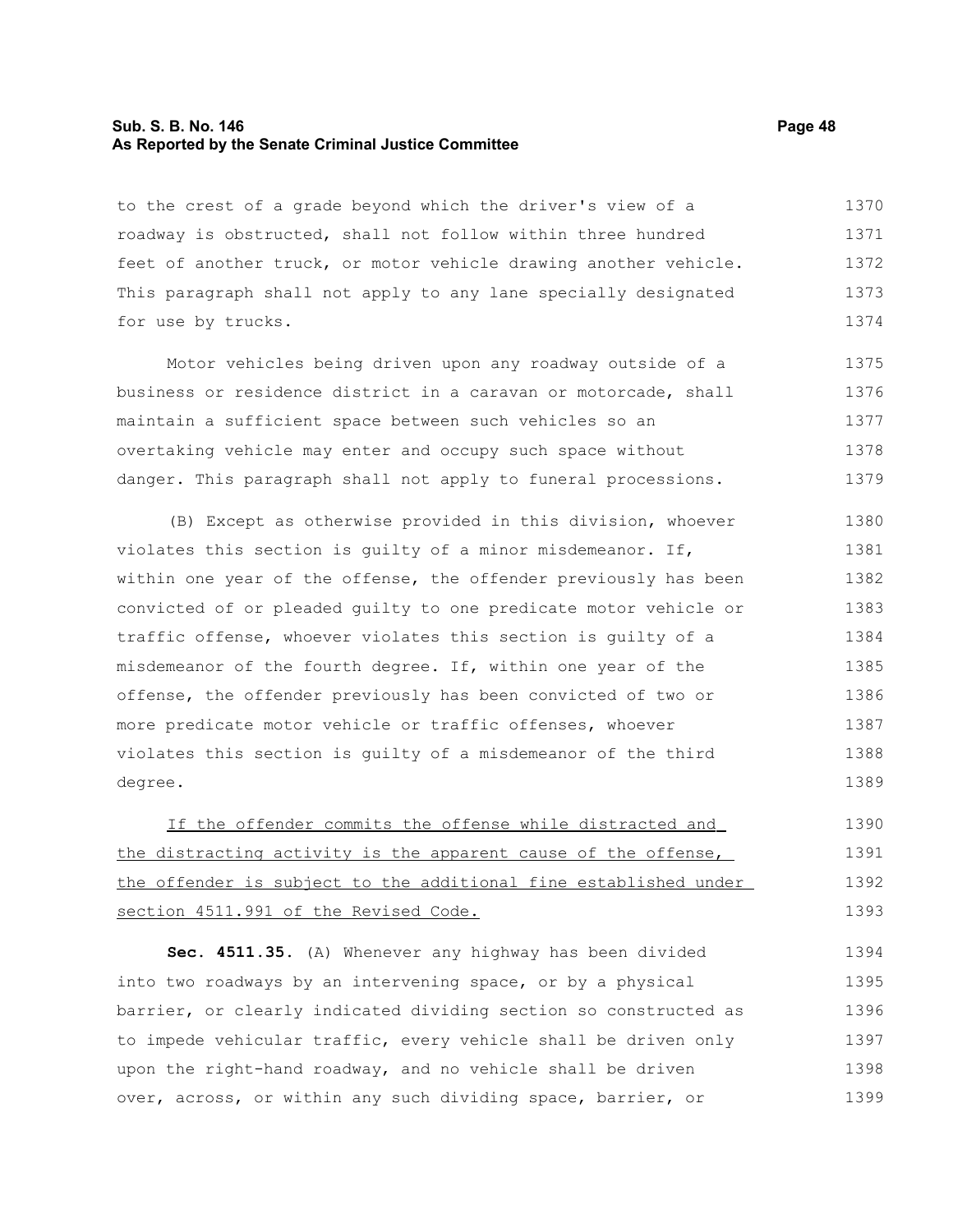# **Sub. S. B. No. 146 Page 49 As Reported by the Senate Criminal Justice Committee**

section, except through an opening, crossover, or intersection established by public authority. This section does not prohibit the occupancy of such dividing space, barrier, or section for the purpose of an emergency stop or in compliance with an order of a police officer. 1400 1401 1402 1403 1404

(B) Except as otherwise provided in this division, whoever violates this section is guilty of a minor misdemeanor. If, within one year of the offense, the offender previously has been convicted of or pleaded guilty to one predicate motor vehicle or traffic offense, whoever violates this section is guilty of a misdemeanor of the fourth degree. If, within one year of the offense, the offender previously has been convicted of two or more predicate motor vehicle or traffic offenses, whoever violates this section is guilty of a misdemeanor of the third degree. 1405 1406 1407 1408 1409 1410 1411 1412 1413 1414

 If the offender commits the offense while distracted and the distracting activity is the apparent cause of the offense, the offender is subject to the additional fine established under section 4511.991 of the Revised Code. 1415 1416 1417 1418

**Sec. 4511.36.** (A) The driver of a vehicle intending to turn at an intersection shall be governed by the following rules: 1419 1420 1421

(1) Approach for a right turn and a right turn shall be made as close as practicable to the right-hand curb or edge of the roadway. 1422 1423 1424

(2) At any intersection where traffic is permitted to move in both directions on each roadway entering the intersection, an approach for a left turn shall be made in that portion of the right half of the roadway nearest the center line thereof and by 1425 1426 1427 1428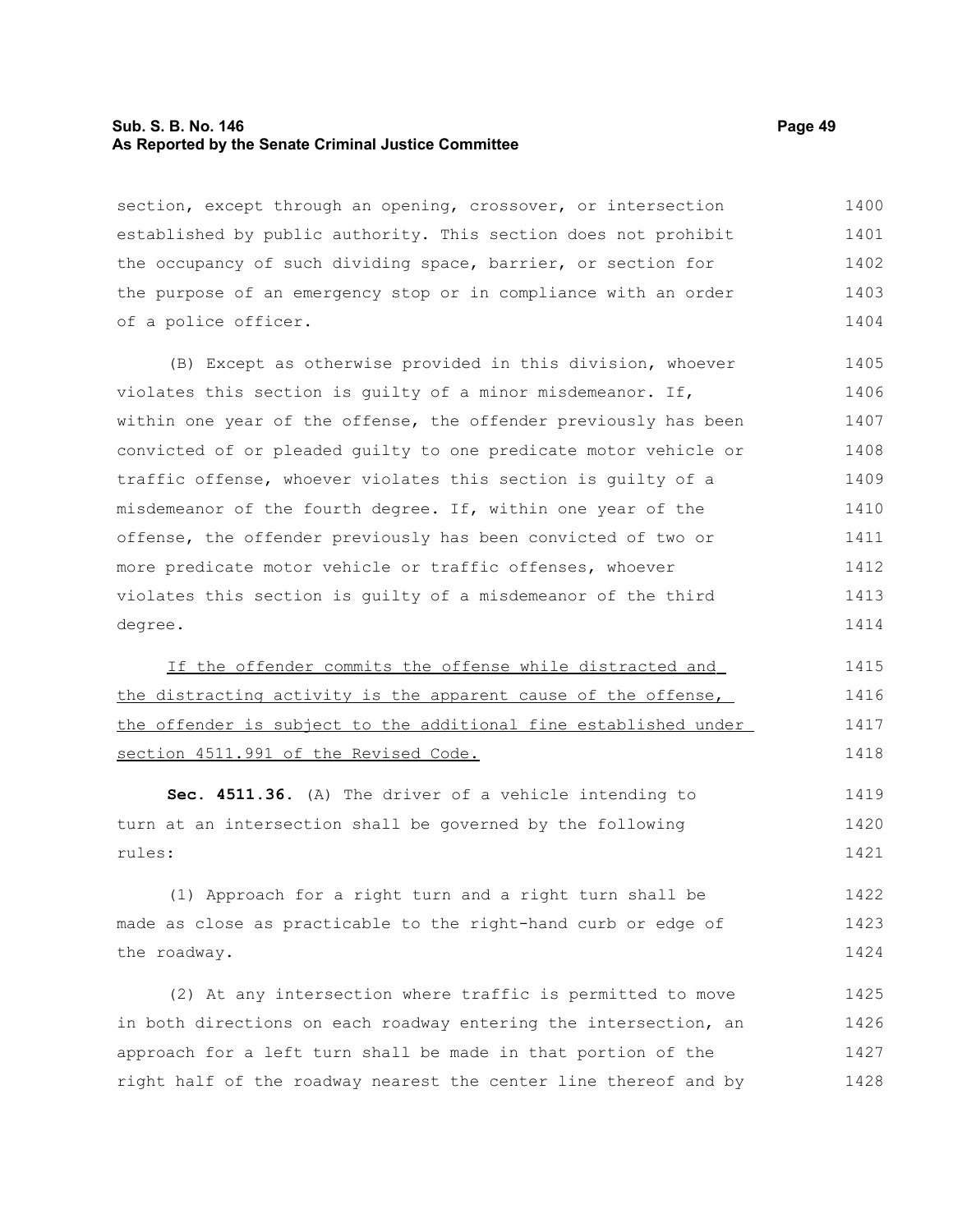### **Sub. S. B. No. 146 Page 50 As Reported by the Senate Criminal Justice Committee**

passing to the right of such center line where it enters the intersection and after entering the intersection the left turn shall be made so as to leave the intersection to the right of the center line of the roadway being entered. Whenever practicable the left turn shall be made in that portion of the intersection to the left of the center of the intersection. 1429 1430 1431 1432 1433 1434

(3) At any intersection where traffic is restricted to one direction on one or more of the roadways, the driver of a vehicle intending to turn left at any such intersection shall approach the intersection in the extreme left-hand lane lawfully available to traffic moving in the direction of travel of such vehicle, and after entering the intersection the left turn shall be made so as to leave the intersection, as nearly as practicable, in the left-hand lane of the roadway being entered lawfully available to traffic moving in that lane. 1435 1436 1437 1438 1439 1440 1441 1442 1443

(B) The operator of a trackless trolley shall comply with divisions  $(A)$   $(1)$ ,  $(2)$ , and  $(3)$  of this section wherever practicable. 1444 1445 1446

(C) The department of transportation and local authorities in their respective jurisdictions may cause markers, buttons, or signs to be placed within or adjacent to intersections and thereby require and direct that a different course from that specified in this section be traveled by vehicles, streetcars, or trackless trolleys, turning at an intersection, and when markers, buttons, or signs are so placed, no operator of a vehicle, streetcar, or trackless trolley shall turn such vehicle, streetcar, or trackless trolley at an intersection other than as directed and required by such markers, buttons, or signs. 1447 1448 1449 1450 1451 1452 1453 1454 1455 1456 1457

(D) Except as otherwise provided in this division, whoever 1458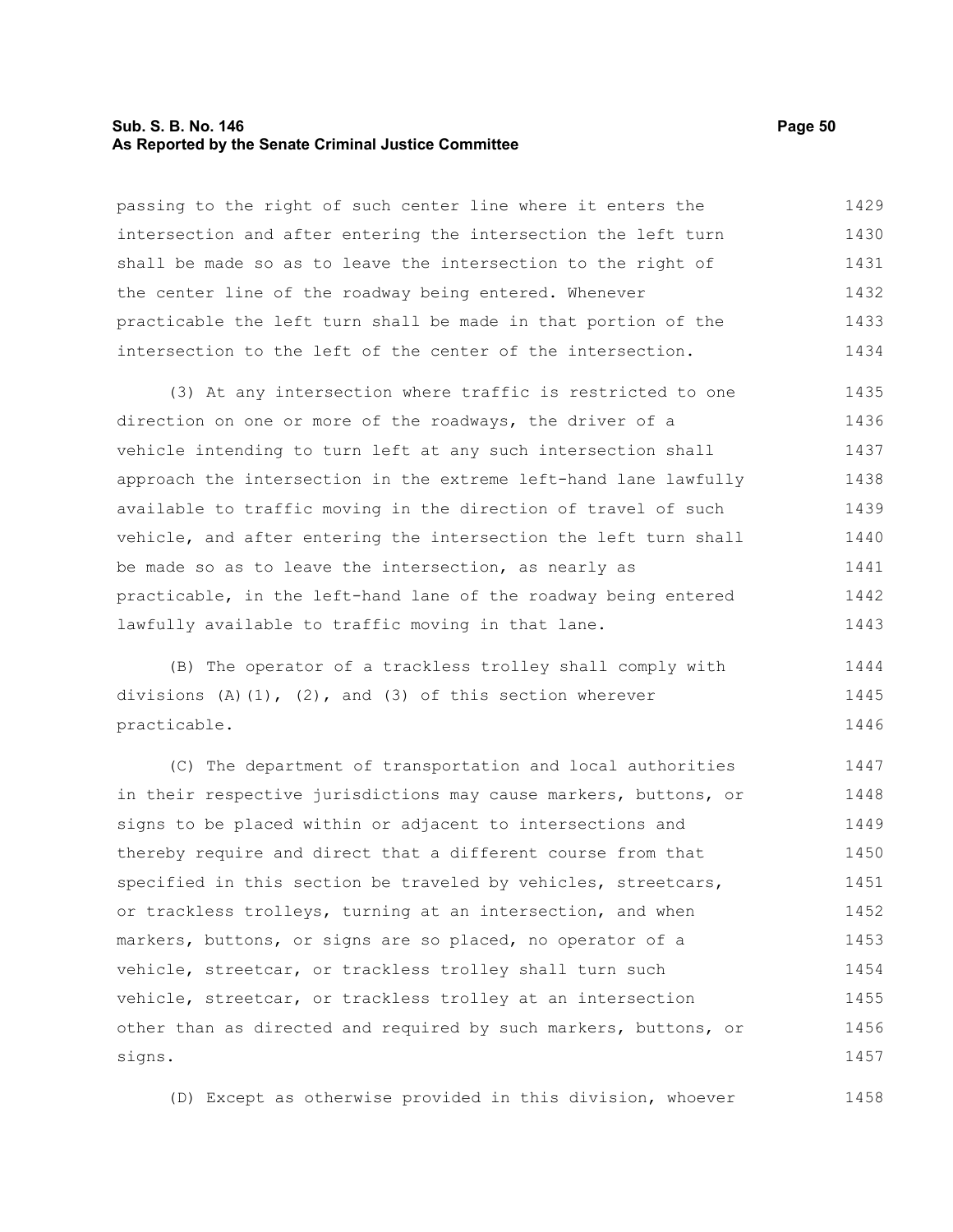# **Sub. S. B. No. 146 Page 51 As Reported by the Senate Criminal Justice Committee**

violates this section is guilty of a minor misdemeanor. If, within one year of the offense, the offender previously has been convicted of or pleaded guilty to one predicate motor vehicle or traffic offense, whoever violates this section is guilty of a misdemeanor of the fourth degree. If, within one year of the offense, the offender previously has been convicted of two or more predicate motor vehicle or traffic offenses, whoever violates this section is guilty of a misdemeanor of the third degree. 1459 1460 1461 1462 1463 1464 1465 1466 1467

 If the offender commits the offense while distracted and the distracting activity is the apparent cause of the offense, the offender is subject to the additional fine established under section 4511.991 of the Revised Code. 1468 1469 1470 1471

**Sec. 4511.37.** (A) Except as provided in section 4511.13 of the Revised Code and division (B) of this section, no vehicle shall be turned so as to proceed in the opposite direction upon any curve, or upon the approach to or near the crest of a grade, if the vehicle cannot be seen within five hundred feet by the driver of any other vehicle approaching from either direction. 1472 1473 1474 1475 1476 1477

(B) The driver of an emergency vehicle or public safety vehicle, when responding to an emergency call, may turn the vehicle so as to proceed in the opposite direction. This division applies only when the emergency vehicle or public safety vehicle is responding to an emergency call, is equipped with and displaying at least one flashing, rotating, or oscillating light visible under normal atmospheric conditions from a distance of five hundred feet to the front of the vehicle, and when the driver of the vehicle is giving an audible signal by siren, exhaust whistle, or bell. This division does not relieve the driver of an emergency vehicle or public safety 1478 1479 1480 1481 1482 1483 1484 1485 1486 1487 1488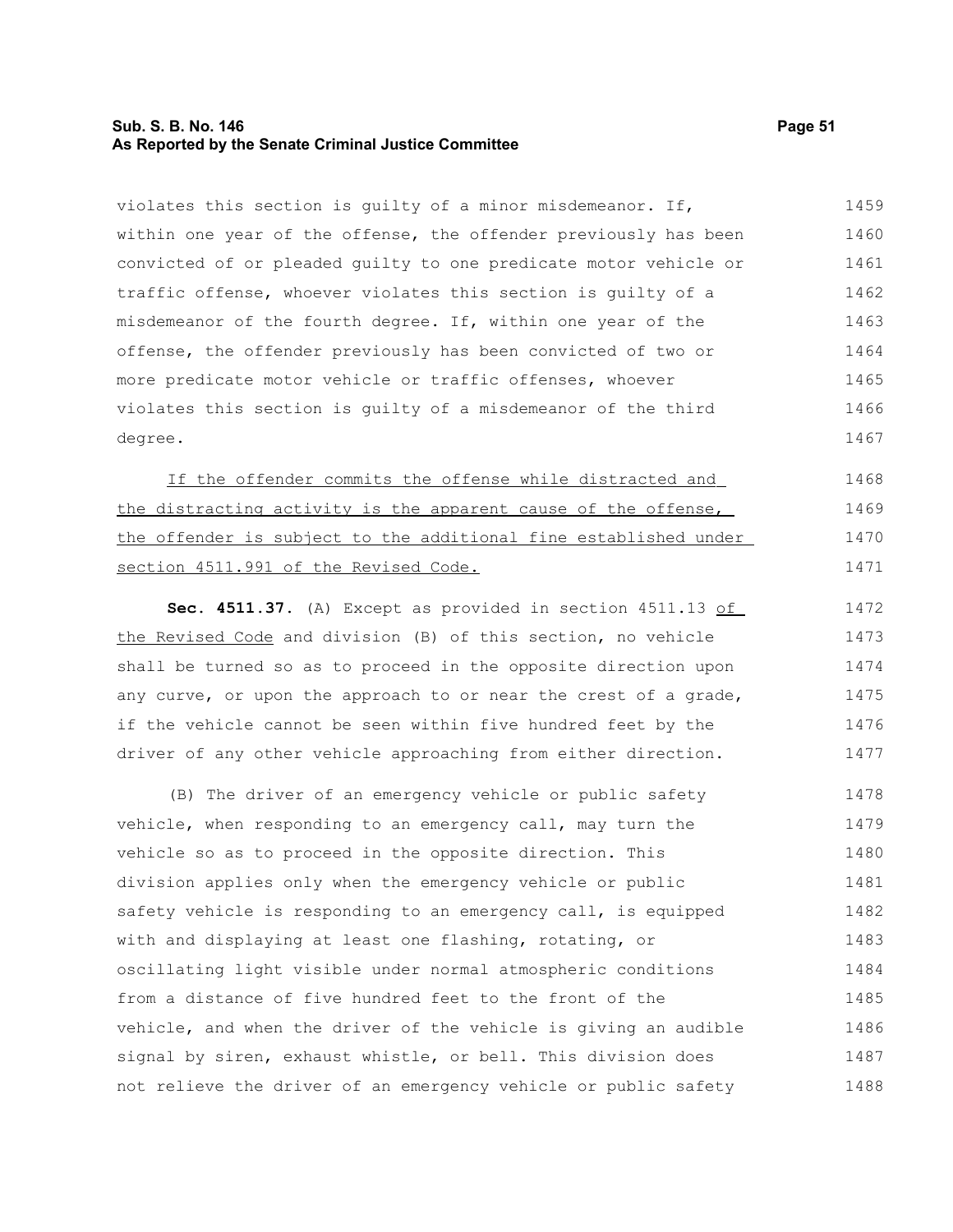# **Sub. S. B. No. 146 Page 52 As Reported by the Senate Criminal Justice Committee**

vehicle from the duty to drive with due regard for the safety of all persons and property upon the highway. (C) Except as otherwise provided in this division, whoever violates this section is guilty of a minor misdemeanor. If, within one year of the offense, the offender previously has been convicted of or pleaded guilty to one predicate motor vehicle or traffic offense, whoever violates this section is guilty of a misdemeanor of the fourth degree. If, within one year of the offense, the offender previously has been convicted of two or more predicate motor vehicle or traffic offenses, whoever violates this section is guilty of a misdemeanor of the third degree. 1489 1490 1491 1492 1493 1494 1495 1496 1497 1498 1499 1500

 If the offender commits the offense while distracted and the distracting activity is the apparent cause of the offense, the offender is subject to the additional fine established under section 4511.991 of the Revised Code. 1501 1502 1503 1504

**Sec. 4511.38.** (A) No person shall start a vehicle, streetcar, or trackless trolley which is stopped, standing, or parked until such movement can be made with reasonable safety. 1505 1506 1507

Before backing, operators of vehicle, streetcars, or trackless trolleys shall give ample warning, and while backing they shall exercise vigilance not to injure person or property on the street or highway. 1508 1509 1510 1511

No person shall back a motor vehicle on a freeway, except: in a rest area; in the performance of public works or official duties; as a result of an emergency caused by an accident or breakdown of a motor vehicle. 1512 1513 1514 1515

(B) Except as otherwise provided in this division, whoever violates this section is guilty of a minor misdemeanor. If, 1516 1517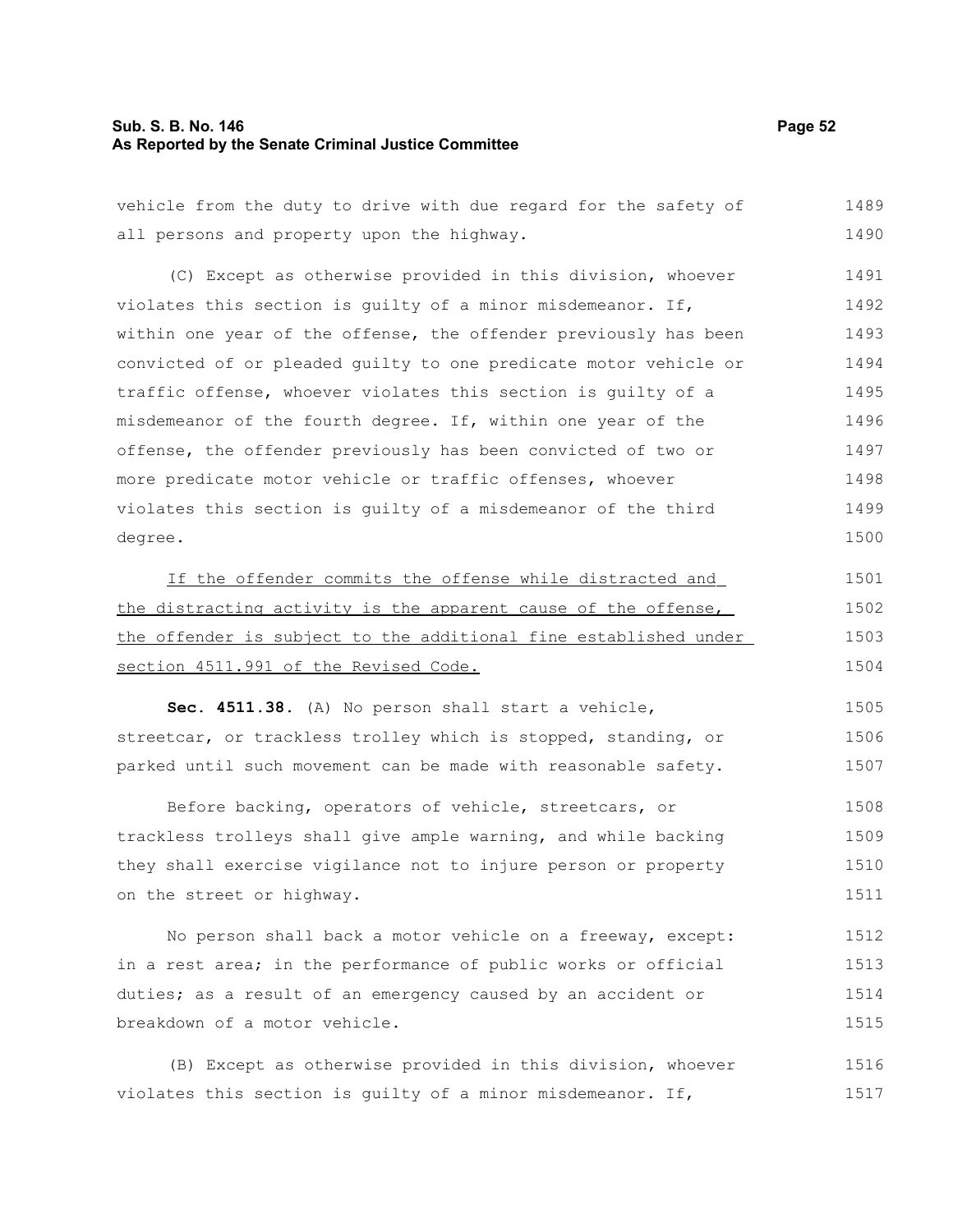# **Sub. S. B. No. 146 Page 53 As Reported by the Senate Criminal Justice Committee**

within one year of the offense, the offender previously has been convicted of or pleaded guilty to one predicate motor vehicle or traffic offense, whoever violates this section is guilty of a misdemeanor of the fourth degree. If, within one year of the offense, the offender previously has been convicted of two or more predicate motor vehicle or traffic offenses, whoever violates this section is guilty of a misdemeanor of the third degree. 1518 1519 1520 1521 1522 1523 1524 1525

 If the offender commits the offense while distracted and the distracting activity is the apparent cause of the offense, the offender is subject to the additional fine established under section 4511.991 of the Revised Code. 1526 1527 1528 1529

**Sec. 4511.39.** (A) No person shall turn a vehicle or trackless trolley or move right or left upon a highway unless and until such person has exercised due care to ascertain that the movement can be made with reasonable safety nor without giving an appropriate signal in the manner hereinafter provided. 1530 1531 1532 1533 1534

When required, a signal of intention to turn or move right or left shall be given continuously during not less than the last one hundred feet traveled by the vehicle or trackless trolley before turning, except that in the case of a person operating a bicycle, the signal shall be made not less than one time but is not required to be continuous. A bicycle operator is not required to make a signal if the bicycle is in a designated turn lane, and a signal shall not be given when the operator's hands are needed for the safe operation of the bicycle. 1535 1536 1537 1538 1539 1540 1541 1542 1543

No person shall stop or suddenly decrease the speed of a vehicle or trackless trolley without first giving an appropriate signal in the manner provided herein to the driver of any vehicle or trackless trolley immediately to the rear when there 1544 1545 1546 1547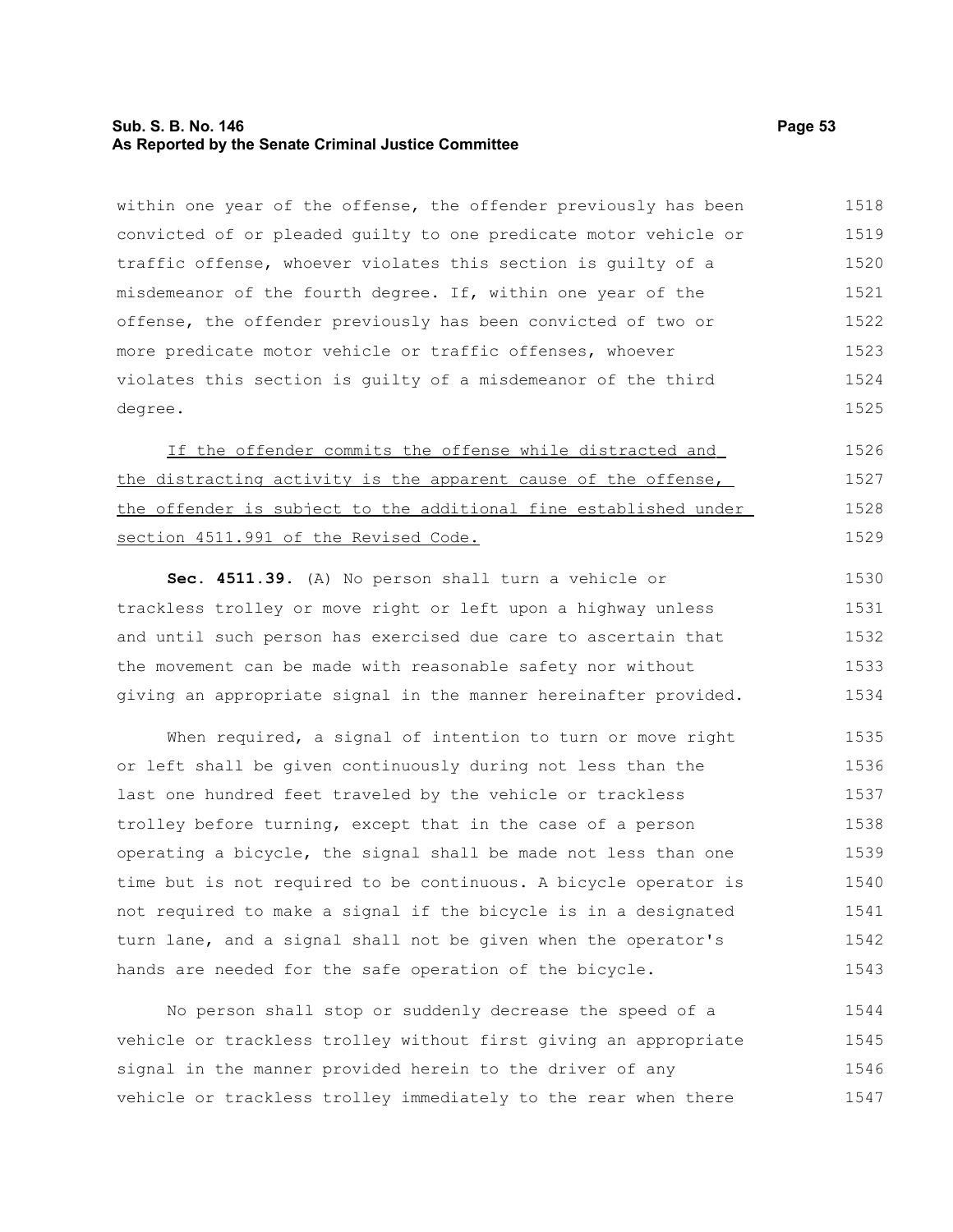# **Sub. S. B. No. 146 Page 54 As Reported by the Senate Criminal Justice Committee**

is opportunity to give a signal.

Any stop or turn signal required by this section shall be given either by means of the hand and arm, or by signal lights that clearly indicate to both approaching and following traffic intention to turn or move right or left, except that any motor vehicle in use on a highway shall be equipped with, and the required signal shall be given by, signal lights when the distance from the center of the top of the steering post to the left outside limit of the body, cab, or load of such motor vehicle exceeds twenty-four inches, or when the distance from the center of the top of the steering post to the rear limit of the body or load thereof exceeds fourteen feet, whether a single vehicle or a combination of vehicles. 1550 1551 1552 1553 1554 1555 1556 1557 1558 1559 1560

The signal lights required by this section shall not be flashed on one side only on a disabled vehicle or trackless trolley, flashed as a courtesy or "do pass" signal to operators of other vehicles or trackless trolleys approaching from the rear, nor be flashed on one side only of a parked vehicle or trackless trolley except as may be necessary for compliance with this section. 1561 1562 1563 1564 1565 1566 1567

(B) Except as otherwise provided in this division, whoever violates this section is guilty of a minor misdemeanor. If, within one year of the offense, the offender previously has been convicted of or pleaded guilty to one predicate motor vehicle or traffic offense, whoever violates this section is guilty of a misdemeanor of the fourth degree. If, within one year of the offense, the offender previously has been convicted of two or more predicate motor vehicle or traffic offenses, whoever violates this section is guilty of a misdemeanor of the third degree. 1568 1569 1570 1571 1572 1573 1574 1575 1576 1577

1549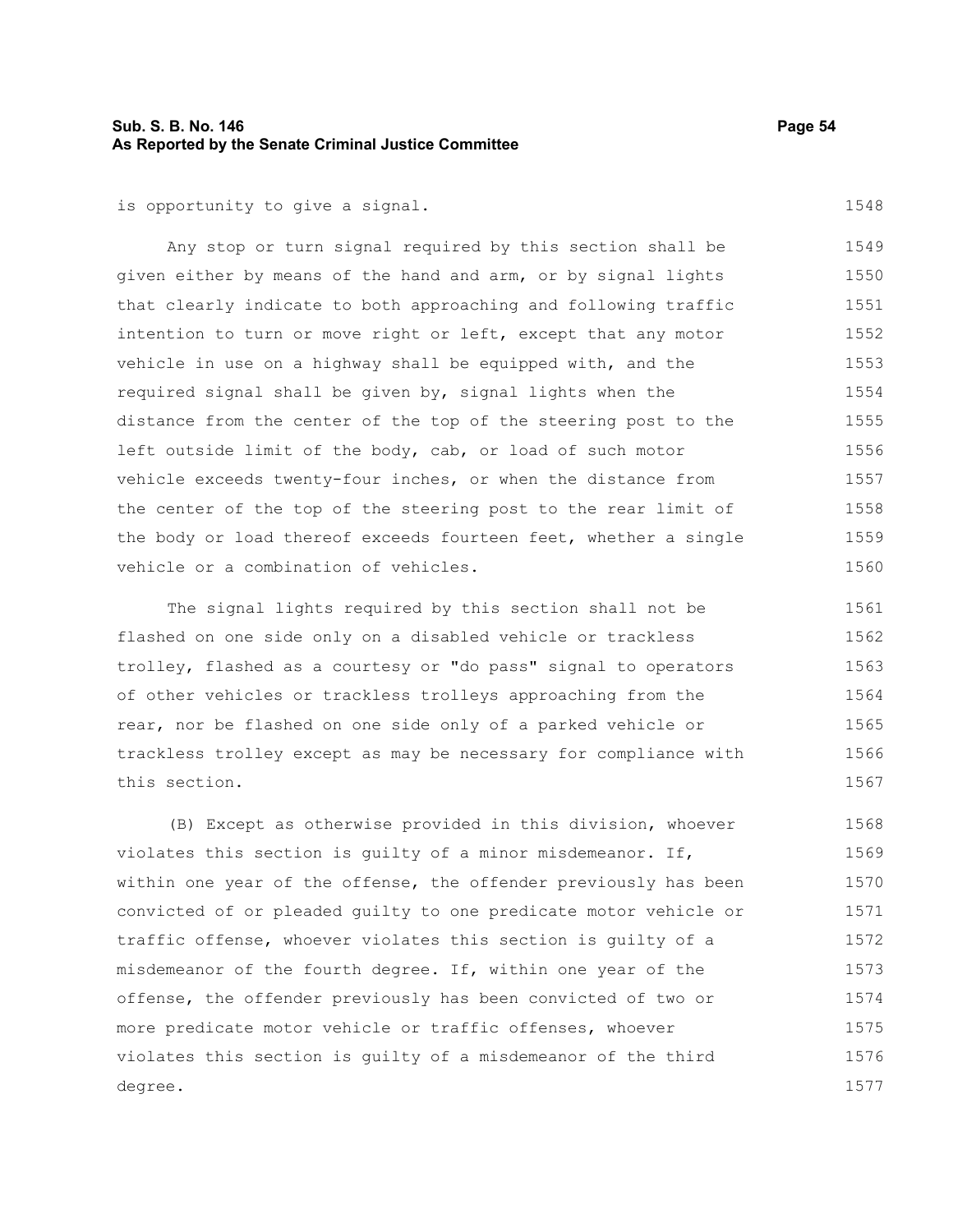# **Sub. S. B. No. 146 Page 55 As Reported by the Senate Criminal Justice Committee**

| If the offender commits the offense while distracted and         | 1578 |
|------------------------------------------------------------------|------|
| the distracting activity is the apparent cause of the offense,   | 1579 |
| the offender is subject to the additional fine established under | 1580 |
| section 4511.991 of the Revised Code.                            | 1581 |
| Sec. 4511.40. (A) Except as provided in division (B) of          | 1582 |
| this section, all signals required by sections 4511.01 to        | 1583 |
| 4511.78 of the Revised Code, when given by hand and arm, shall   | 1584 |
| be given from the left side of the vehicle in the following      | 1585 |
| manner, and such signals shall indicate as follows:              | 1586 |
| (1) Left turn, hand and arm extended horizontally;               | 1587 |
| (2) Right turn, hand and arm extended upward;                    | 1588 |
| (3) Stop or decrease speed, hand and arm extended                | 1589 |
| downward.                                                        | 1590 |
| $(B)$ As an alternative to division $(A)$ $(2)$ of this section, | 1591 |
| a person operating a bicycle may give a right turn signal by     | 1592 |
| extending the right hand and arm horizontally and to the right   | 1593 |
| side of the bicycle.                                             | 1594 |
| (C) Except as otherwise provided in this division, whoever       | 1595 |
| violates this section is quilty of a minor misdemeanor. If,      | 1596 |
| within one year of the offense, the offender previously has been | 1597 |
| convicted of or pleaded quilty to one predicate motor vehicle or | 1598 |
| traffic offense, whoever violates this section is quilty of a    | 1599 |

traffic offense, whoever violates this section is guilty of a misdemeanor of the fourth degree. If, within one year of the offense, the offender previously has been convicted of two or more predicate motor vehicle or traffic offenses, whoever violates this section is guilty of a misdemeanor of the third degree. 1600 1601 1602 1603 1604

 If the offender commits the offense while distracted and the distracting activity is the apparent cause of the offense, 1605 1606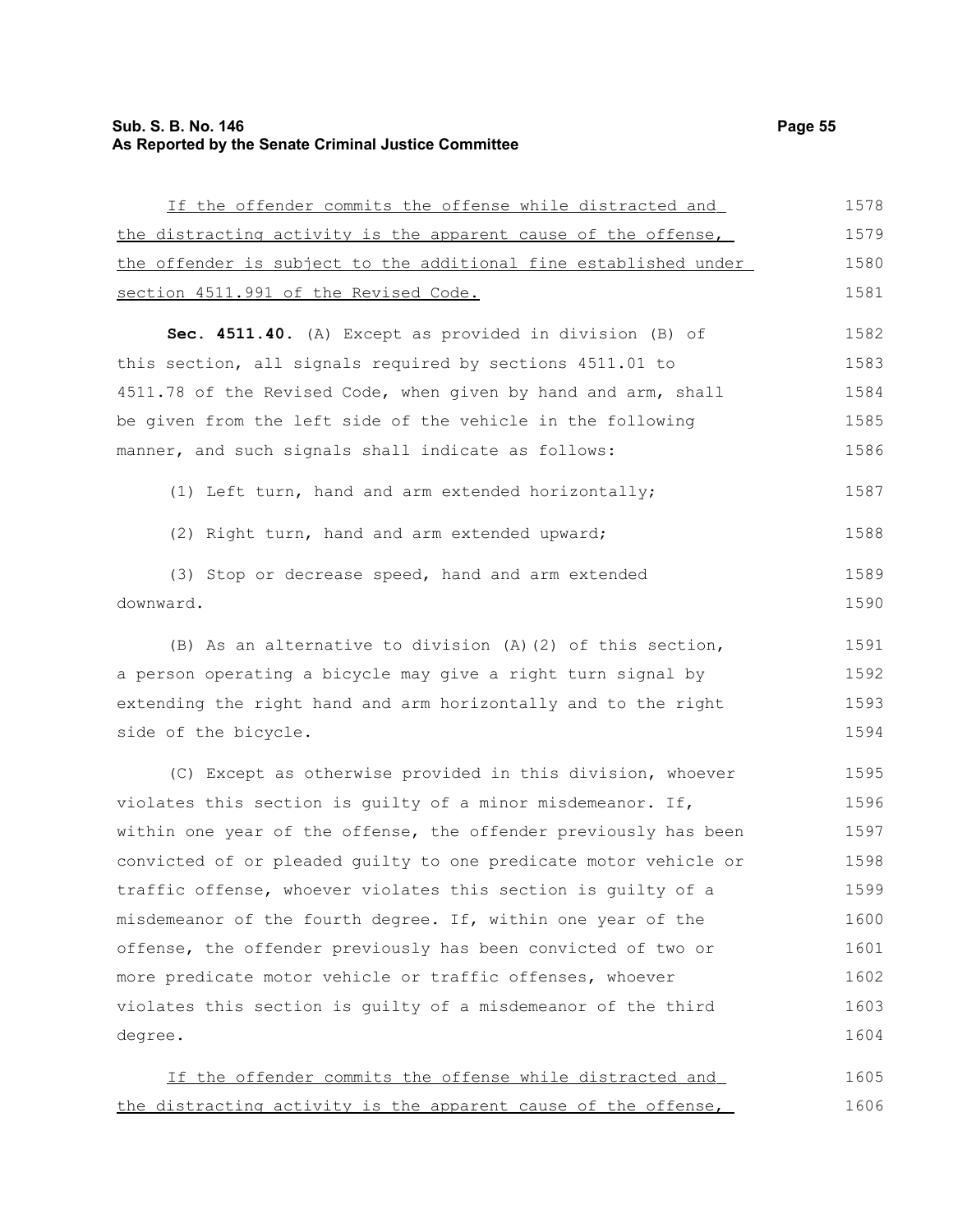# **Sub. S. B. No. 146 Page 56 As Reported by the Senate Criminal Justice Committee**

| the offender is subject to the additional fine established under | 1607 |
|------------------------------------------------------------------|------|
| section 4511.991 of the Revised Code.                            | 1608 |
| Sec. 4511.41. (A) When two vehicles, including any               | 1609 |
| trackless trolley or streetcar, approach or enter an             | 1610 |
| intersection from different streets or highways at approximately | 1611 |
| the same time, the driver of the vehicle on the left shall yield | 1612 |
|                                                                  |      |
| the right-of-way to the vehicle on the right.                    | 1613 |
| (B) The right-of-way rule declared in division (A) of this       | 1614 |
| section is modified at through highways and otherwise as stated  | 1615 |
| in Chapter 4511. of the Revised Code.                            | 1616 |
| (C) Except as otherwise provided in this division, whoever       | 1617 |
| violates this section is quilty of a minor misdemeanor. If,      | 1618 |
| within one year of the offense, the offender previously has been | 1619 |
| convicted of or pleaded quilty to one predicate motor vehicle or | 1620 |
| traffic offense, whoever violates this section is quilty of a    | 1621 |
| misdemeanor of the fourth degree. If, within one year of the     | 1622 |
| offense, the offender previously has been convicted of two or    | 1623 |
| more predicate motor vehicle or traffic offenses, whoever        | 1624 |
| violates this section is guilty of a misdemeanor of the third    | 1625 |
| degree.                                                          | 1626 |
| If the offender commits the offense while distracted and         | 1627 |
| the distracting activity is the apparent cause of the offense,   | 1628 |
| the offender is subject to the additional fine established under | 1629 |
| section 4511.991 of the Revised Code.                            | 1630 |
| Sec. 4511.42. (A) The operator of a vehicle, streetcar, or       | 1631 |
| trackless trolley intending to turn to the left within an        | 1632 |
|                                                                  |      |

intersection or into an alley, private road, or driveway shall yield the right of way to any vehicle, streetcar, or trackless trolley approaching from the opposite direction, whenever the 1633 1634 1635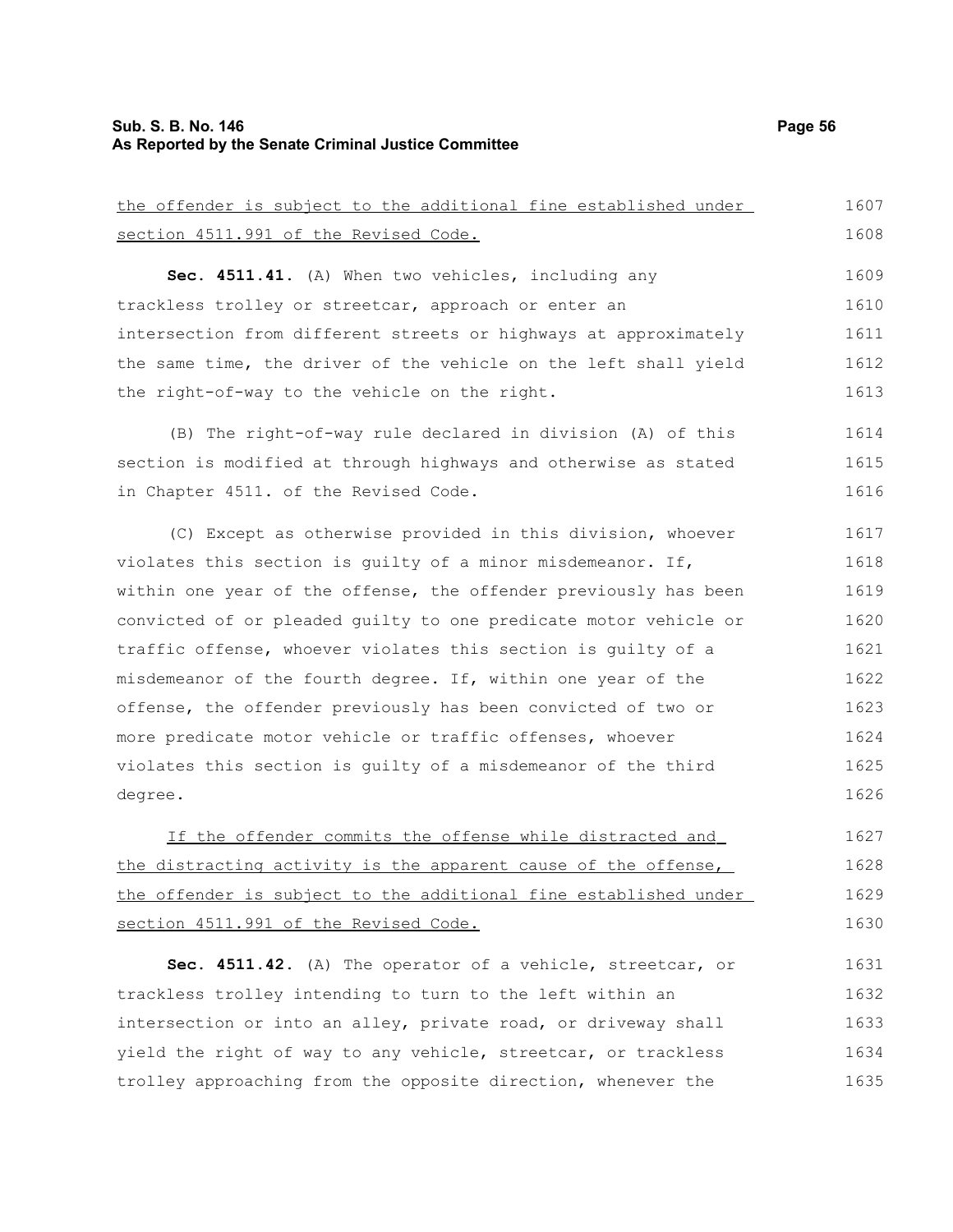# **Sub. S. B. No. 146 Page 57 As Reported by the Senate Criminal Justice Committee**

approaching vehicle, streetcar, or trackless trolley is within the intersection or so close to the intersection, alley, private road, or driveway as to constitute an immediate hazard. 1636 1637 1638

(B) Except as otherwise provided in this division, whoever violates this section is guilty of a minor misdemeanor. If, within one year of the offense, the offender previously has been convicted of or pleaded guilty to one predicate motor vehicle or traffic offense, whoever violates this section is guilty of a misdemeanor of the fourth degree. If, within one year of the offense, the offender previously has been convicted of two or more predicate motor vehicle or traffic offenses, whoever violates this section is guilty of a misdemeanor of the third degree. 1639 1640 1641 1642 1643 1644 1645 1646 1647 1648

 If the offender commits the offense while distracted and the distracting activity is the apparent cause of the offense, the offender is subject to the additional fine established under section 4511.991 of the Revised Code. 1649 1650 1651 1652

**Sec. 4511.43.** (A) Except when directed to proceed by a law enforcement officer, every driver of a vehicle or trackless trolley approaching a stop sign shall stop at a clearly marked stop line, but if none, before entering the crosswalk on the near side of the intersection, or, if none, then at the point nearest the intersecting roadway where the driver has a view of approaching traffic on the intersecting roadway before entering it. After having stopped, the driver shall yield the right-ofway to any vehicle in the intersection or approaching on another roadway so closely as to constitute an immediate hazard during the time the driver is moving across or within the intersection or junction of roadways. 1653 1654 1655 1656 1657 1658 1659 1660 1661 1662 1663 1664

(B) The driver of a vehicle or trackless trolley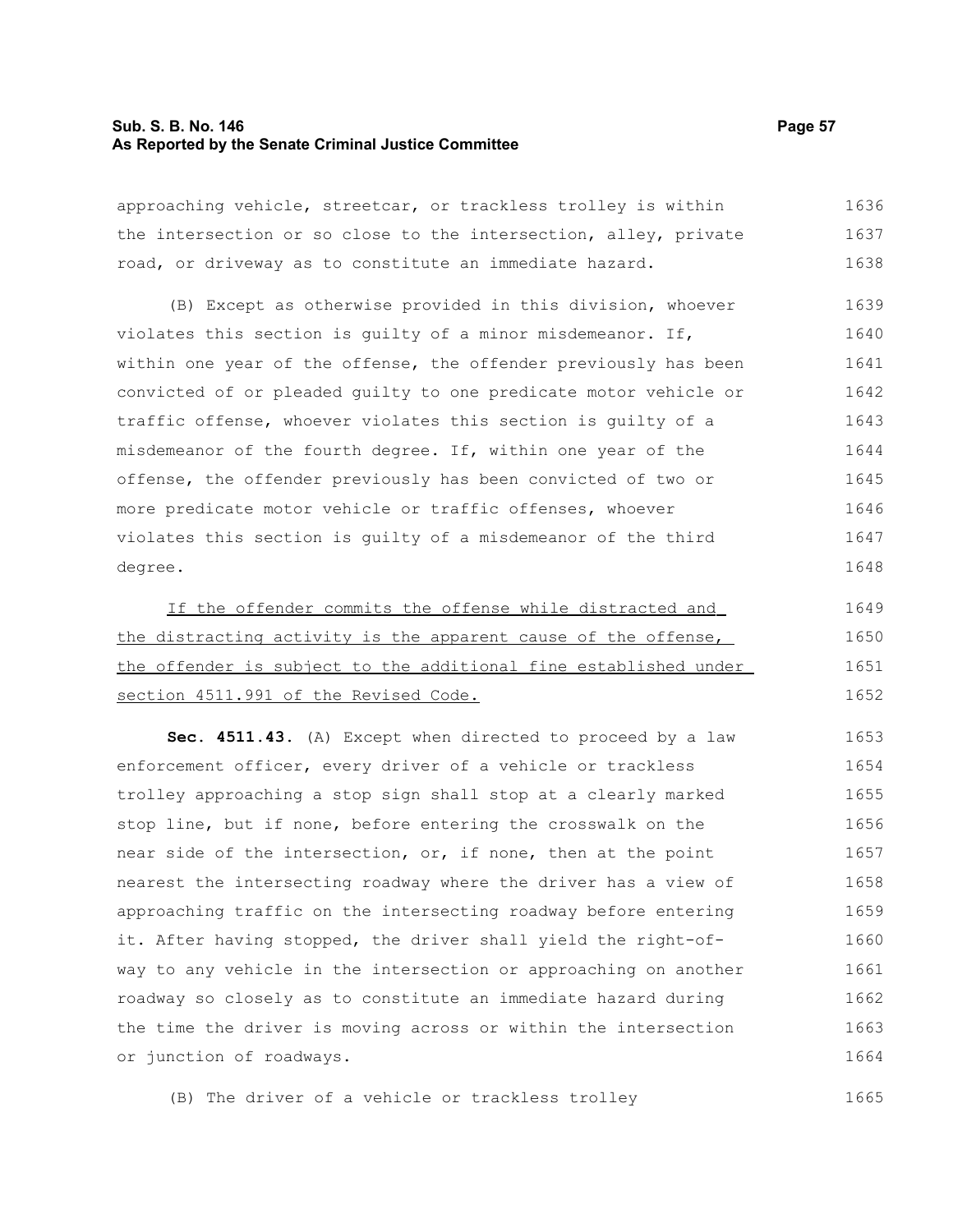# **Sub. S. B. No. 146 Page 58 As Reported by the Senate Criminal Justice Committee**

approaching a yield sign shall slow down to a speed reasonable for the existing conditions and, if required for safety to stop, shall stop at a clearly marked stop line, but if none, before entering the crosswalk on the near side of the intersection, or, if none, then at the point nearest the intersecting roadway where the driver has a view of approaching traffic on the intersecting roadway before entering it. After slowing or stopping, the driver shall yield the right-of-way to any vehicle or trackless trolley in the intersection or approaching on another roadway so closely as to constitute an immediate hazard during the time the driver is moving across or within the intersection or junction of roadways. Whenever a driver is involved in a collision with a vehicle or trackless trolley in the intersection or junction of roadways, after driving past a yield sign without stopping, the collision shall be prima-facie evidence of the driver's failure to yield the right-of-way. 1666 1667 1668 1669 1670 1671 1672 1673 1674 1675 1676 1677 1678 1679 1680 1681

(C) Except as otherwise provided in this division, whoever violates this section is guilty of a minor misdemeanor. If, within one year of the offense, the offender previously has been convicted of or pleaded guilty to one predicate motor vehicle or traffic offense, whoever violates this section is guilty of a misdemeanor of the fourth degree. If, within one year of the offense, the offender previously has been convicted of two or more predicate motor vehicle or traffic offenses, whoever violates this section is guilty of a misdemeanor of the third degree. 1682 1683 1684 1685 1686 1687 1688 1689 1690 1691

 If the offender commits the offense while distracted and the distracting activity is the apparent cause of the offense, the offender is subject to the additional fine established under section 4511.991 of the Revised Code. 1692 1693 1694 1695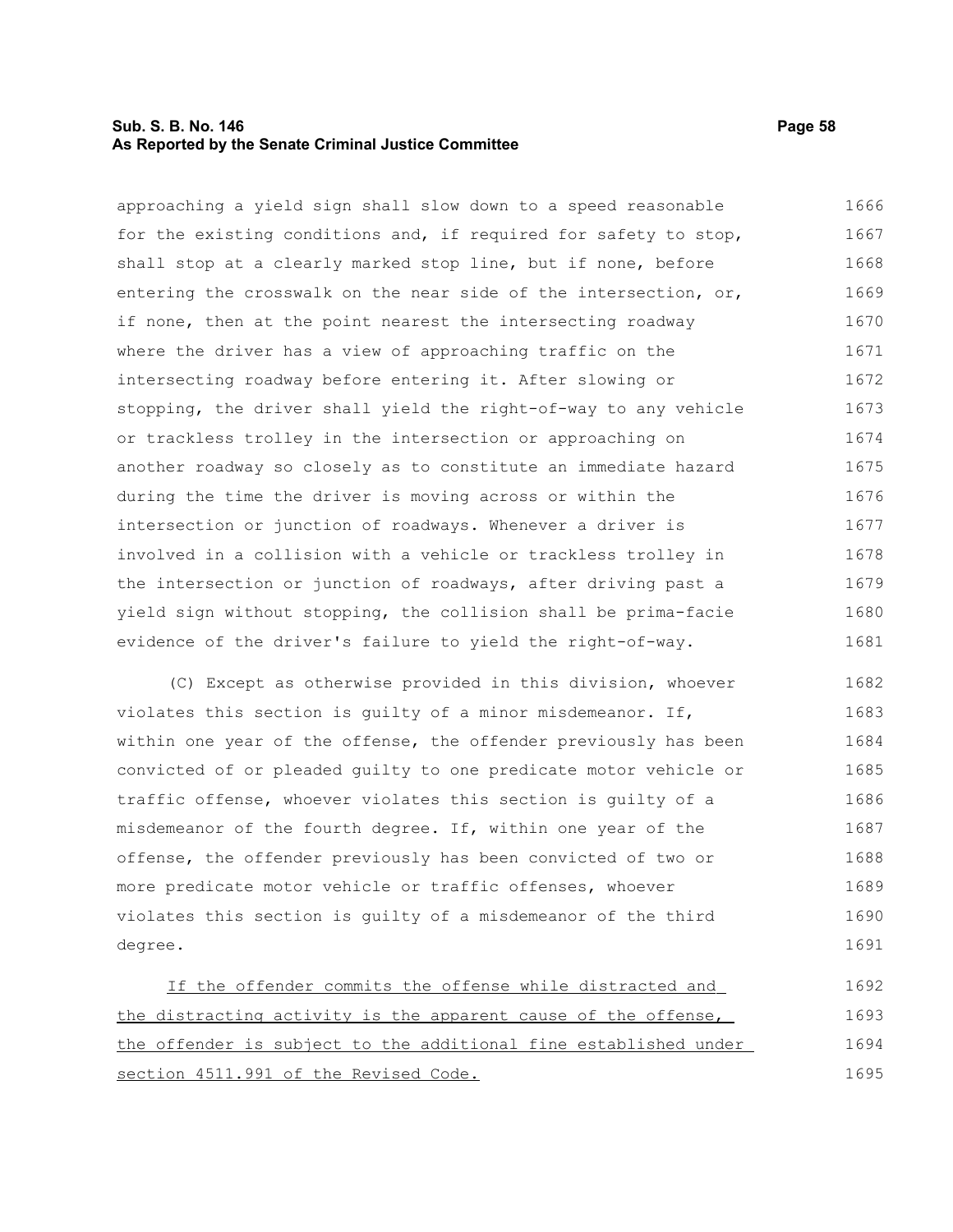# **Sub. S. B. No. 146 Page 59 As Reported by the Senate Criminal Justice Committee**

**Sec. 4511.431.** (A) The driver of a vehicle or trackless trolley emerging from an alley, building, private road, or driveway within a business or residence district shall stop the vehicle or trackless trolley immediately prior to driving onto a sidewalk or onto the sidewalk area extending across the alley, building entrance, road, or driveway, or in the event there is no sidewalk area, shall stop at the point nearest the street to be entered where the driver has a view of approaching traffic thereon. 1696 1697 1698 1699 1700 1701 1702 1703 1704

(B) Except as otherwise provided in this division, whoever violates this section is guilty of a minor misdemeanor. If, within one year of the offense, the offender previously has been convicted of or pleaded guilty to one predicate motor vehicle or traffic offense, whoever violates this section is guilty of a misdemeanor of the fourth degree. If, within one year of the offense, the offender previously has been convicted of two or more predicate motor vehicle or traffic offenses, whoever violates this section is guilty of a misdemeanor of the third degree. 1705 1706 1707 1708 1709 1710 1711 1712 1713 1714

If the offender commits the offense while distracted and the distracting activity is the apparent cause of the offense, the offender is subject to the additional fine established under section 4511.991 of the Revised Code. 1715 1716 1717 1718

**Sec. 4511.44.** (A) The operator of a vehicle, streetcar, or trackless trolley about to enter or cross a highway from any place other than another roadway shall yield the right of way to all traffic approaching on the roadway to be entered or crossed. 1719 1720 1721 1722

(B) Except as otherwise provided in this division, whoever violates this section is guilty of a minor misdemeanor. If, within one year of the offense, the offender previously has been 1723 1724 1725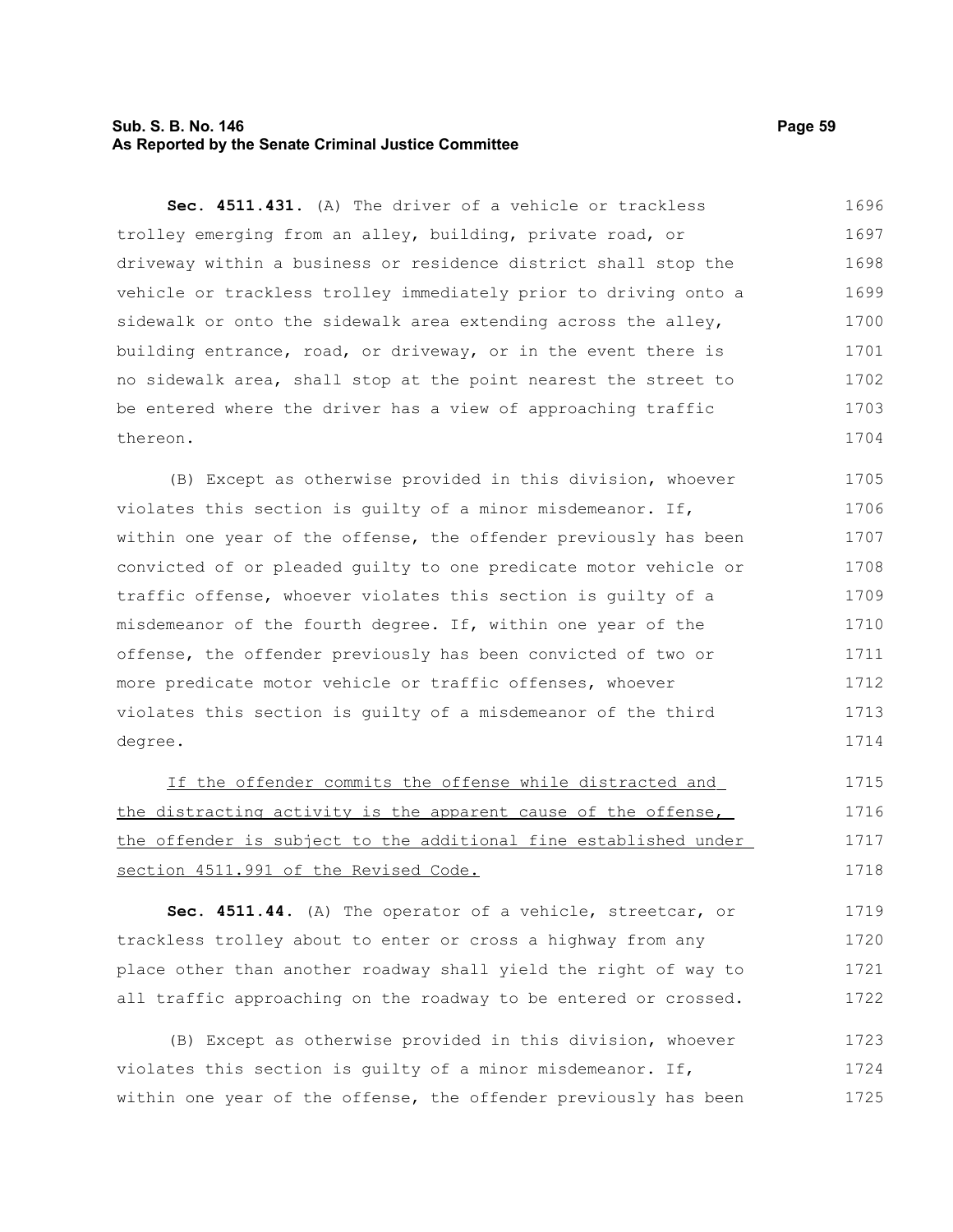# **Sub. S. B. No. 146 Page 60 As Reported by the Senate Criminal Justice Committee**

convicted of or pleaded guilty to one predicate motor vehicle or traffic offense, whoever violates this section is guilty of a misdemeanor of the fourth degree. If, within one year of the offense, the offender previously has been convicted of two or more predicate motor vehicle or traffic offenses, whoever violates this section is guilty of a misdemeanor of the third degree. 1726 1727 1728 1729 1730 1731 1732

 If the offender commits the offense while distracted and the distracting activity is the apparent cause of the offense, the offender is subject to the additional fine established under section 4511.991 of the Revised Code. 1733 1734 1735 1736

**Sec. 4511.441.** (A) The driver of a vehicle shall yield the right-of-way to any pedestrian on a sidewalk. 1737 1738

(B) Except as otherwise provided in this division, whoever violates this section is guilty of a minor misdemeanor. If, within one year of the offense, the offender previously has been convicted of or pleaded guilty to one predicate motor vehicle or traffic offense, whoever violates this section is guilty of a misdemeanor of the fourth degree. If, within one year of the offense, the offender previously has been convicted of two or more predicate motor vehicle or traffic offenses, whoever violates this section is guilty of a misdemeanor of the third degree. 1739 1740 1741 1742 1743 1744 1745 1746 1747 1748

 If the offender commits the offense while distracted and the distracting activity is the apparent cause of the offense, the offender is subject to the additional fine established under section 4511.991 of the Revised Code. 1749 1750 1751 1752

**Sec. 4511.451.** (A) As used in this section, "funeral procession" means two or more vehicles accompanying the cremated 1753 1754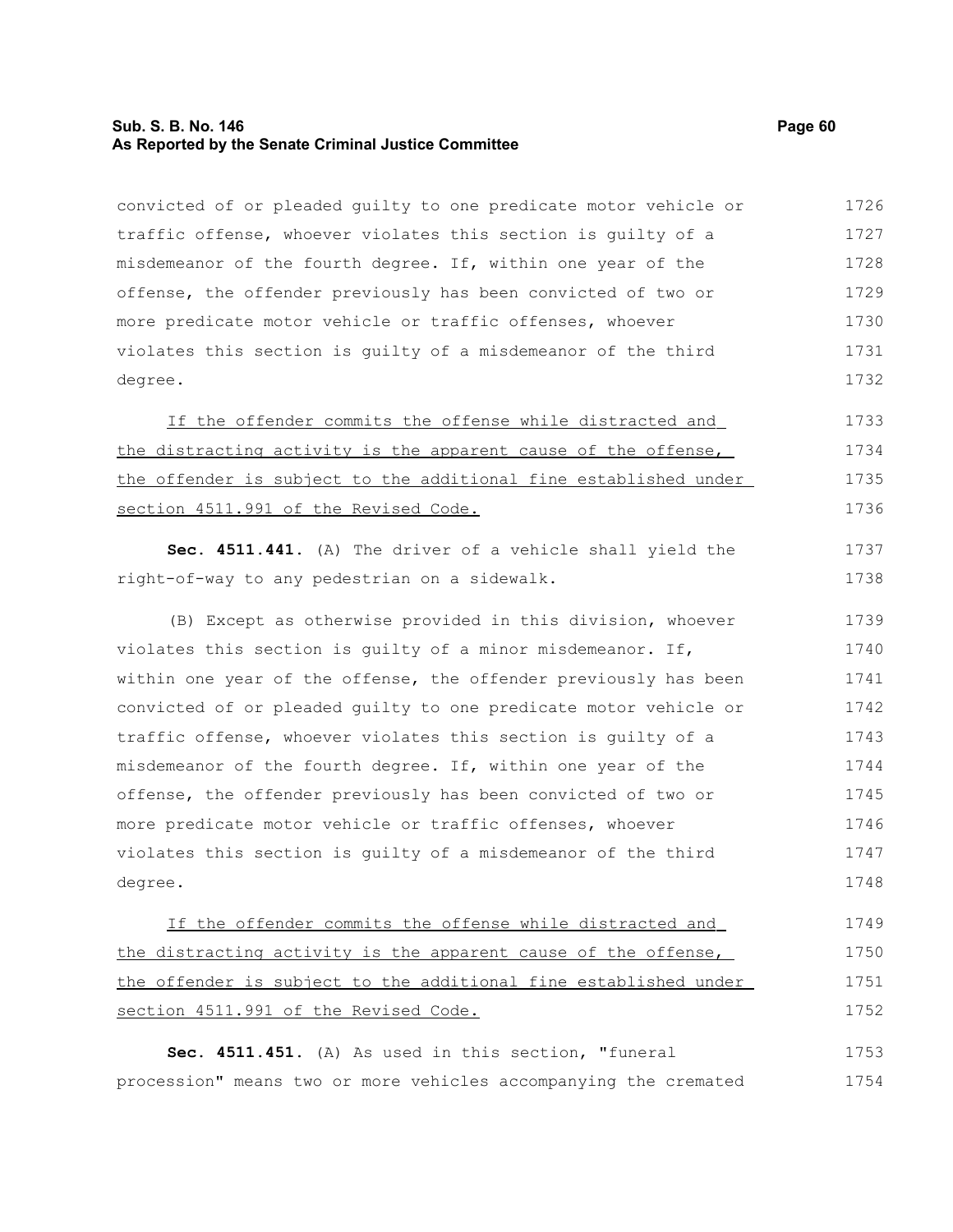### **Sub. S. B. No. 146 Page 61 As Reported by the Senate Criminal Justice Committee**

remains or the body of a deceased person in the daytime when each of the vehicles has its headlights lighted and is displaying a purple and white or an orange and white pennant attached to each vehicle in such a manner as to be clearly visible to traffic approaching from any direction. 1755 1756 1757 1758 1759

(B) Excepting public safety vehicles proceeding in accordance with section 4511.45 of the Revised Code or when directed otherwise by a police officer, pedestrians and the operators of all vehicles, street cars, and trackless trolleys shall yield the right of way to each vehicle that is a part of a funeral procession. Whenever the lead vehicle in a funeral procession lawfully enters an intersection, the remainder of the vehicles in the procession may continue to follow the lead vehicle through the intersection notwithstanding any traffic control devices or right of way provisions of the Revised Code, provided that the operator of each vehicle exercises due care to avoid colliding with any other vehicle or pedestrian. 1760 1761 1762 1763 1764 1765 1766 1767 1768 1769 1770 1771

(C) No person shall operate any vehicle as a part of a funeral procession without having the headlights of the vehicle lighted and without displaying a purple and white or an orange and white pennant in such a manner as to be clearly visible to traffic approaching from any direction. 1772 1773 1774 1775 1776

(D) Except as otherwise provided in this division, whoever violates this section is guilty of a minor misdemeanor. If, within one year of the offense, the offender previously has been convicted of or pleaded guilty to one predicate motor vehicle or traffic offense, whoever violates this section is guilty of a misdemeanor of the fourth degree. If, within one year of the offense, the offender previously has been convicted of two or more predicate motor vehicle or traffic offenses, whoever 1777 1778 1779 1780 1781 1782 1783 1784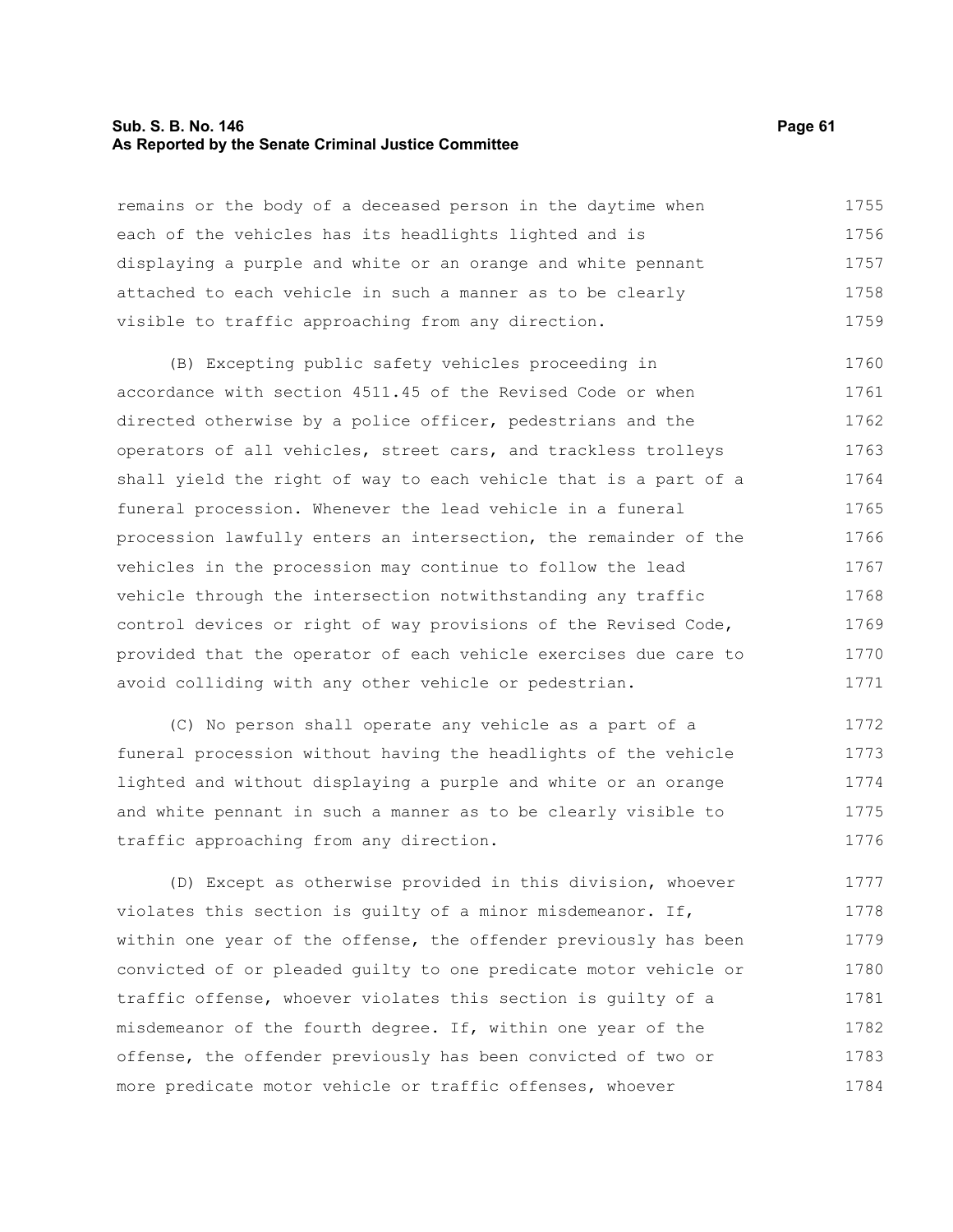stopped vehicle.

| violates this section is guilty of a misdemeanor of the third    | 1785 |
|------------------------------------------------------------------|------|
| degree.                                                          | 1786 |
| If the offender commits the offense while distracted and         | 1787 |
| the distracting activity is the apparent cause of the offense,   | 1788 |
| the offender is subject to the additional fine established under | 1789 |
| section 4511.991 of the Revised Code.                            | 1790 |
| Sec. 4511.46. (A) When traffic control signals are not in        | 1791 |
| place, not in operation, or are not clearly assigning the right- | 1792 |
| of-way, the driver of a vehicle, trackless trolley, or streetcar | 1793 |
| shall yield the right of way, slowing down or stopping if need   | 1794 |
| be to so yield or if required by section 4511.132 of the Revised | 1795 |
| Code, to a pedestrian crossing the roadway within a crosswalk    | 1796 |
| when the pedestrian is upon the half of the roadway upon which   | 1797 |
| the vehicle is traveling, or when the pedestrian is approaching  | 1798 |
| so closely from the opposite half of the roadway as to be in     | 1799 |
| danger.                                                          | 1800 |
| (B) No pedestrian shall suddenly leave a curb or other           | 1801 |
| place of safety and walk or run into the path of a vehicle,      | 1802 |
| trackless trolley, or streetcar which is so close as to          | 1803 |
| constitute an immediate hazard.                                  | 1804 |
| (C) Division (A) of this section does not apply under the        | 1805 |
| conditions stated in division (B) of section 4511.48 of the      | 1806 |
| Revised Code.                                                    | 1807 |
| (D) Whenever any vehicle, trackless trolley, or streetcar        | 1808 |
| is stopped at a marked crosswalk or at any unmarked crosswalk at | 1809 |
| an intersection to permit a pedestrian to cross the roadway, the | 1810 |
| driver of any other vehicle, trackless trolley, or streetcar     | 1811 |
| approaching from the rear shall not overtake and pass the        | 1812 |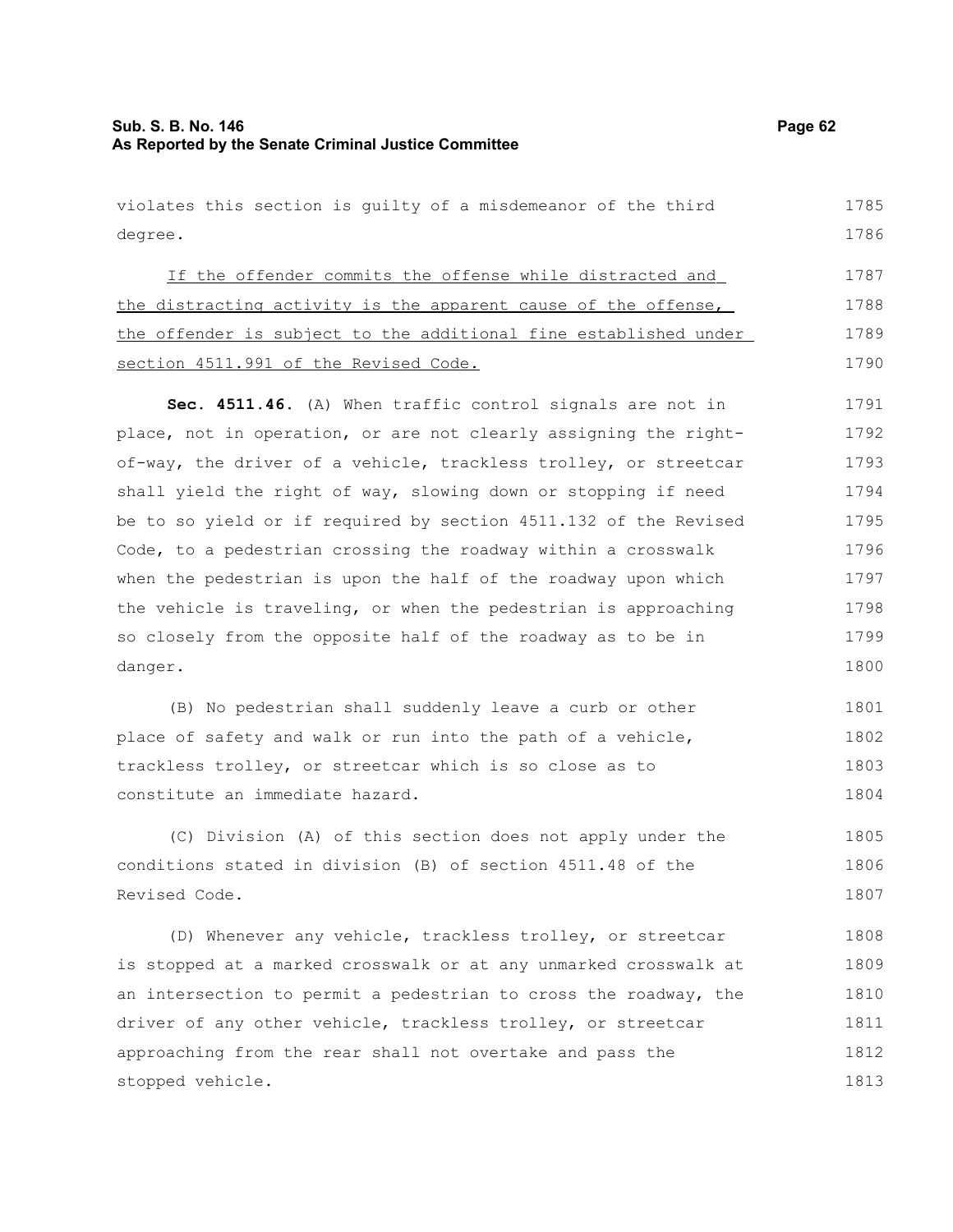# **Sub. S. B. No. 146 Page 63 As Reported by the Senate Criminal Justice Committee**

(E) Except as otherwise provided in this division, whoever violates this section is guilty of a minor misdemeanor. If, within one year of the offense, the offender previously has been convicted of or pleaded guilty to one predicate motor vehicle or traffic offense, whoever violates this section is guilty of a misdemeanor of the fourth degree. If, within one year of the offense, the offender previously has been convicted of two or more predicate motor vehicle or traffic offenses, whoever violates this section is guilty of a misdemeanor of the third degree. 1814 1815 1816 1817 1818 1819 1820 1821 1822 1823

 If the offender commits the offense while distracted and the distracting activity is the apparent cause of the offense, the offender is subject to the additional fine established under section 4511.991 of the Revised Code. 1824 1825 1826 1827

**Sec. 4511.47.** (A) As used in this section "blind person" or "blind pedestrian" means a person having not more than 20/200 visual acuity in the better eye with correcting lenses or visual acuity greater than 20/200 but with a limitation in the fields of vision such that the widest diameter of the visual field subtends an angle no greater than twenty degrees. 1828 1829 1830 1831 1832 1833

The driver of every vehicle shall yield the right of way to every blind pedestrian guided by a guide dog, or carrying a cane which is predominantly white or metallic in color, with or without a red tip. 1834 1835 1836 1837

(B) No person, other than a blind person, while on any public highway, street, alley, or other public thoroughfare shall carry a white or metallic cane with or without a red tip. 1838 1839 1840

(C) Except as otherwise provided in this division, whoever violates this section is guilty of a minor misdemeanor. If, 1841 1842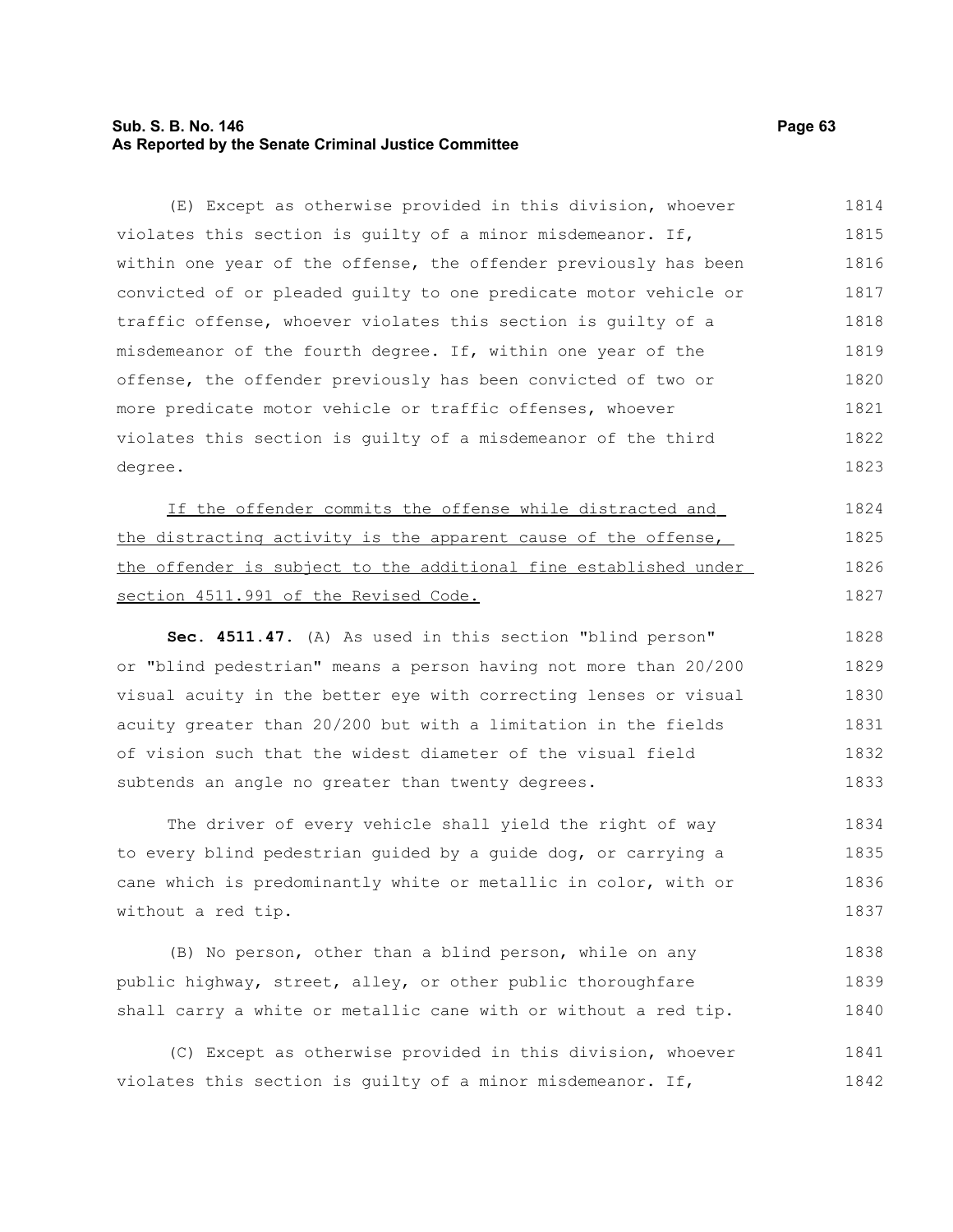# **Sub. S. B. No. 146 Page 64 As Reported by the Senate Criminal Justice Committee**

within one year of the offense, the offender previously has been convicted of or pleaded guilty to one predicate motor vehicle or traffic offense, whoever violates this section is guilty of a misdemeanor of the fourth degree. If, within one year of the offense, the offender previously has been convicted of two or more predicate motor vehicle or traffic offenses, whoever violates this section is guilty of a misdemeanor of the third degree. 1843 1844 1845 1846 1847 1848 1849 1850

 If the offender commits the offense while distracted and the distracting activity is the apparent cause of the offense, the offender is subject to the additional fine established under section 4511.991 of the Revised Code. 1851 1852 1853 1854

**Sec. 4511.54.** (A) No person riding upon any bicycle, coaster, roller skates, sled, or toy vehicle shall attach the same or self to any streetcar, trackless trolley, or vehicle upon a roadway. 1855 1856 1857 1858

No operator shall knowingly permit any person riding upon any bicycle, coaster, roller skates, sled, or toy vehicle to attach the same or self to any streetcar, trackless trolley, or vehicle while it is moving upon a roadway. 1859 1860 1861 1862

This section does not apply to the towing of a disabled vehicle. 1863 1864

(B) Except as otherwise provided in this division, whoever violates this section is guilty of a minor misdemeanor. If, within one year of the offense, the offender previously has been convicted of or pleaded guilty to one predicate motor vehicle or traffic offense, whoever violates this section is guilty of a misdemeanor of the fourth degree. If, within one year of the offense, the offender previously has been convicted of two or 1865 1866 1867 1868 1869 1870 1871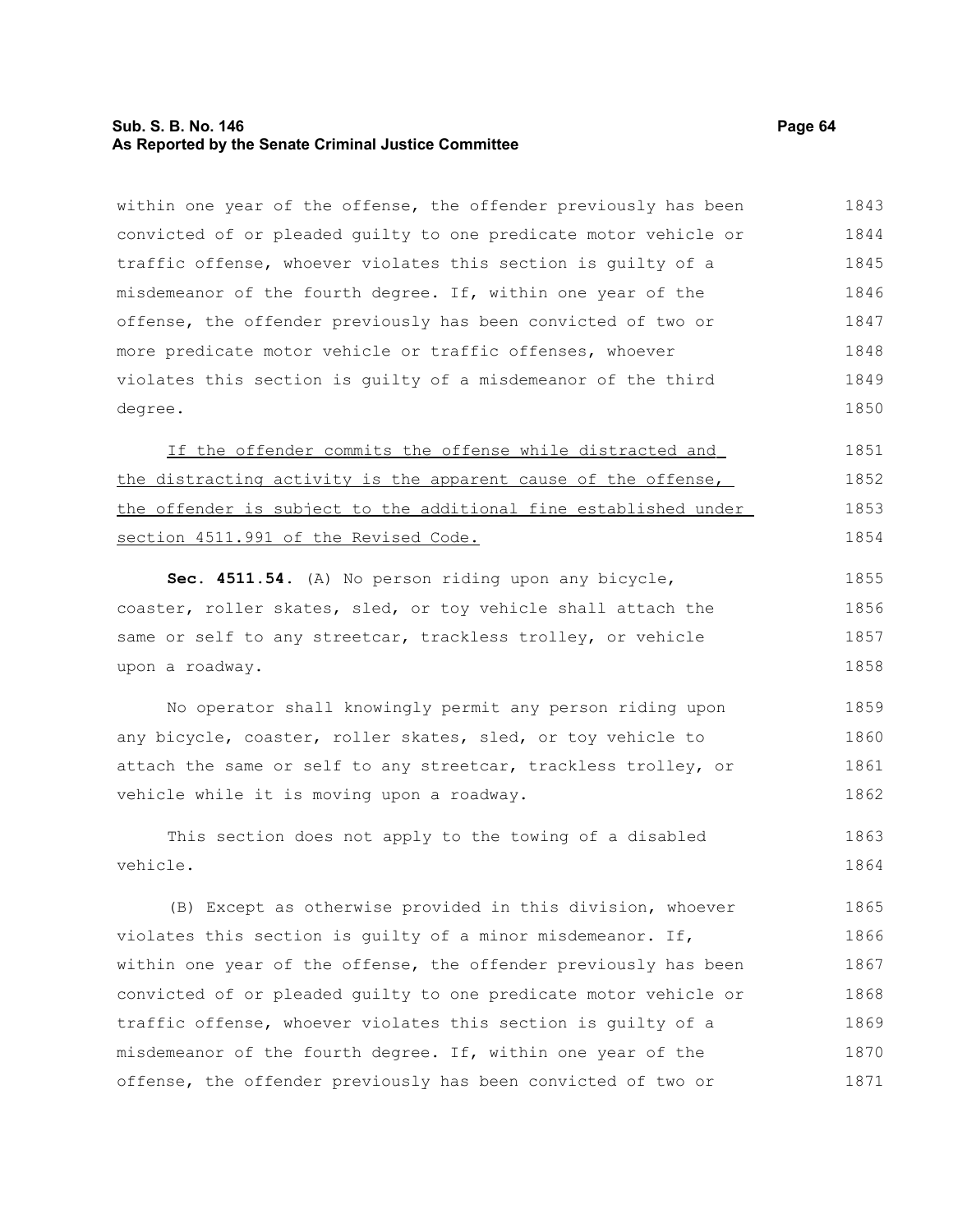# **Sub. S. B. No. 146 Page 65 As Reported by the Senate Criminal Justice Committee**

more predicate motor vehicle or traffic offenses, whoever violates this section is guilty of a misdemeanor of the third degree. 1872 1873 1874

 If the offender commits the offense while distracted and the distracting activity is the apparent cause of the offense, the offender is subject to the additional fine established under section 4511.991 of the Revised Code. 1875 1876 1877 1878

**Sec. 4511.55.** (A) Every person operating a bicycle upon a roadway shall ride as near to the right side of the roadway as practicable obeying all traffic rules applicable to vehicles and exercising due care when passing a standing vehicle or one proceeding in the same direction. 1879 1880 1881 1882 1883

(B) Persons riding bicycles or motorcycles upon a roadway shall ride not more than two abreast in a single lane, except on paths or parts of roadways set aside for the exclusive use of bicycles or motorcycles. 1884 1885 1886 1887

(C) This section does not require a person operating a bicycle to ride at the edge of the roadway when it is unreasonable or unsafe to do so. Conditions that may require riding away from the edge of the roadway include when necessary to avoid fixed or moving objects, parked or moving vehicles, surface hazards, or if it otherwise is unsafe or impracticable to do so, including if the lane is too narrow for the bicycle and an overtaking vehicle to travel safely side by side within the lane. 1888 1889 1890 1891 1892 1893 1894 1895 1896

(D) Except as otherwise provided in this division, whoever violates this section is guilty of a minor misdemeanor. If, within one year of the offense, the offender previously has been convicted of or pleaded guilty to one predicate motor vehicle or 1897 1898 1899 1900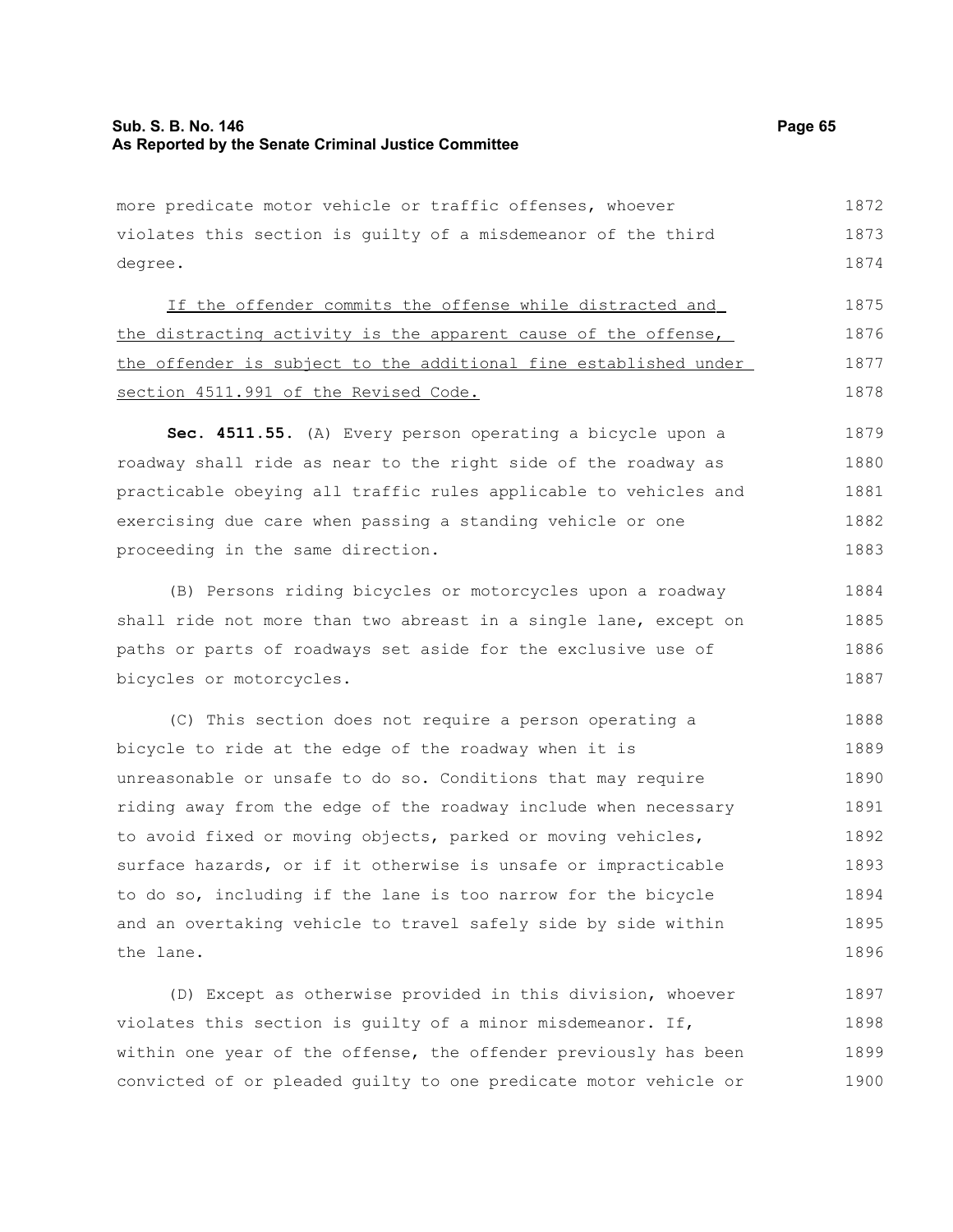# **Sub. S. B. No. 146 Page 66 As Reported by the Senate Criminal Justice Committee**

traffic offense, whoever violates this section is guilty of a misdemeanor of the fourth degree. If, within one year of the offense, the offender previously has been convicted of two or more predicate motor vehicle or traffic offenses, whoever violates this section is guilty of a misdemeanor of the third degree. 1901 1902 1903 1904 1905 1906

 If the offender commits the offense while distracted and the distracting activity is the apparent cause of the offense, the offender is subject to the additional fine established under section 4511.991 of the Revised Code. 1907 1908 1909 1910

**Sec. 4511.57.** (A) The driver of a vehicle shall not overtake and pass upon the left nor drive upon the left side of any streetcar proceeding in the same direction, whether such streetcar is in motion or at rest, except: 1911 1912 1913 1914

(1) When so directed by a police officer or traffic control device; 1915 1916

(2) When upon a one-way street;

(3) When upon a street where the tracks are so located as to prevent compliance with this section; 1918 1919

(4) When authorized by local authorities. 1920

(B) The driver of any vehicle when permitted to overtake and pass upon the left of a streetcar which has stopped for the purpose of receiving or discharging any passenger shall accord pedestrians the right of way. 1921 1922 1923 1924

(C) Except as otherwise provided in this division, whoever violates this section is guilty of a minor misdemeanor. If, within one year of the offense, the offender previously has been convicted of or pleaded guilty to one predicate motor vehicle or 1925 1926 1927 1928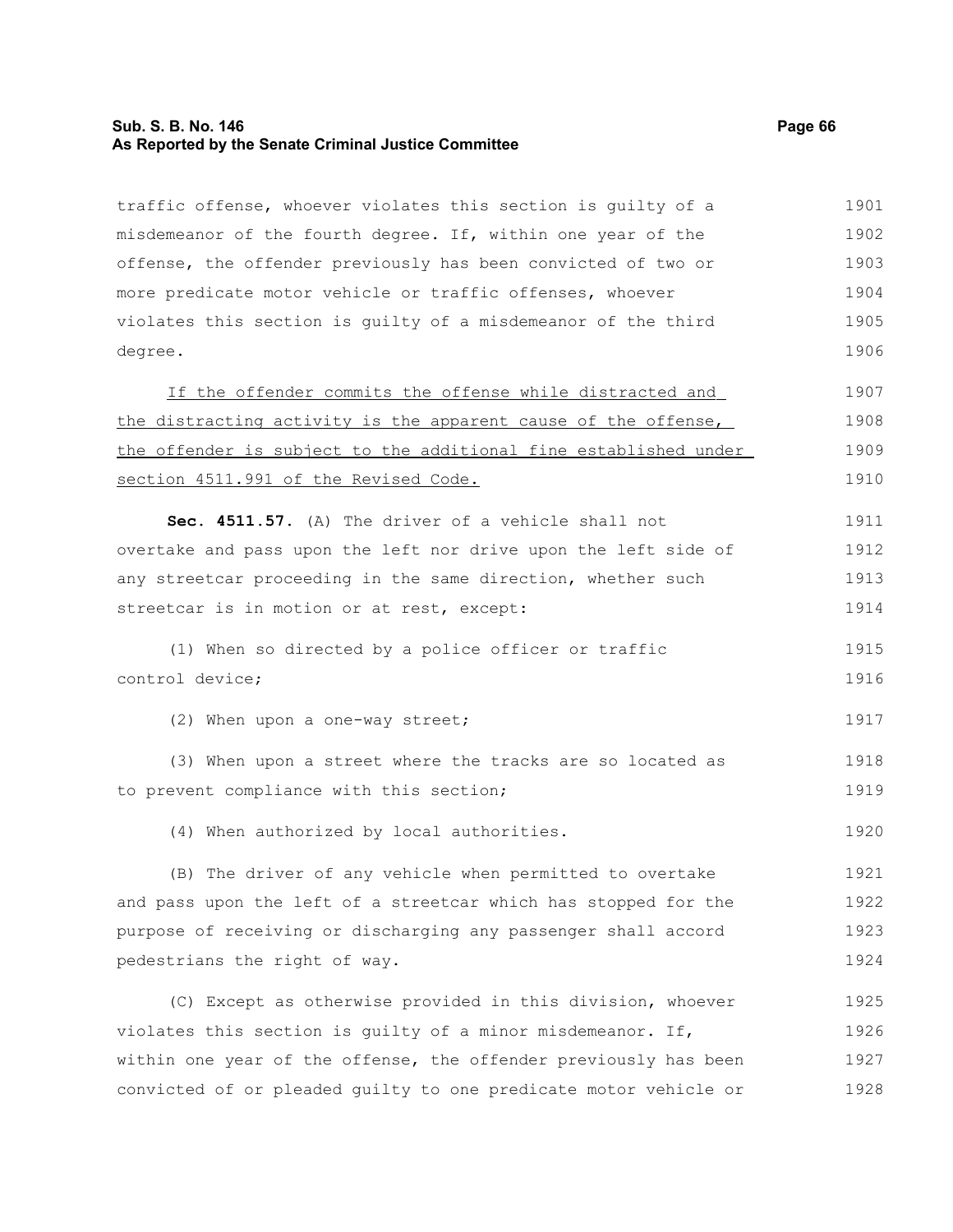## **Sub. S. B. No. 146 Page 67 As Reported by the Senate Criminal Justice Committee**

traffic offense, whoever violates this section is guilty of a misdemeanor of the fourth degree. If, within one year of the offense, the offender previously has been convicted of two or more predicate motor vehicle or traffic offenses, whoever violates this section is guilty of a misdemeanor of the third degree. 1929 1930 1931 1932 1933 1934

 If the offender commits the offense while distracted and the distracting activity is the apparent cause of the offense, the offender is subject to the additional fine established under section 4511.991 of the Revised Code. 1935 1936 1937 1938

**Sec. 4511.58.** (A) The driver of a vehicle overtaking upon the right any streetcar stopped for the purpose of receiving or discharging any passenger shall stop such vehicle at least five feet to the rear of the nearest running board or door of such streetcar and remain standing until all passengers have boarded such streetcar, or upon alighting therefrom have reached a place of safety, except that where a safety zone has been established, a vehicle need not be brought to a stop before passing any such streetcar or any trackless trolley, but may proceed past such streetcar or trackless trolley at a speed not greater than is reasonable and proper considering the safety of pedestrians. 1939 1940 1941 1942 1943 1944 1945 1946 1947 1948 1949

(B) Except as otherwise provided in this division, whoever violates this section is guilty of a minor misdemeanor. If, within one year of the offense, the offender previously has been convicted of or pleaded guilty to one predicate motor vehicle or traffic offense, whoever violates this section is guilty of a misdemeanor of the fourth degree. If, within one year of the offense, the offender previously has been convicted of two or more predicate motor vehicle or traffic offenses, whoever violates this section is guilty of a misdemeanor of the third 1950 1951 1952 1953 1954 1955 1956 1957 1958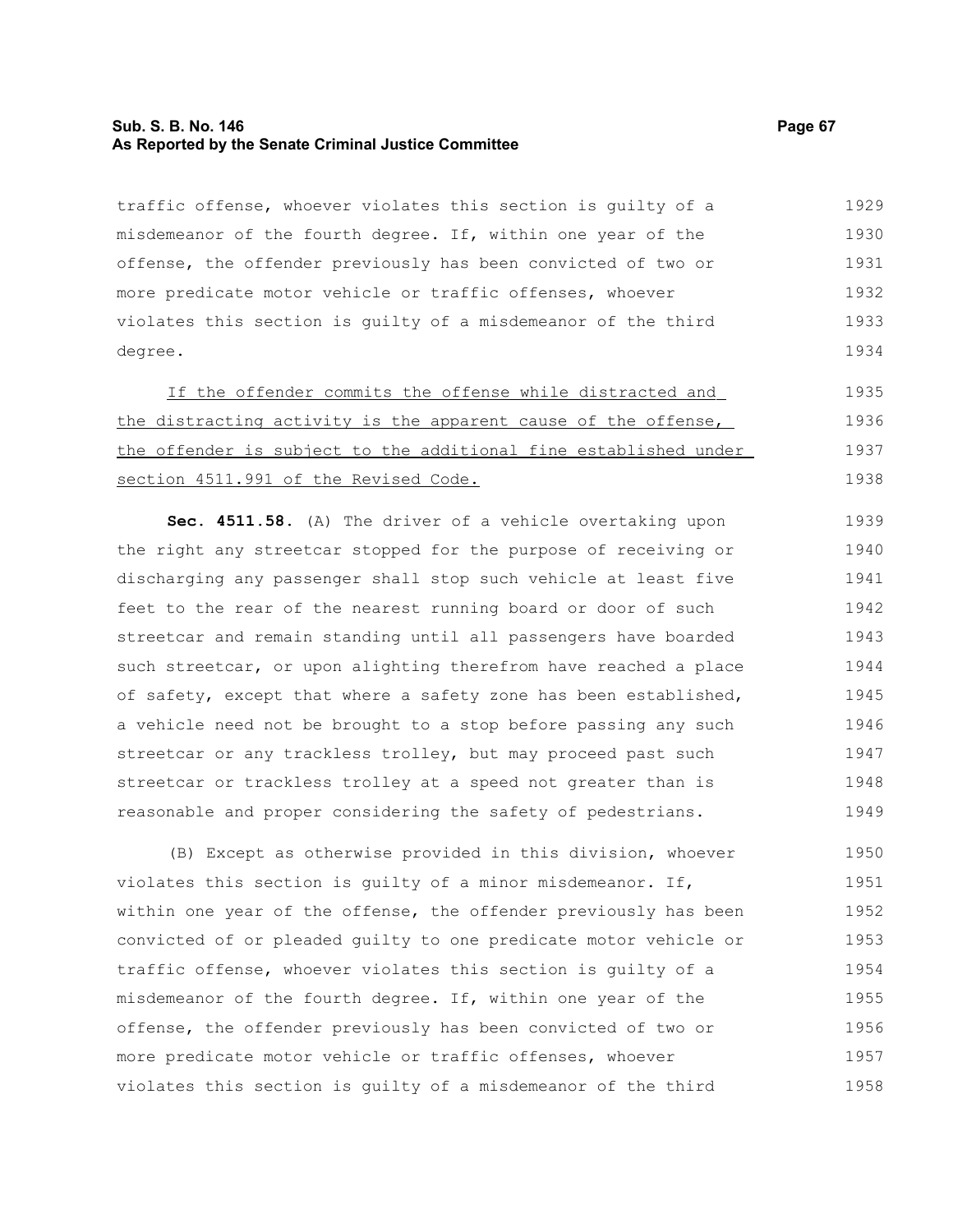# **Sub. S. B. No. 146 Page 68 As Reported by the Senate Criminal Justice Committee**

degree. If the offender commits the offense while distracted and the distracting activity is the apparent cause of the offense, the offender is subject to the additional fine established under section 4511.991 of the Revised Code. **Sec. 4511.59.** (A) The driver of any vehicle proceeding upon any streetcar tracks in front of a streetcar shall remove such vehicle from the track as soon as practicable after signal from the operator of said streetcar. The driver of a vehicle upon overtaking and passing a streetcar shall not turn in front of such streetcar unless such movement can be made in safety. (B) Except as otherwise provided in this division, whoever violates this section is guilty of a minor misdemeanor. If, within one year of the offense, the offender previously has been convicted of or pleaded guilty to one predicate motor vehicle or traffic offense, whoever violates this section is guilty of a misdemeanor of the fourth degree. If, within one year of the offense, the offender previously has been convicted of two or more predicate motor vehicle or traffic offenses, whoever violates this section is guilty of a misdemeanor of the third degree. If the offender commits the offense while distracted and the distracting activity is the apparent cause of the offense, the offender is subject to the additional fine established under section 4511.991 of the Revised Code. **Sec. 4511.60.** (A) No vehicle shall at any time be driven through or within a safety zone. (B) Except as otherwise provided in this division, whoever 1959 1960 1961 1962 1963 1964 1965 1966 1967 1968 1969 1970 1971 1972 1973 1974 1975 1976 1977 1978 1979 1980 1981 1982 1983 1984 1985 1986 1987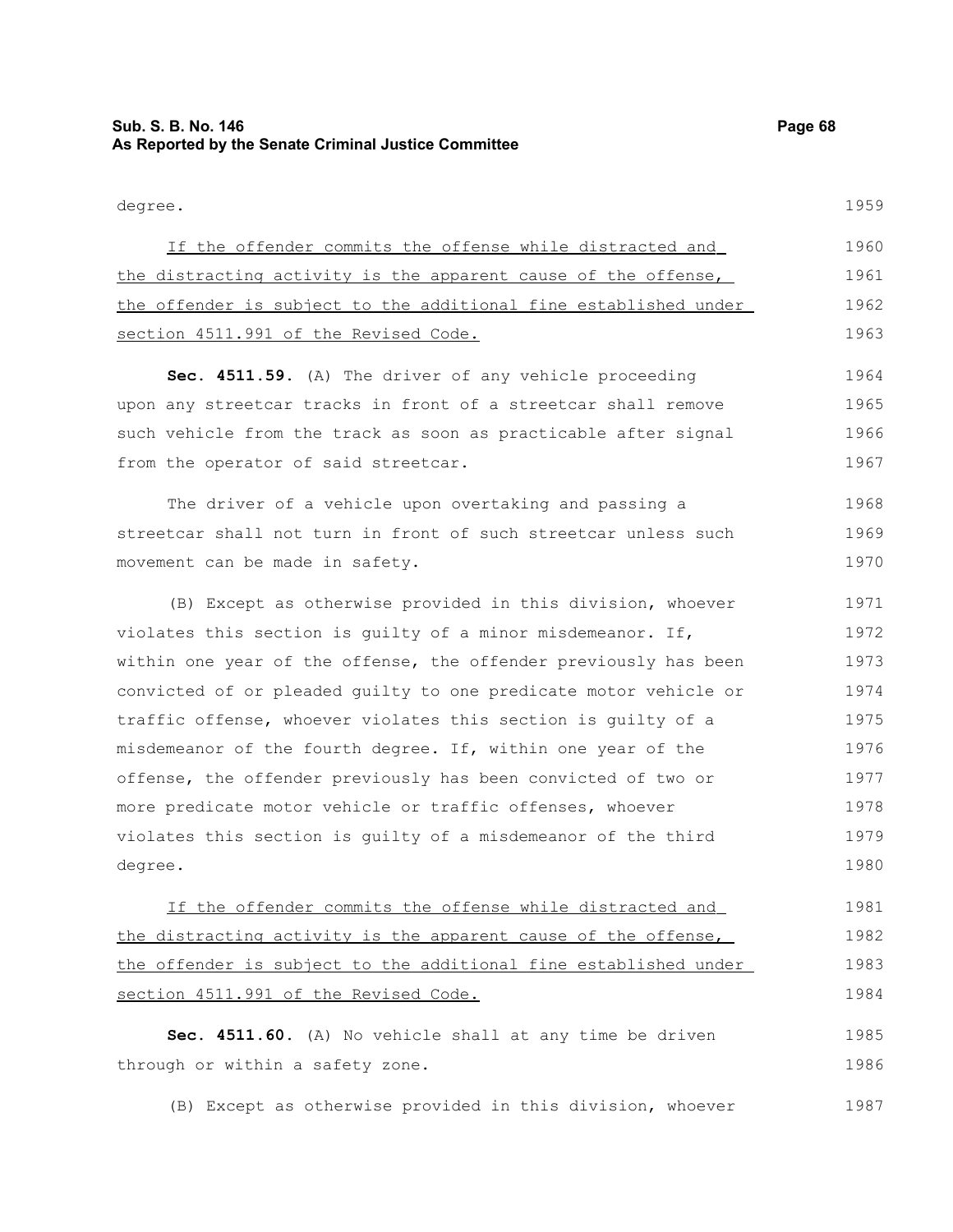# **Sub. S. B. No. 146 Page 69 As Reported by the Senate Criminal Justice Committee**

violates this section is guilty of a minor misdemeanor. If, within one year of the offense, the offender previously has been convicted of or pleaded guilty to one predicate motor vehicle or traffic offense, whoever violates this section is guilty of a misdemeanor of the fourth degree. If, within one year of the offense, the offender previously has been convicted of two or more predicate motor vehicle or traffic offenses, whoever violates this section is guilty of a misdemeanor of the third degree. 1988 1989 1990 1991 1992 1993 1994 1995 1996

 If the offender commits the offense while distracted and the distracting activity is the apparent cause of the offense, the offender is subject to the additional fine established under section 4511.991 of the Revised Code. 1997 1998 1999 2000

**Sec. 4511.61.** (A) As used in this section, "active grade crossing warning device" has the same meaning as in section 5733.43 of the Revised Code.

(B) The department of transportation and local authorities in their respective jurisdictions, with the approval of the department, may designate dangerous highway crossings over railroad tracks whether on state, county, or township highways or on streets or ways within municipal corporations, and erect stop signs thereat. 2004 2005 2006 2007 2008 2009

(C)(1) The department and local authorities shall erect stop signs at a railroad highway grade crossing in either of the following circumstances: 2010 2011 2012

(a) New warning devices that are not active grade crossing warning devices are being installed at the grade crossing, and railroad crossbucks were the only warning devices at the grade crossing prior to the installation of the new warning devices. 2013 2014 2015 2016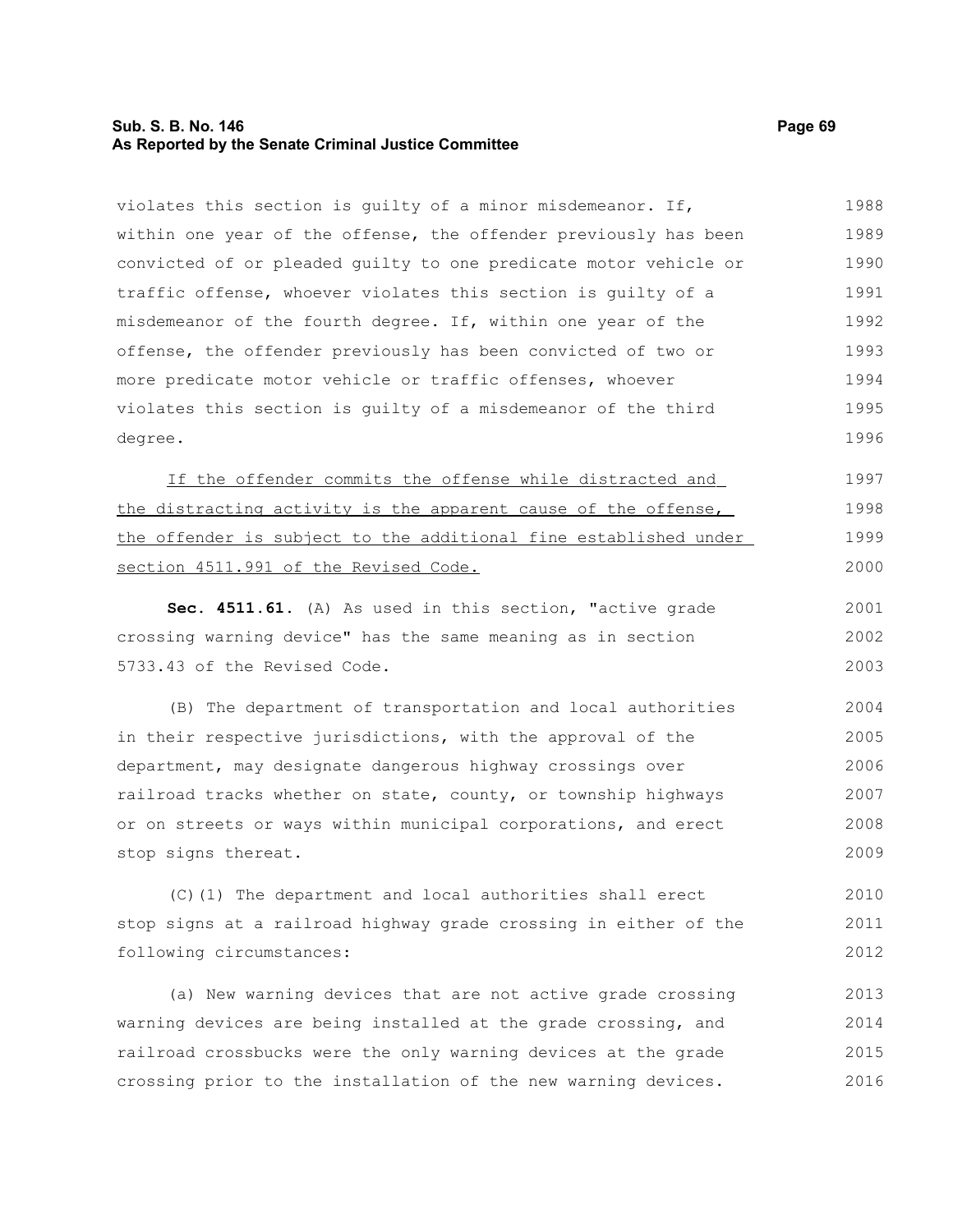# **Sub. S. B. No. 146 Page 70 As Reported by the Senate Criminal Justice Committee**

(b) The grade crossing is constructed after-the effectivedate of this amendment July 1, 2013, and only warning devices that are not active grade crossing warning devices are installed at the grade crossing. 2017 2018 2019 2020

(2) Division (C)(1) of this section does not apply to a railroad highway grade crossing that the director of transportation has exempted from that division because of traffic flow or other considerations or factors. 2021 2022 2023 2024

(D) When stop signs are erected pursuant to division (B) or (C) of this section, the operator of any vehicle, streetcar, or trackless trolley shall stop within fifty, but not less than fifteen, feet from the nearest rail of the railroad tracks and shall exercise due care before proceeding across such grade crossing. 2025 2026 2027 2028 2029 2030

(E) Except as otherwise provided in this division, whoever violates division (D) of this section is guilty of a minor misdemeanor. If, within one year of the offense, the offender previously has been convicted of or pleaded guilty to one predicate motor vehicle or traffic offense, whoever violates this section is guilty of a misdemeanor of the fourth degree. If, within one year of the offense, the offender previously has been convicted of two or more predicate motor vehicle or traffic offenses, whoever violates this section is guilty of a misdemeanor of the third degree. 2031 2032 2033 2034 2035 2036 2037 2038 2039 2040

 If the offender commits the offense while distracted and the distracting activity is the apparent cause of the offense, the offender is subject to the additional fine established under section 4511.991 of the Revised Code. 2041 2042 2043 2044

**Sec. 4511.64.** (A) No person shall operate or move any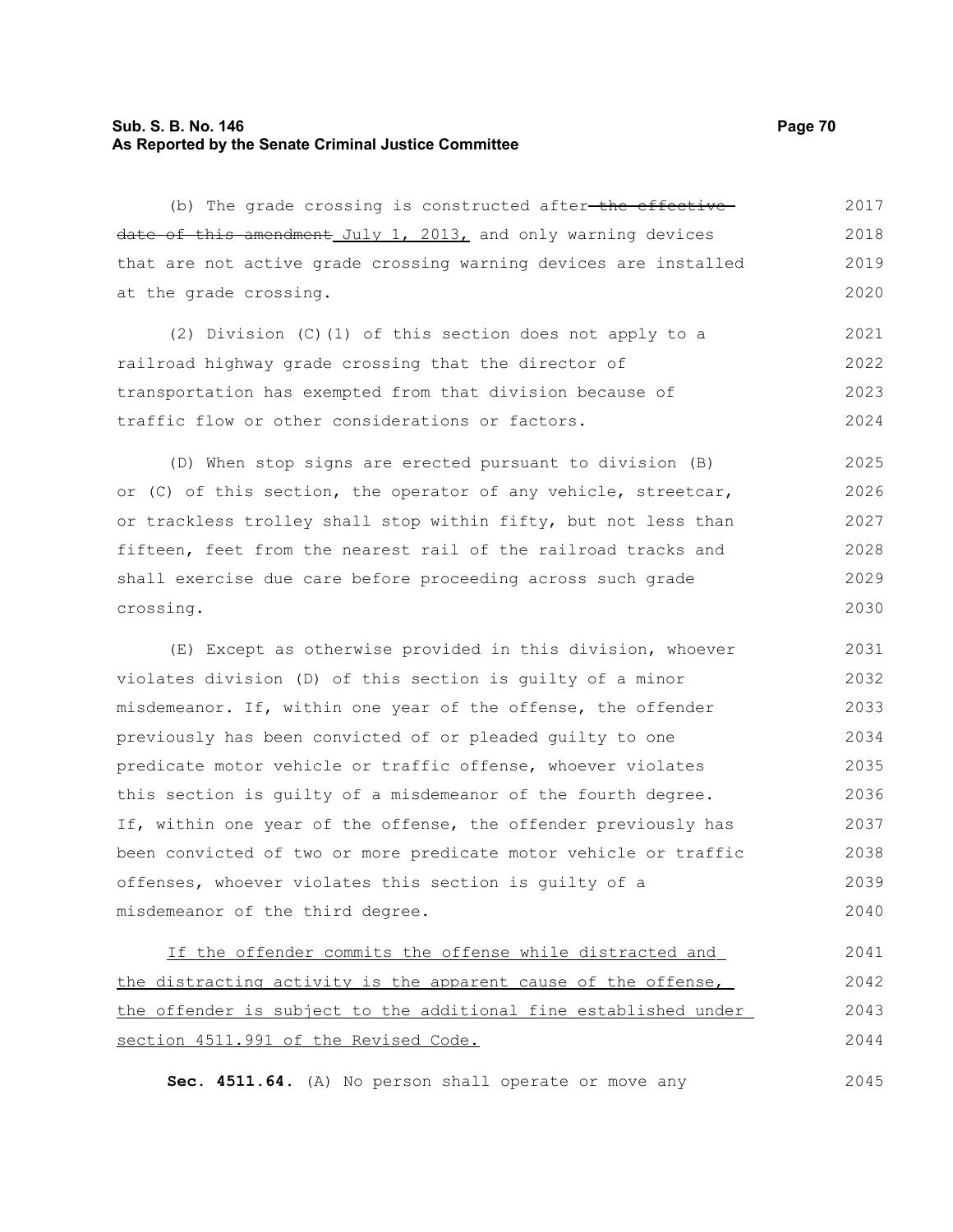### **Sub. S. B. No. 146 Page 71 As Reported by the Senate Criminal Justice Committee**

crawler-type tractor, steam shovel, derrick, roller, or any equipment or structure having a normal operating speed of six or less miles per hour or a vertical body or load clearance of less than nine inches above the level surface of a roadway, upon or across any tracks at a railroad grade crossing without first complying with divisions (A)(1) and (2) of this section. 2046 2047 2048 2049 2050 2051

(1) Before making any such crossing, the person operating or moving any such vehicle or equipment shall first stop the same, and while stopped the person shall listen and look in both directions along such track for any approaching train and for signals indicating the approach of a train, and shall proceed only upon exercising due care. 2052 2053 2054 2055 2056 2057

(2) No such crossing shall be made when warning is given by automatic signal or crossing gates or a flagperson or otherwise of the immediate approach of a railroad train or car. 2058 2059 2060

(B) If the normal sustained speed of such vehicle, equipment, or structure is not more than three miles per hour, the person owning, operating, or moving the same shall also give notice of such intended crossing to a station agent or superintendent of the railroad, and a reasonable time shall be given to such railroad to provide proper protection for such crossing. Where such vehicles or equipment are being used in constructing or repairing a section of highway lying on both sides of a railroad grade crossing, and in such construction or repair it is necessary to repeatedly move such vehicles or equipment over such crossing, one daily notice specifying when such work will start and stating the hours during which it will be prosecuted is sufficient. 2061 2062 2063 2064 2065 2066 2067 2068 2069 2070 2071 2072 2073

(C) Except as otherwise provided in this division, whoever violates this section is guilty of a minor misdemeanor. If, 2074 2075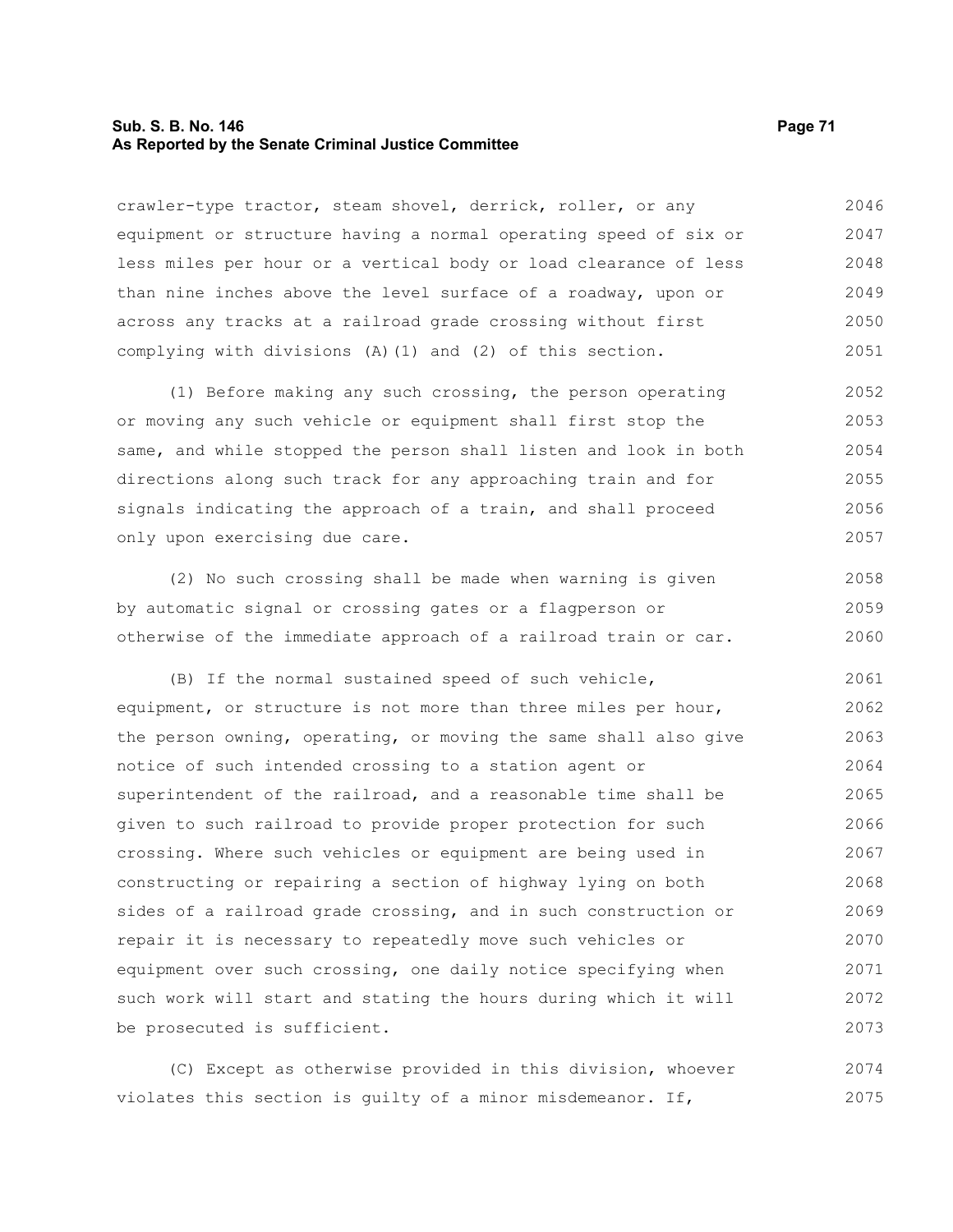# **Sub. S. B. No. 146 Page 72 As Reported by the Senate Criminal Justice Committee**

within one year of the offense, the offender previously has been convicted of or pleaded guilty to one predicate motor vehicle or traffic offense, whoever violates this section is guilty of a misdemeanor of the fourth degree. If, within one year of the offense, the offender previously has been convicted of two or more predicate motor vehicle or traffic offenses, whoever violates this section is guilty of a misdemeanor of the third degree. 2076 2077 2078 2079 2080 2081 2082 2083

 If the offender commits the offense while distracted and the distracting activity is the apparent cause of the offense, the offender is subject to the additional fine established under section 4511.991 of the Revised Code. 2084 2085 2086 2087

**Sec. 4511.71.** (A) No person shall drive upon, along, or across a street or highway, or any part of a street or highway that has been closed in the process of its construction, reconstruction, or repair, and posted with appropriate signs by the authority having jurisdiction to close such highway. 2088 2089 2090 2091 2092

(B) Except as otherwise provided in this division, whoever violates this section is guilty of a minor misdemeanor. If, within one year of the offense, the offender previously has been convicted of or pleaded guilty to one predicate motor vehicle or traffic offense, whoever violates this section is guilty of a misdemeanor of the fourth degree. If, within one year of the offense, the offender previously has been convicted of two or more predicate motor vehicle or traffic offenses, whoever violates this section is guilty of a misdemeanor of the third degree. 2093 2094 2095 2096 2097 2098 2099 2100 2101 2102

| If the offender commits the offense while distracted and         | 2103 |
|------------------------------------------------------------------|------|
| the distracting activity is the apparent cause of the offense,   | 2104 |
| the offender is subject to the additional fine established under | 2105 |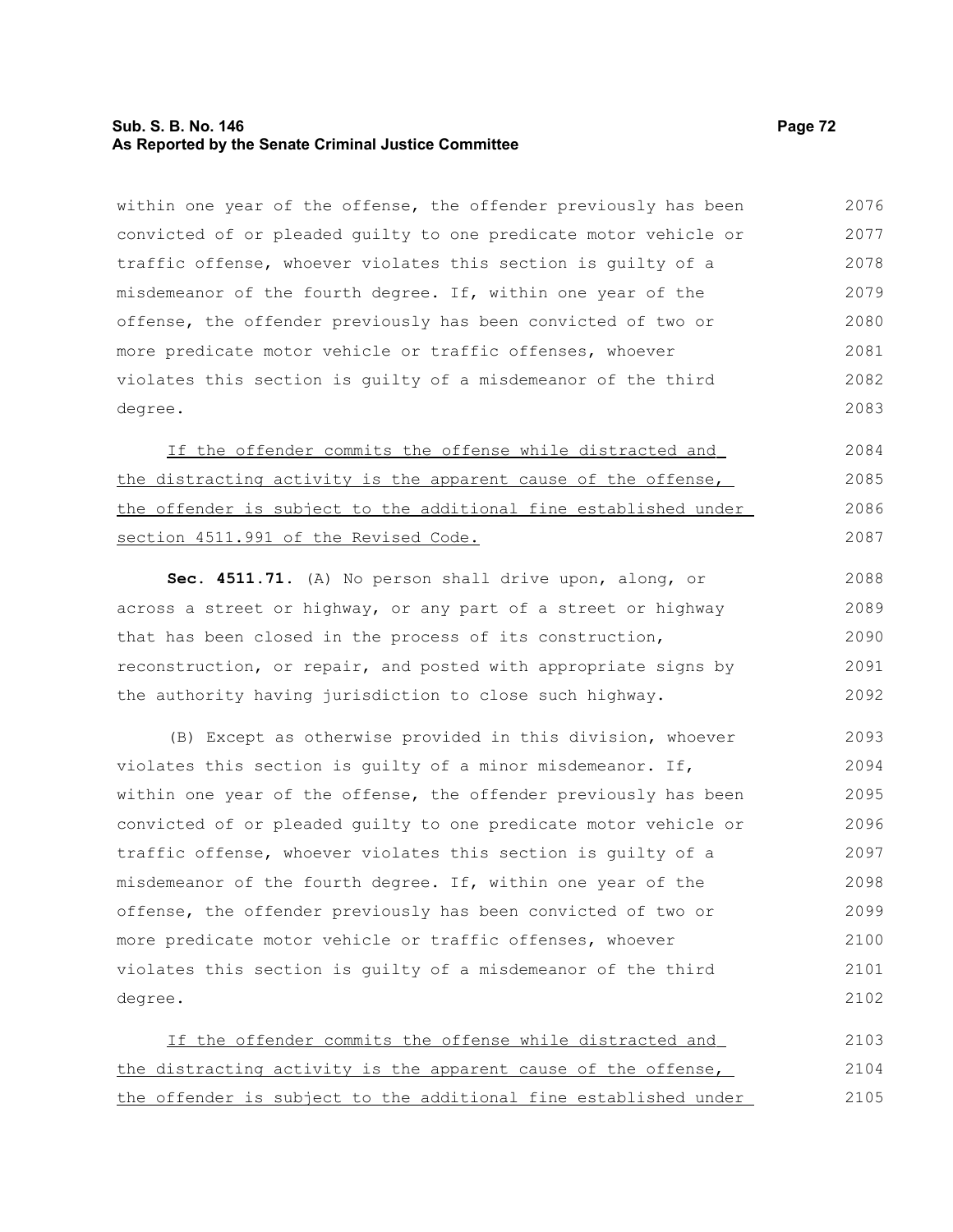### **Sub. S. B. No. 146 Page 73 As Reported by the Senate Criminal Justice Committee**

## section 4511.991 of the Revised Code.

**Sec. 4511.711.** (A) No person shall drive any vehicle, other than a bicycle, upon a sidewalk or sidewalk area except upon a permanent or duly authorized temporary driveway. 2107 2108 2109

Nothing in this section shall be construed as prohibiting local authorities from regulating the operation of bicycles within their respective jurisdictions, except that no local authority may require that bicycles be operated on sidewalks. 2110 2111 2112 2113

(B) Except as otherwise provided in this division, whoever violates this section is guilty of a minor misdemeanor. If, within one year of the offense, the offender previously has been convicted of or pleaded guilty to one predicate motor vehicle or traffic offense, whoever violates this section is guilty of a misdemeanor of the fourth degree. If, within one year of the offense, the offender previously has been convicted of two or more predicate motor vehicle or traffic offenses, whoever violates this section is guilty of a misdemeanor of the third degree. 2114 2115 2116 2117 2118 2119 2120 2121 2122 2123

 If the offender commits the offense while distracted and the distracting activity is the apparent cause of the offense, the offender is subject to the additional fine established under section 4511.991 of the Revised Code. 2124 2125 2126 2127

**Sec. 4511.712.** (A) No driver shall enter an intersection or marked crosswalk or drive onto any railroad grade crossing unless there is sufficient space on the other side of the intersection, crosswalk, or grade crossing to accommodate the vehicle, streetcar, or trackless trolley the driver is operating without obstructing the passage of other vehicles, streetcars, trackless trolleys, pedestrians, or railroad trains, 2128 2129 2130 2131 2132 2133 2134

- 
-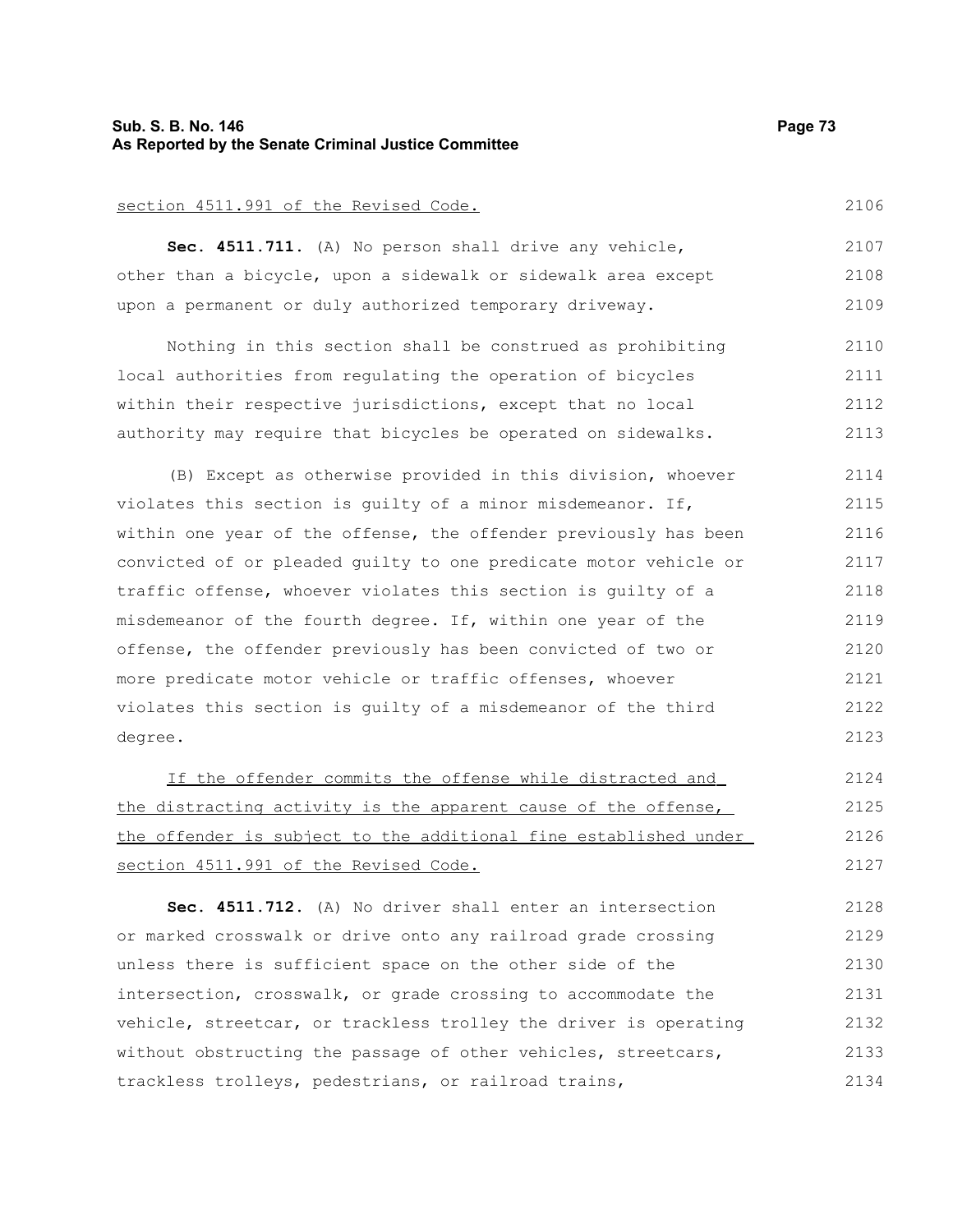# **Sub. S. B. No. 146 Page 74 As Reported by the Senate Criminal Justice Committee**

| notwithstanding any traffic control signal indication to         | 2135 |
|------------------------------------------------------------------|------|
| proceed.                                                         | 2136 |
| (B) Except as otherwise provided in this division, whoever       | 2137 |
| violates this section is quilty of a minor misdemeanor. If,      | 2138 |
| within one year of the offense, the offender previously has been | 2139 |
| convicted of or pleaded quilty to one predicate motor vehicle or | 2140 |
| traffic offense, whoever violates this section is quilty of a    | 2141 |
| misdemeanor of the fourth degree. If, within one year of the     | 2142 |
| offense, the offender previously has been convicted of two or    | 2143 |
| more predicate motor vehicle or traffic offenses, whoever        | 2144 |
| violates this section is quilty of a misdemeanor of the third    | 2145 |
| degree.                                                          | 2146 |
| If the offender commits the offense while distracted and         | 2147 |
| the distracting activity is the apparent cause of the offense,   | 2148 |
| the offender is subject to the additional fine established under | 2149 |
| section 4511.991 of the Revised Code.                            | 2150 |
| Sec. 4511.713. (A) No person shall operate a motor               | 2151 |
| vehicle, snowmobile, or all-purpose vehicle upon any path set    | 2152 |
| aside for the exclusive use of bicycles, when an appropriate     | 2153 |
| sign giving notice of such use is posted on the path.            | 2154 |
| Nothing in this section shall be construed to affect any         | 2155 |
| rule of the director of natural resources governing the          | 2156 |
| operation of motor vehicles, snowmobiles, all-purpose vehicles,  | 2157 |
| and bicycles on lands under the director's jurisdiction.         | 2158 |
| (B) Except as otherwise provided in this division, whoever       | 2159 |
| violates this section is quilty of a minor misdemeanor. If,      | 2160 |
| within one year of the offense, the offender previously has been | 2161 |
| convicted of or pleaded guilty to one predicate motor vehicle or | 2162 |
| traffic offense, whoever violates this section is guilty of a    | 2163 |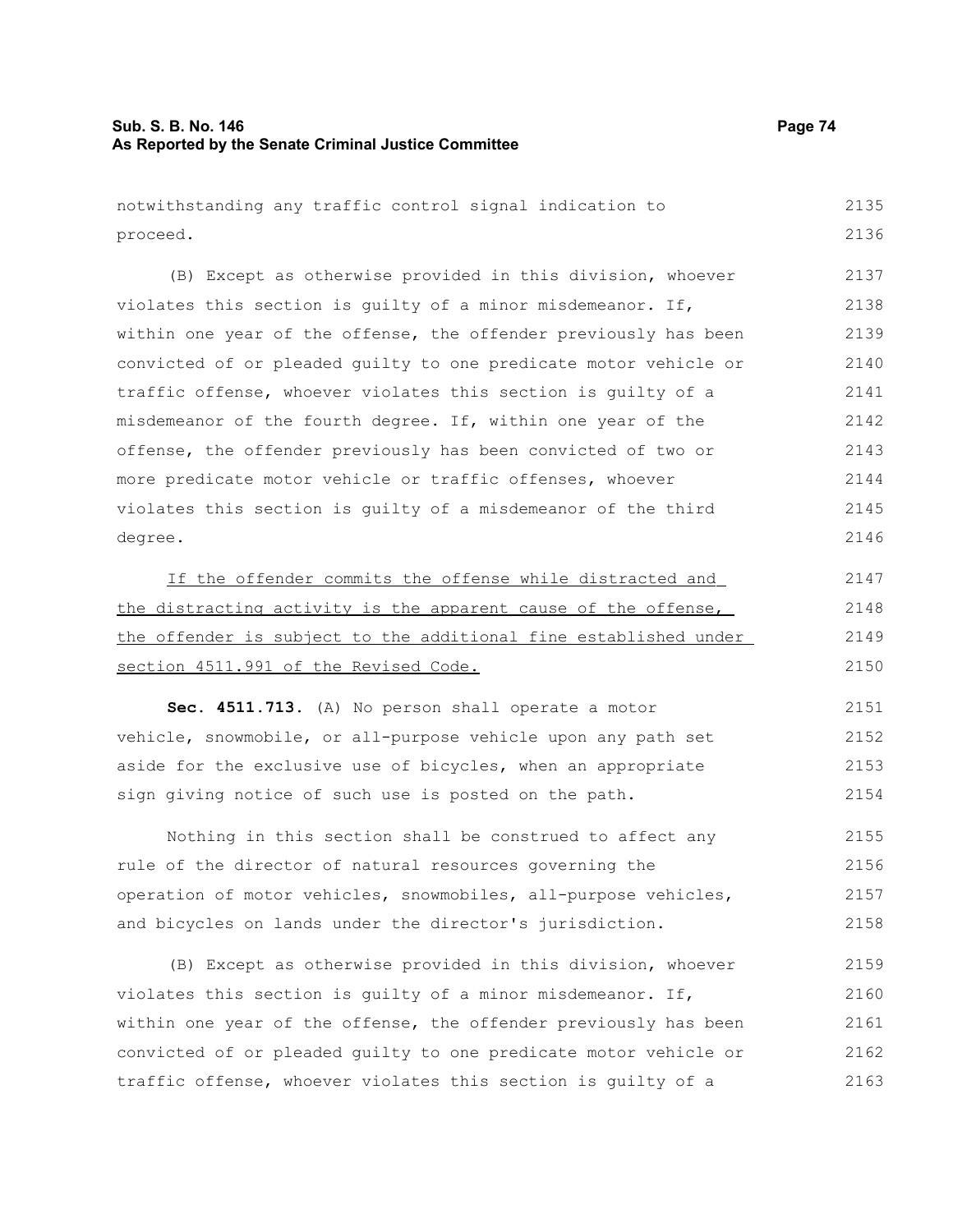#### **Sub. S. B. No. 146 Page 75 As Reported by the Senate Criminal Justice Committee**

misdemeanor of the fourth degree. If, within one year of the offense, the offender previously has been convicted of two or more predicate motor vehicle or traffic offenses, whoever violates this section is guilty of a misdemeanor of the third degree. 2164 2165 2166 2167 2168

 If the offender commits the offense while distracted and the distracting activity is the apparent cause of the offense, the offender is subject to the additional fine established under section 4511.991 of the Revised Code. 2169 2170 2171 2172

**Sec. 4511.72.** (A) The driver of any vehicle, other than an emergency vehicle or public safety vehicle on official business, shall not follow any emergency vehicle or public safety vehicle traveling in response to an alarm closer than five hundred feet, or drive into or park such vehicle within the block where fire apparatus has stopped in answer to a fire alarm, unless directed to do so by a police officer or a firefighter. 2173 2174 2175 2176 2177 2178 2179

(B) Except as otherwise provided in this division, whoever violates this section is guilty of a minor misdemeanor. If, within one year of the offense, the offender previously has been convicted of or pleaded guilty to one predicate motor vehicle or traffic offense, whoever violates this section is guilty of a misdemeanor of the fourth degree. If, within one year of the offense, the offender previously has been convicted of two or more predicate motor vehicle or traffic offenses, whoever violates this section is guilty of a misdemeanor of the third degree. 2180 2181 2182 2183 2184 2185 2186 2187 2188 2189

 If the offender commits the offense while distracted and the distracting activity is the apparent cause of the offense, the offender is subject to the additional fine established under section 4511.991 of the Revised Code. 2190 2191 2192 2193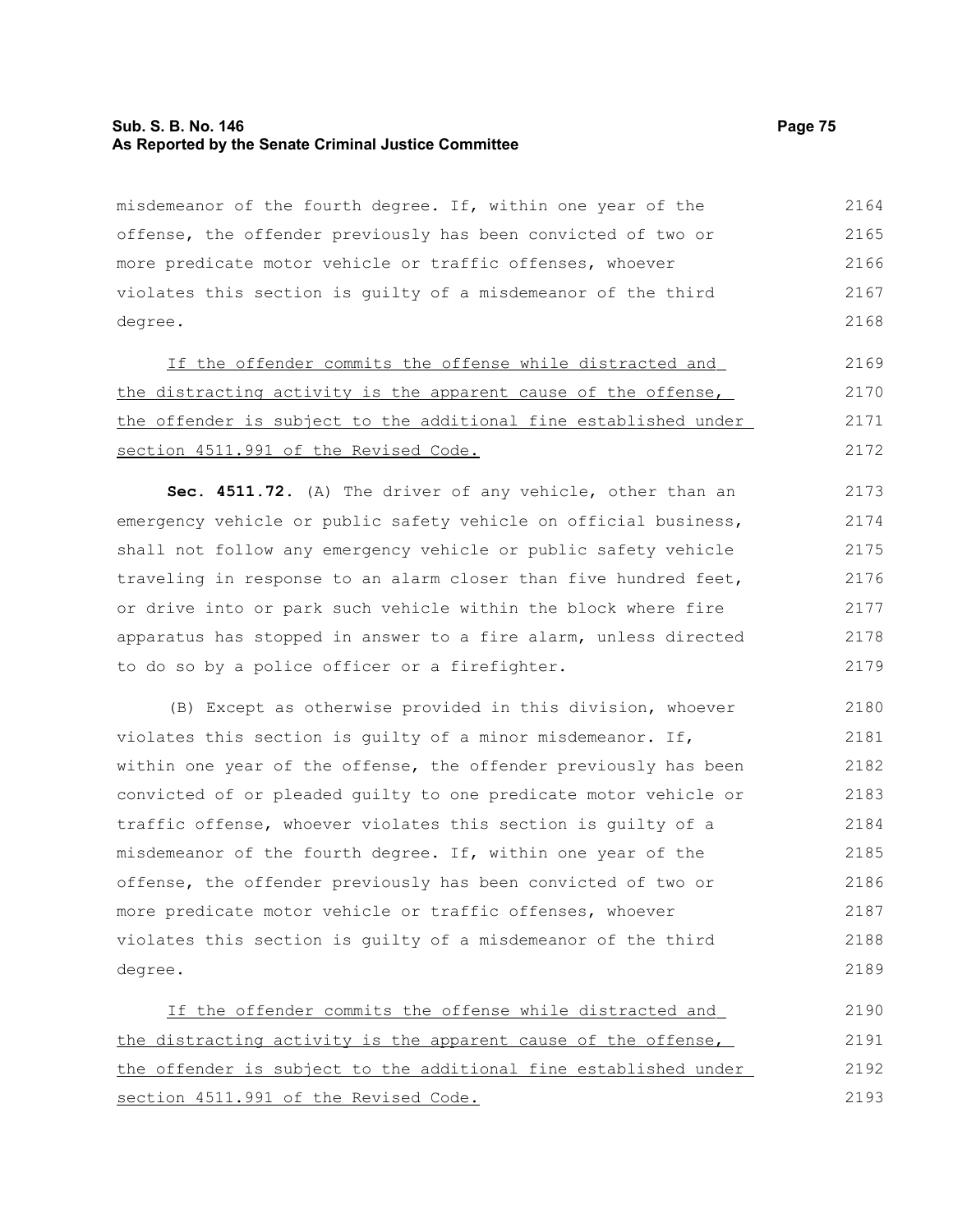### **Sub. S. B. No. 146 Page 76 As Reported by the Senate Criminal Justice Committee**

**Sec. 4511.73.** (A) No streetcar, trackless trolley, or vehicle shall, without the consent of the fire department official in command, be driven over any unprotected hose of a fire department that is laid down on any street, private driveway, or streetcar track to be used at any fire or alarm of fire. 2194 2195 2196 2197 2198 2199

(B) Except as otherwise provided in this division, whoever violates this section is guilty of a minor misdemeanor. If, within one year of the offense, the offender previously has been convicted of or pleaded guilty to one predicate motor vehicle or traffic offense, whoever violates this section is guilty of a misdemeanor of the fourth degree. If, within one year of the offense, the offender previously has been convicted of two or more predicate motor vehicle or traffic offenses, whoever violates this section is guilty of a misdemeanor of the third degree. 2200 2201 2202 2203 2204 2205 2206 2207 2208 2209

 If the offender commits the offense while distracted and the distracting activity is the apparent cause of the offense, the offender is subject to the additional fine established under section 4511.991 of the Revised Code. 2210 2211 2212 2213

 **Sec. 4511.991.** (A) As used in this section and each section referenced in division (B) of this section, all of the following apply: 2214 2215 2216

 (1) "Distracted" means doing either of the following while operating a vehicle: 2217 2218

 (a) Using a handheld electronic wireless communications device, as defined in section 4511.204 of the Revised Code, except when utilizing any of the following: 2219 2220 2221

 (i) The device's speakerphone function; 2222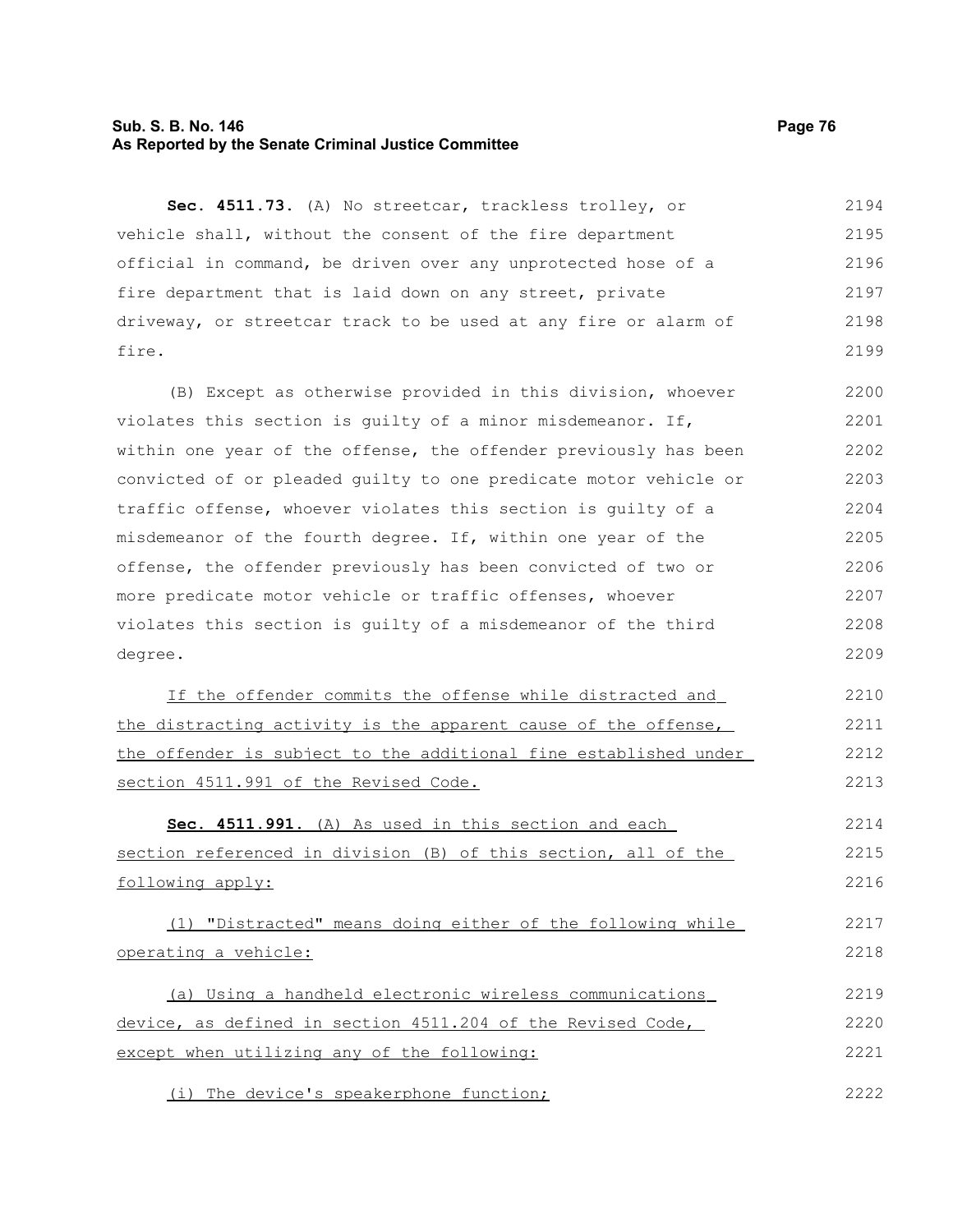| (ii) A wireless technology standard for exchanging data          | 2223 |
|------------------------------------------------------------------|------|
| over short distances;                                            | 2224 |
| (iii) A "voice-operated or hands-free" device that allows        | 2225 |
| the person to use the electronic wireless communications device  | 2226 |
| without the use of either hand except to activate, deactivate,   | 2227 |
| or initiate a feature or function;                               | 2228 |
| (iv) Any device that is physically or electronically             | 2229 |
| integrated into the motor vehicle.                               | 2230 |
| (b) Engaging in any activity that is not necessary to the        | 2231 |
| operation of a vehicle and impairs, or reasonably would be       | 2232 |
| expected to impair, the ability of the operator to drive the     | 2233 |
| vehicle safely.                                                  | 2234 |
| (2) "Distracted" does not include operating a motor              | 2235 |
| vehicle while wearing an earphone or earplug over or in both     | 2236 |
| ears at the same time. A person who so wears earphones or        | 2237 |
| earplugs may be charged with a violation of section 4511.84 of   | 2238 |
| the Revised Code.                                                | 2239 |
| (3) "Distracted" does not include conducting any activity        | 2240 |
| while operating a utility service vehicle or a vehicle for or on | 2241 |
| behalf of a utility, provided that the driver of the vehicle is  | 2242 |
| acting in response to an emergency, power outage, or a           | 2243 |
| circumstance affecting the health or safety of individuals.      | 2244 |
| As used in division (A) (3) of this section:                     | 2245 |
| (a) "Utility" means an entity specified in division (A),         | 2246 |
| (C), (D), (E), or (G) of section 4905.03 of the Revised Code.    | 2247 |
| (b) "Utility service vehicle" means a vehicle owned or           | 2248 |
| operated by a utility.                                           | 2249 |
| (B) If an offender violates section 4511.03, 4511.051,           | 2250 |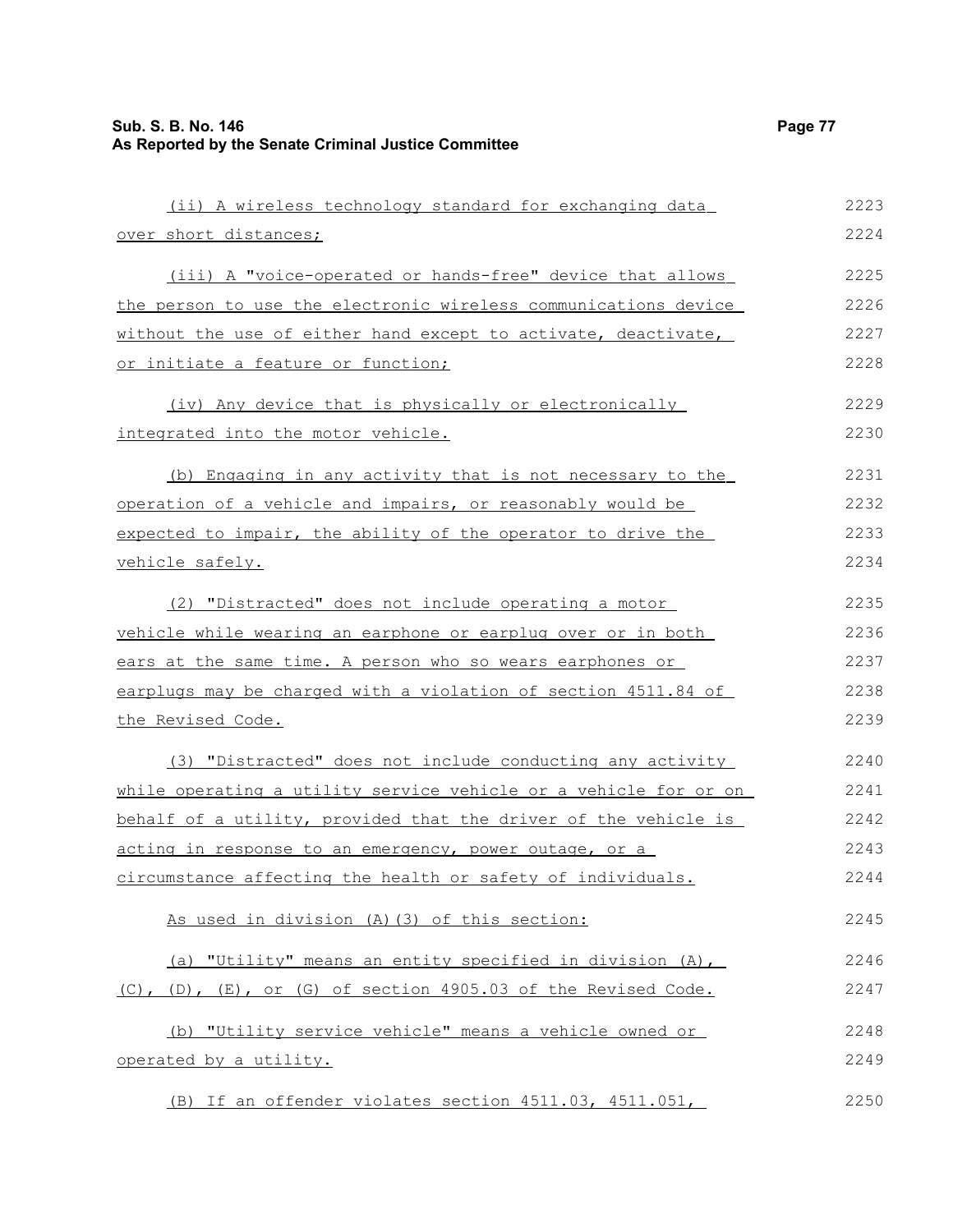| 4511.12, 4511.121, 4511.132, 4511.21, 4511.211, 4511.213,                           | 2251 |
|-------------------------------------------------------------------------------------|------|
| 4511.22, 4511.23, 4511.25, 4511.26, 4511.27, 4511.28, 4511.29,                      | 2252 |
| 4511.30, 4511.31, 4511.32, 4511.33, 4511.34, 4511.35, 4511.36,                      | 2253 |
| 4511.37, 4511.38, 4511.39, 4511.40, 4511.41, 4511.42, 4511.43,                      | 2254 |
| 4511.431, 4511.44, 4511.441, 4511.451, 4511.46, 4511.47,                            | 2255 |
| $4511.54$ , $4511.55$ , $4511.57$ , $4511.58$ , $4511.59$ , $4511.60$ , $4511.61$ , | 2256 |
| 4511.64, 4511.71, 4511.711, 4511.712, 4511.713, 4511.72, or                         | 2257 |
| 4511.73 of the Revised Code while distracted and the distracting                    | 2258 |
| activity is the apparent cause of the violation, the offender is                    | 2259 |
| subject to the applicable penalty for the violation and,                            | 2260 |
| notwithstanding section 2929.28 of the Revised Code, is subject                     | 2261 |
| to an additional fine of not more than one hundred dollars as                       | 2262 |
| follows:                                                                            | 2263 |
| (1) Subject to Traffic Rule 13, if a law enforcement                                | 2264 |
| officer issues an offender a ticket, citation, or summons for a                     | 2265 |
| violation of any of the aforementioned sections of the Revised                      | 2266 |
| Code that indicates that the offender was distracted while                          | 2267 |
| committing the violation and that the distracting activity was                      | 2268 |
| the apparent cause of the violation, the offender may enter a                       | 2269 |
| written plea of quilty and waive the offender's right to contest                    | 2270 |
| the ticket, citation, or summons in a trial provided that the                       | 2271 |
| offender pays the total amount of the fine established for the                      | 2272 |
| violation, which shall include the additional fine of one                           | 2273 |
| hundred dollars.                                                                    |      |

In lieu of payment of the additional fine of one hundred dollars, the offender instead may elect to attend a distracted driving safety course, the duration and contents of which shall be established by the director of public safety. If the offender attends and successfully completes the course, the offender shall be issued written evidence that the offender successfully completed the course. The offender shall be required to pay the 2275 2276 2277 2278 2279 2280 2281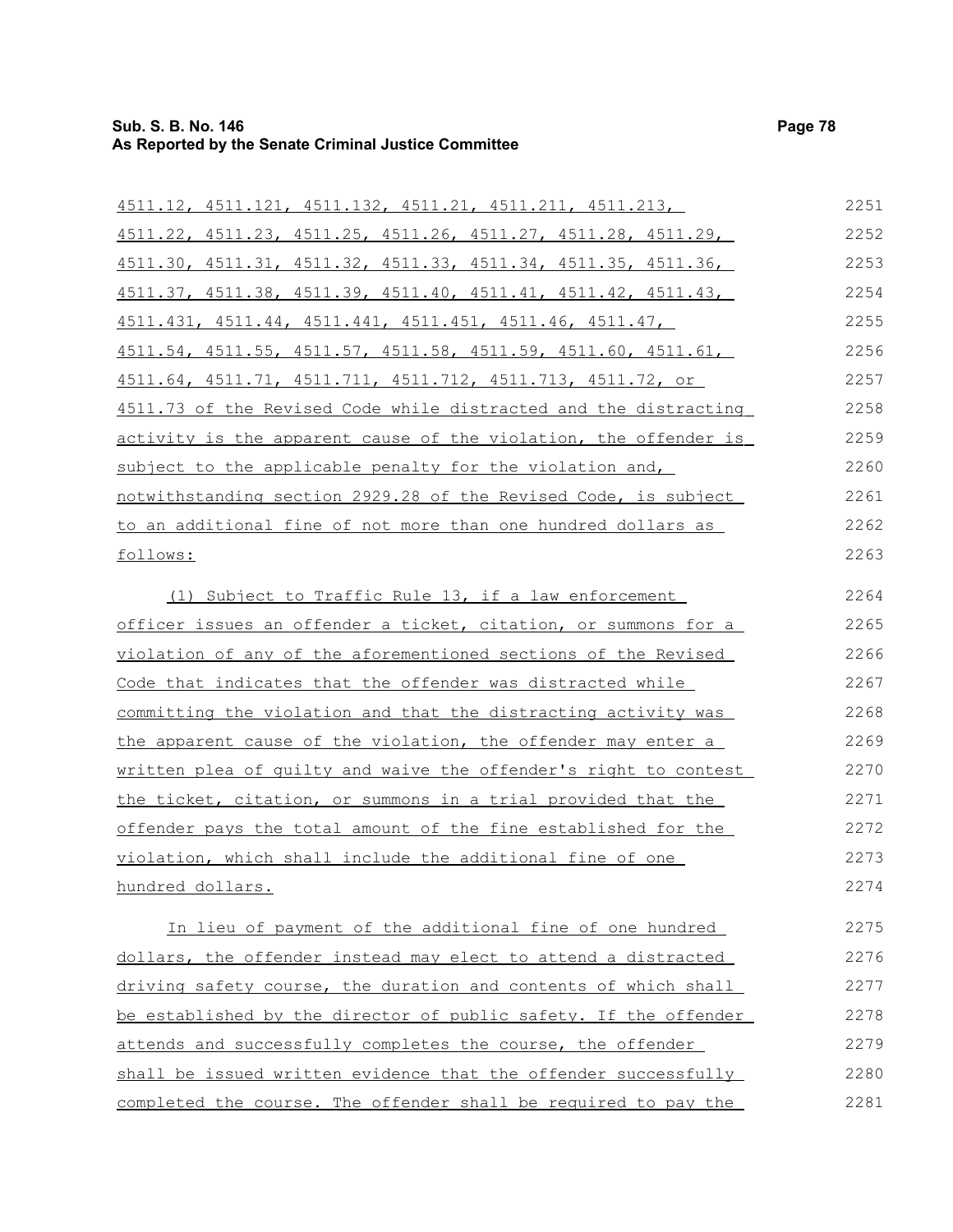# **Sub. S. B. No. 146 Page 79 As Reported by the Senate Criminal Justice Committee**

| total amount of the fine established for the violation, which    | 2282 |
|------------------------------------------------------------------|------|
| amount shall not include the additional fine of one hundred      | 2283 |
| dollars, so long as the offender submits to the court both the   | 2284 |
| offender's payment in full and such written evidence.            | 2285 |
| (2) If the offender appears in person to contest the             | 2286 |
| ticket, citation, or summons in a trial and the offender pleads  | 2287 |
| guilty to or is convicted of the violation, the court, in        | 2288 |
| addition to all other penalties provided by law, may impose the  | 2289 |
| applicable penalty for the violation and may impose the          | 2290 |
| additional fine of not more than one hundred dollars.            | 2291 |
| If the court imposes upon the offender the applicable            | 2292 |
| penalty for the violation and an additional fine of not more     | 2293 |
| than one hundred dollars, the court shall inform the offender    | 2294 |
| that, in lieu of payment of the additional fine of not more than | 2295 |
| one hundred dollars, the offender instead may elect to attend    | 2296 |
| the distracted driving safety course described in division (B)   | 2297 |
| (1) of this section. If the offender elects the course option    | 2298 |
| and attends and successfully completes the course, the offender  | 2299 |
| shall be issued written evidence that the offender successfully  | 2300 |
| completed the course. The offender shall be required to pay the  | 2301 |
| total amount of the fine established for the violation, which    | 2302 |
| amount shall not include the additional fine of not more than    | 2303 |
| one hundred dollars, so long as the offender submits to the      | 2304 |
| court the offender's payment and such written evidence.          | 2305 |
| Section 2. That existing sections 4511.03, 4511.051,             | 2306 |
| 4511.12, 4511.121, 4511.132, 4511.204, 4511.205, 4511.21,        | 2307 |
| 4511.211, 4511.213, 4511.22, 4511.23, 4511.25, 4511.26, 4511.27, | 2308 |
| 4511.28, 4511.29, 4511.30, 4511.31, 4511.32, 4511.33, 4511.34,   | 2309 |
| 4511.35, 4511.36, 4511.37, 4511.38, 4511.39, 4511.40, 4511.41,   | 2310 |

4511.42, 4511.43, 4511.431, 4511.44, 4511.441, 4511.451,

2311